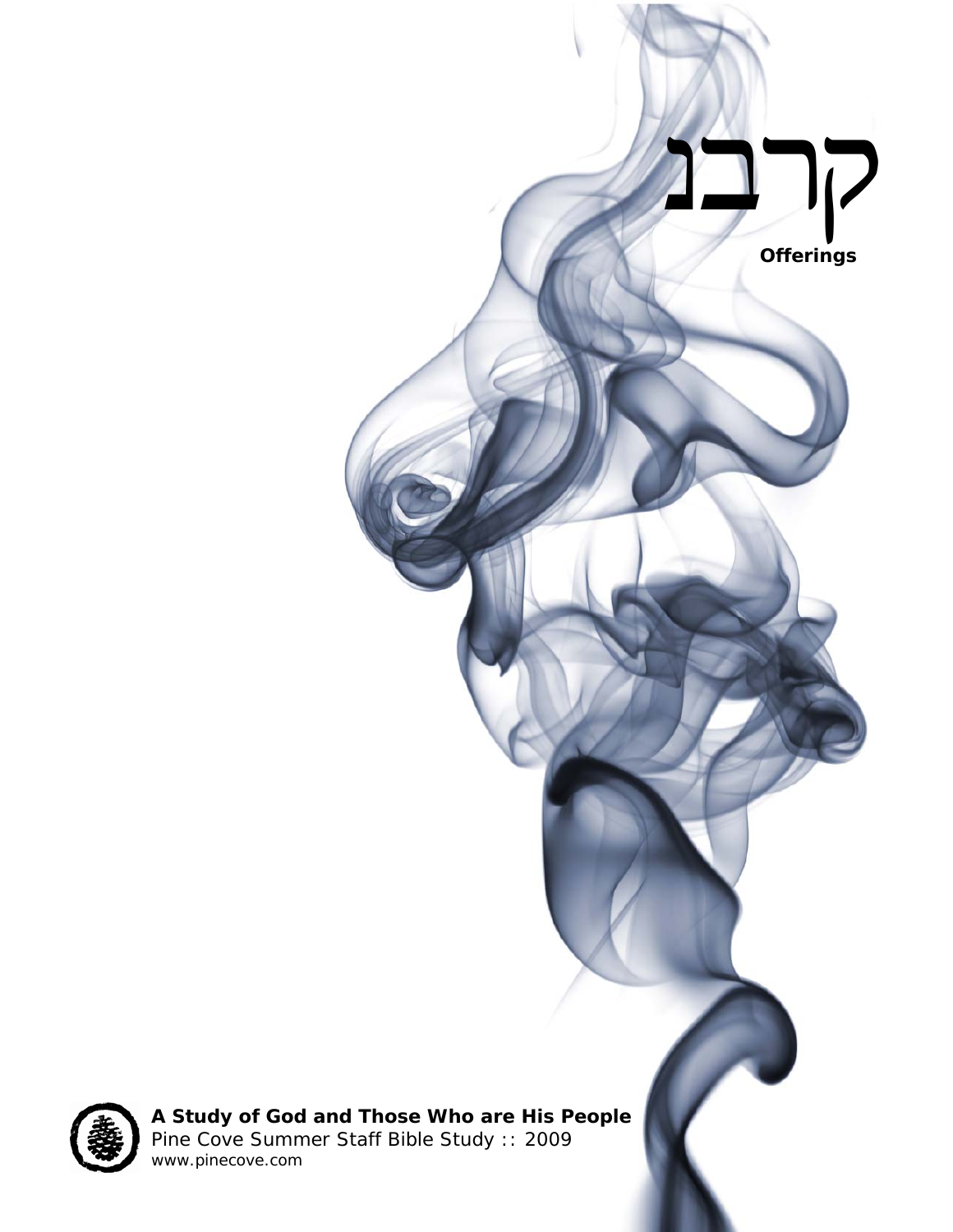

Dear Summer Staff:

Here are the notes to the 2009 summer staff Bible study on the Book of Leviticus. I hope the pages of Hebrew Bible have come alive for you this summer as you have seen the complexity and sublimity of the very words of God. It is my prayer that as you come to more fully appreciate the *offering* God has made on our behalf that you will more completely *offer* yourself to Him with all your heart, soul, mind and strength. I hope that this study has also enriched your understanding of the Scriptures as a whole and that you are able to articulate the gospel with greater clarity and specificity.

I encourage you to not be a bucket with what you have learned this summer. To the extent that we have invested this into you – reinvest it into the lives of the people you minister to back at home and school. It will not only be a blessing to those whom you choose to spend time with, it will further cement what you have learned this summer.

If you have questions about the study itself or need help in teaching it, I'm more than happy to help you. Once the Forge gets started in the fall, I may not be able to respond as quickly as I would like to, but I promise that I will get to it eventually. And if you think about it, let me know how it goes!

And don't forget – not only do you have the notes to this study, you also have access to the audio recordings as well! If you're not already subscribed to the podcast, you can find the feed and download the episodes at www.pinecove.com. Go to the summer staff login page, log in to your account and click on the podcast link. You will most likely have to download the older episodes manually since only the most recent episode will download.

I'll look forward to next summer when we'll get to do this all over again! In the meantime, don't forget about the opportunity you have at the Forge. If you are interested in applying, please give me a call – I'd love to speak with you about it.

Grace and peace be with you,

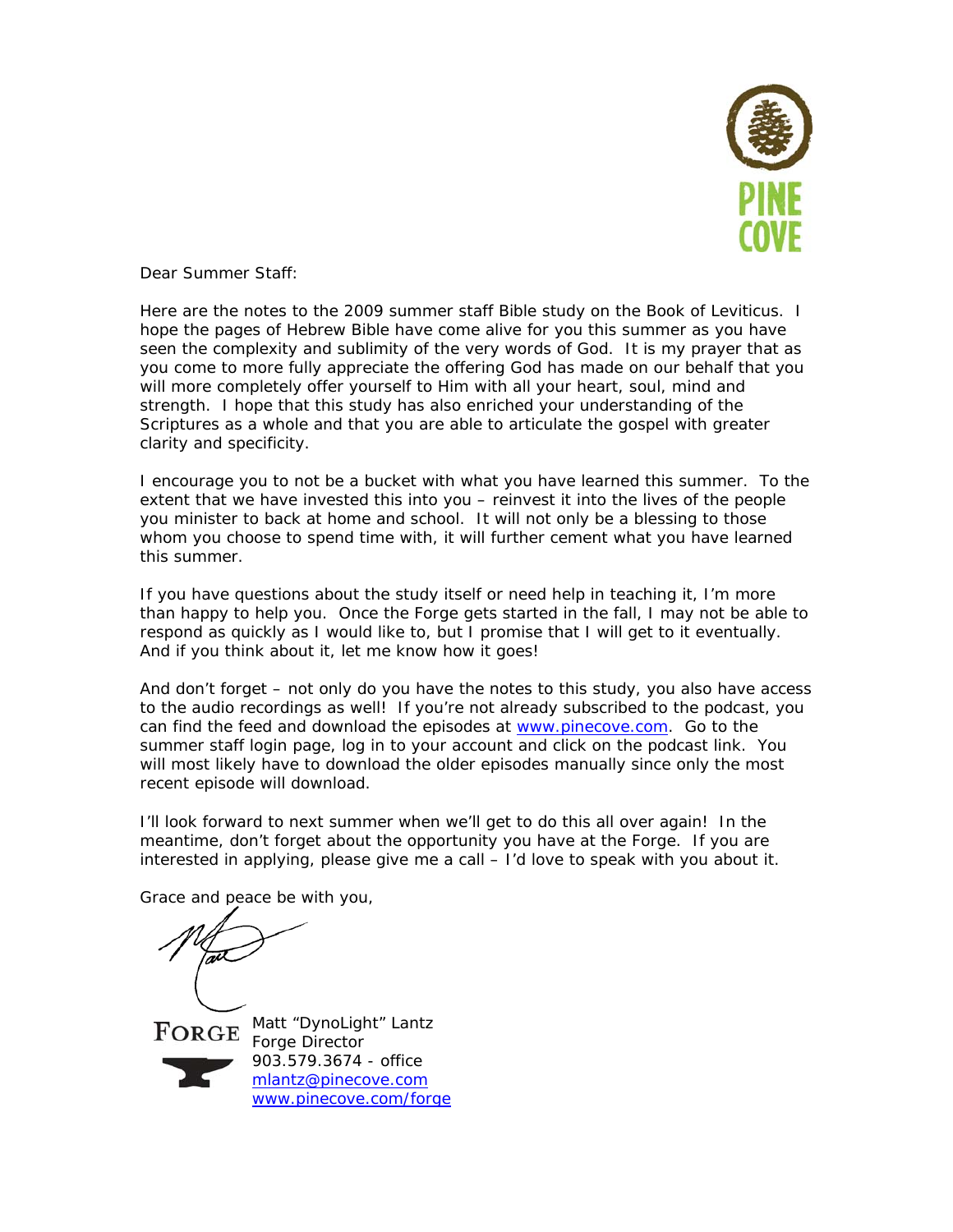# **How To Use This Study:**

- Step 1: Familiarize yourself with the text. These notes assume that you are already familiar with the passages being studied, so don't expect to be able to sit down with the note pack and easily walk through the study without some prep work.
- Step 2: Decide which parts of the passage are the ones you want to focus on. With most studies you don't have time to go over all the notes provided (and you probably shouldn't). Instead, you have to pick the most important points for the audience you are teaching and emphasize those.
- Step 3: Have a general outline of thoughts that will help you string all the ideas together – including your own personal illustrations and activities. Don't feel bound to these notes either. If you want to include things or replace things, please do!
- Step 4: Look for opportunities for application. With the Book of Leviticus there aren't as many practical correlations for application, so you will need to make sure this study isn't just an exercise in information transfer.
- Step 5: The note pack is designed for the one who is teaching the study  $-$  not so much for those who are learning. If you decide to distribute the notes to the people you're teaching – don't use the notes like a curriculum and simply read them out loud. The notes are intended to help you *prepare* to teach.

Remember: These notes are *mine*. You have to make them yours. You've been in classes where the teacher was reading something just because they had to, right? Until this information becomes something you are passionate about and familiar with it isn't yours. Change this up as much as you want – add more quotes/references. *Make it your own.* The most inspiring and effective teachers are those who own what they teach.

# **Tough Questions:**

It's hard to replace the value of a good question to keep your students learning even after they leave your study. Each week there will be a question or two at the end of the study that is designed to make your students (and you!) think hard about the subject just discussed. Sometimes the questions aren't even answerable – but that's not the point. The point is that they are engaging the Word on their own (and they're motivated to do so!).

# **Don't Jump to the New Testament Too Quickly:**

You will likely notice that I do not make immediate correlations to the New Testament – especially in the first five weeks of the study. My reasons for doing this are these: 1). If we really are going to fully appreciate and understand the Book, then we need to rightly understand it in the context in which it was written. 2). Most people who would be willing to study Leviticus are probably capable of making the connections to Jesus on their own already 3). It helps us not force the content of the New Testament into the Old and corrupt our hermeneutic.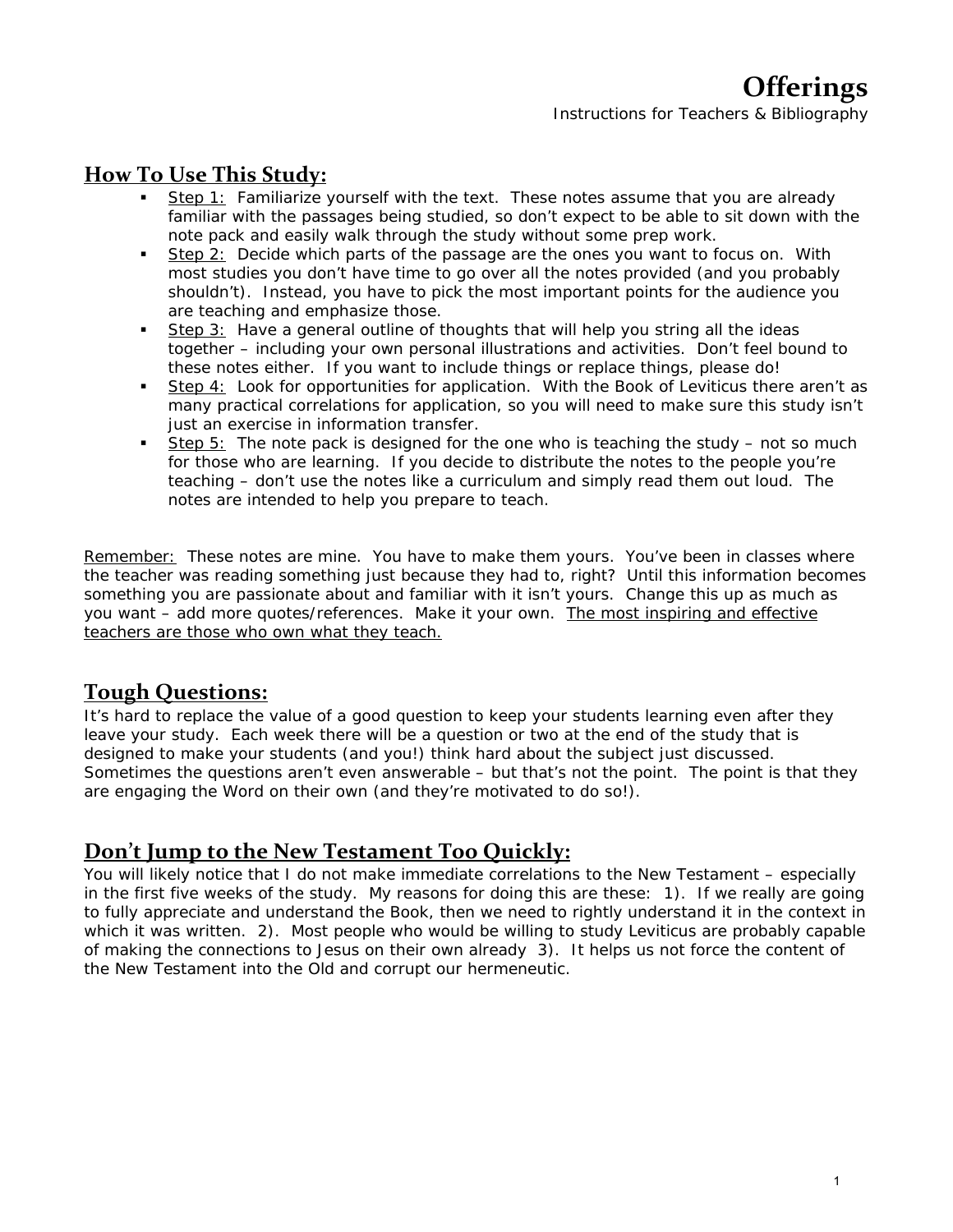# **Bibliography:**

There is a *wealth* of information out there on Leviticus. As I compiled my notes and thoughts, these were the resources that I found to be the most helpful. If you would like to study further, I would recommend these resources to you first as good entry points into a seemingly overwhelming mountain of commentaries and books. So, to the degree you find this study helpful, you need to know it really comes from the wisdom of these brothers in Christ. I'm just the young guy standing on their shoulders.

#### **Primary Sources:**

- Constable, Tom. *Notes on Leviticus*. 2009 edition.
	- o Dr. Constable was one of my seminary professors who makes his expository notes on the entire Bible available online for free! Feel free to download them at www.soniclight.com and enjoy this great resource!
- Ross, Allen. *Holiness to the Lord: A Guide to the Exposition of the Book of Leviticus.* Grand Rapids: Baker Academic, Baker Book House, 2002.
	- o I cannot say enough about this volume! Not only is it written in a manner that both the layman and the scholar can appreciate its contents – the way that Ross organized his exposition of the book was very helpful. A highly recommended volume for your biblical library.
- Wenham, Gordon J. *The Book of Leviticus.* New International Commentary on the Old Testament series. Grand Rapids: Wm. B. Eerdmans, 1979.
	- o Wenham's book is regarded as the modern classic on Leviticus and rightly so. It is a scholarly work and was most helpful in the more difficult aspects of the book where I wanted more specific information. It is not as easy of a read as Ross' volume, but highly recommended nonetheless.

#### **Secondary Resources:**

- Johnson, S. Lewis. Sermons on Leviticus
	- o His sermons on the typology found in Leviticus were fascinating. I chose not to include much of what he wrote – simply because I wanted the study to focus more on the exegesis of Leviticus rather than the typology of Leviticus.
- Keil, C. F., and Franz Delitzsch. *Biblical Commentary on the Old Testament.* N.p.; reprint ed., Grand Rapids: Wm. B. Eerdmans Publishing Co., n.d.
	- o I found this resource later on in my study as a free download with my E-Sword Bible software. An insightful read, but not an easy one. Another fantastic free resource that can aid you in your study of Hebrew Bible.

#### **Special Thanks To. . .**

. . .Jason Wallace for convincing me to choose Leviticus as the topic for this year's study.

. . .Marty O'Connor for leading me around Israel and giving me a new appreciation and respect for the Hebrew Bible and culture.

. . . Ross Strader for introducing me to Alan Ross' commentary on Leviticus. So good!

. . . David Wilcox, Jon Foreman, Joe Purdy, and James Horner whose music helped to drown out all the distractions and keep me focused.

. . . My gorgeous, thoughtful and nurturing wife who put so much of her own wants and needs aside to help me write this study. Darcie, your love is a precious gift; I treasure it.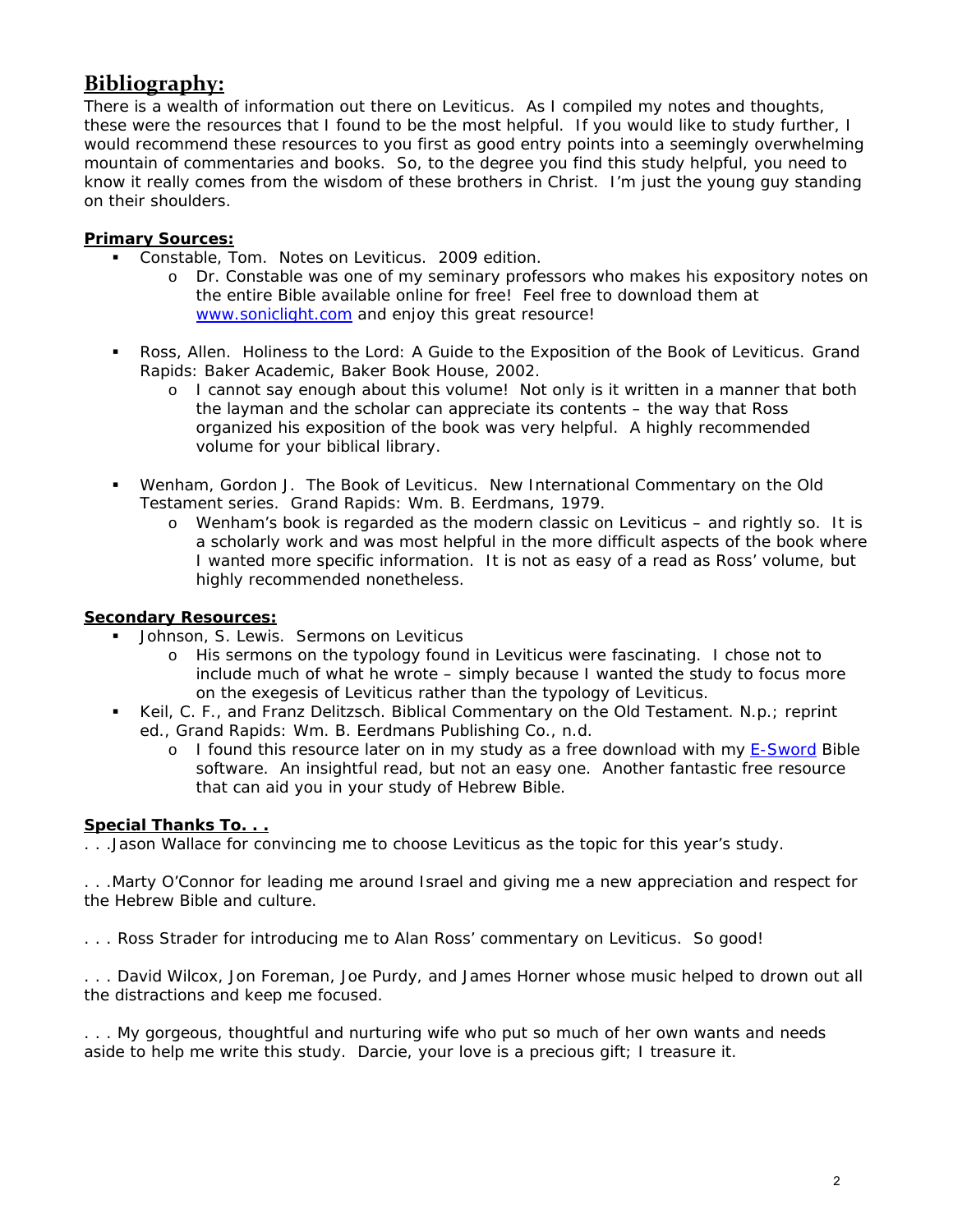# **Offerings: A study of God…and those who are His people**

*A Survey of Leviticus* 

**Week 1: Introduction & Overview** (Chapter 1:1-3)

**Week 2: Offerings that Bring Him Pleasure** (Chapters 1-3, 6-7)

**Week 3: Offerings that Restore His Pleasure** (Chapters 4-7)

**Week 4: His Kingdom of Priests** (Chapters 8-10, 21-22)

**Week 5: His Holy Nation** (Chapters 11-15)

**Week 6: His Gift of Atonement** (Chapter 16-17)

**Week 7: His People's Offering of Holiness** (Chapters 18-22)

**Week 8: His People's Offering of Remembrance** (Chapter 23:1-22)

**Week 9: His People's Offering of Remembrance** (Chapter 23:22-44)

**Week 10: His Gift of Jubilee** (Chapters 24-25)

**Week 11: His People's Offering of Obedience** (Chapter 26-27)

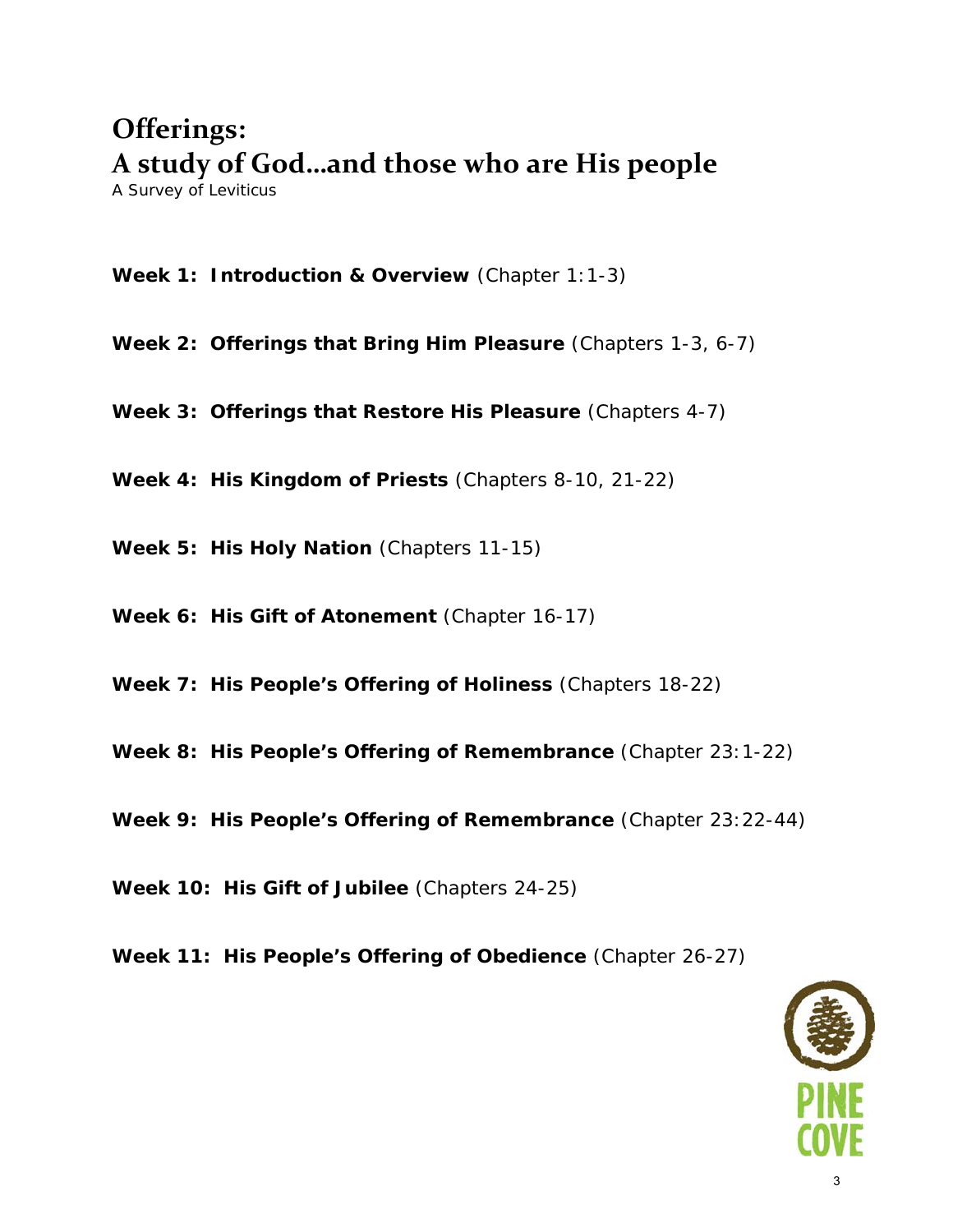# Why Study Leviticus?

- 1. Leviticus is one of the five books of Torah the foundational books of Judaism. Biblical writers like Paul & Peter likely had the book committed to memory.
	- "It is no exaggeration to claim that the Book of Leviticus has had more impact on Judaism than any other book of the Old Testament. Traditionally it was the first book taught to Jewish children, and over half the commentary of the Talmud is concerned with understanding its contents."<sup>1</sup>
- 2. The very framework for our New Testament understanding of concepts like sacrifice, atonement, propitiation, sanctification, holiness, etc. all find their origin in the book of Leviticus.
	- "The Levitical rituals are still of immense relevance. It was in terms of these sacrifices that Jesus himself and the early church understood his atoning death. Leviticus provided the theological models for their understanding."<sup>2</sup>
	- The entire Gospel is here it's just in seed form rather than a full-grown tree.
- 3. Leviticus reveals to us much of God's character and purposes for His people.
	- "Leviticus is a collection of ordinances and instructions for the worship and service of the holy God. The legislation was designed to enable them to maintain a proper relationship with the LORD so that they would be a holy nation and a kingdom of priests. $1/3$
- 4. No other book in all of the Scripture contains more direct communication from God than the book of Leviticus.
	- "If we have here instructions from God, then (Leviticus) is a study of the revealed will of God, and its teachings are authoritative and form a critical part of the unfolding of God's plan of redemption."<sup>4</sup>
- 5. Understanding the content and theology of Leviticus not only decreases our biblical illiteracy, it also enables us to articulate our faith with greater precision.

### Title & Author of the Book:

- The actual title of the book in the Hebrew Bible is not Leviticus. "The Hebrews derived the title of this book from the first word in it, *wayyiqra'*, translated "And He [the Lord] called"  $(1:1).$ <sup>5</sup>
- "The English title comes to us from the Vulgate (Latin version), which called this book *Liber Leviticus*. The Vulgate title came from the Septuagint (Greek version), which had as the title *Leuitikon*, meaning "relating to the Levites." This title is appropriate since the book contains requirements of the Mosaic Covenant that relate to the Levites, or more specifically, the priests."<sup>6</sup>
	- It should be noted that the Levites are only referred to once in the book itself further underscoring that this book isn't just for priests, but for the entire nation.
- As the first verse indicates, this book was written by Moses  $(1:1)$  shortly after the composition of Exodus in the second half of the  $15<sup>th</sup>$  century B.C.

### Recipients:

 The book of Leviticus was written to Israelites who believed in God and who already had a right relationship with him through the covenant (see Exodus 19:16).

<sup>&</sup>lt;sup>1</sup> Rooker, Mark F. *Leviticus*, 22<br><sup>2</sup> Wanham Gordan L. The Book

<sup>&</sup>lt;sup>2</sup> Wenham, Gordon J. *The Book of Leviticus*, 37

<sup>&</sup>lt;sup>3</sup> Ross, Allan P. *Holiness to the Lord*, 43

 $4$  ibid, 16.

<sup>&</sup>lt;sup>5</sup> Constable, Thomas. *Notes on Leviticus*, 1 <sup>6</sup> ibid 1

 $6$  ibid, 1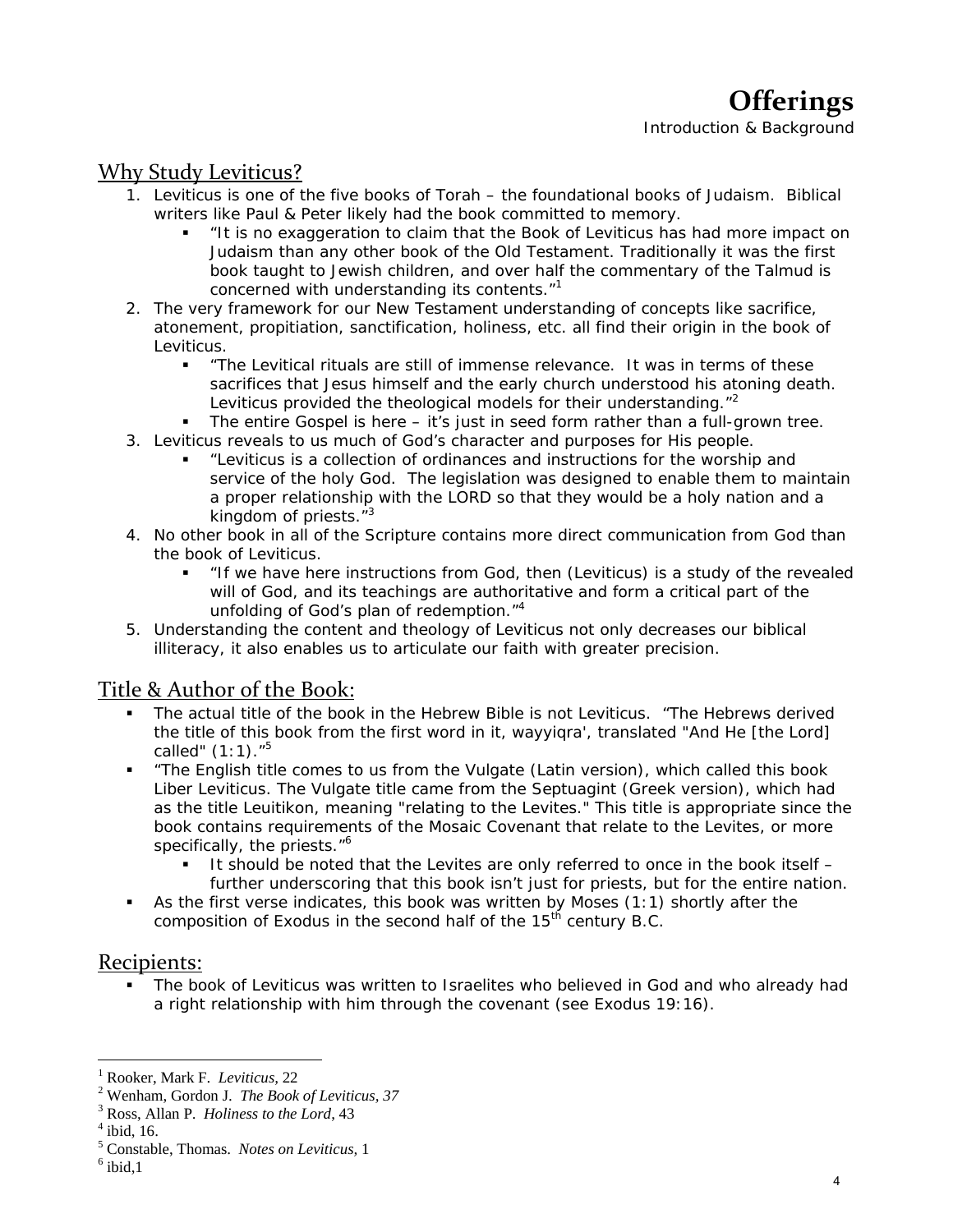- "Sacrifice in Israel was not a human effort to obtain favor with a hostile God but a response to the Lord who had first given Himself to Israel in covenant relationship."<sup>7</sup>
- o Thus, the sacrifices served as a means of worship and covenant renewal not as a means of salvation (for they had, in some manner of speaking, already been saved/redeemed from the nation of Egypt).
- o The instructions of Leviticus (or the entire Mosaic Law for that matter) were never intended to lead a person or nation into covenant with God.<sup>8</sup>
	- "Many people think that in the Old Testament people were redeemed by keeping the law, whereas Christians are saved by grace. No one has ever been redeemed by keeping the law or by doing any works; salvation has always been by grace through faith."<sup>9</sup>
- In keeping the ordinances of God, the Nation set herself apart from all other nations on the earth – helping her to more fully be recognized as God's chosen people as well as fulfill her destiny in God's economy.

### Structure:

- Leviticus is divided into two main sections. The first focuses on how the Nation, though sinful, can be in the presence of a holy God. The second half is the subsequent lifestyle of a people who have God in their midst.
	- o Chapters 1-16: The Priestly Responsibilities of God's People
		- **1-7:** Types and role of Sacrifices
		- 8-10: The Mediation of Priests
		- **11-16: Laws of Purity and Cleanliness**
	- o Chapters 17-27: The Holy Lifestyle of God's People

## Biblical Context:

- The Exodus was only the first part of the process of redeeming the Nation of Israel. Now that she was out of Egypt, it was time for her to draw near to God. Leviticus, then, is very much the sequel to the Book of Exodus.
- The words that God spoke to Moses took place while the nation of Israel was camped at Mount Sinai. Moses had just mediated the covenant between God and the Israelites and was given explicit instructions on how to build the tent of meeting. Leviticus is the second part of those instructions – given after the tabernacle was completed.
	- o "The entire law in its final, canonical form is predicated upon the divine plan that the people of Israel were chosen to be a holy nation and a kingdom of priests for God in the world (Exod.  $19:5-6$ ). $10<sup>10</sup>$
- For over 400 years the Nation of Israel had been living in a polytheistic culture filled with different rituals and reasons for sacrifice and devotion to gods. Once out of Egypt, the Nation would encounter a variety of other cultures who also worshiped other gods.
	- o "What God was doing with Israel, then, was using traditional forms and structures that people knew in order to develop his plan of salvation. The essential difference between religious institutions in existence and the covenant made at Sinai was the content. $11$ <sup>11</sup>
		- Israel wasn't the only nation making sacrifices, building temples, ordaining priests, etc. Other nations were *hoping* to find right relationship with their gods – something which the Nation of Israel already possessed *before* the sacrificial system was ever instituted (Genesis 12, 15).

 $T$  Lindsey, F. Duane. *Leviticus*. Bible Knowledge Commentary  $S^8$  Promor. Stophen. *Class Notes on Levitious* 

Bramer, Stephen. *Class Notes on Leviticus.* 9

<sup>&</sup>lt;sup>9</sup> Ross, 59. See Genesis 15:6 and Paul's exposition of this fact in all of Romans 4.

 $10$  Ross, 18.

 $11$  ibid, 21.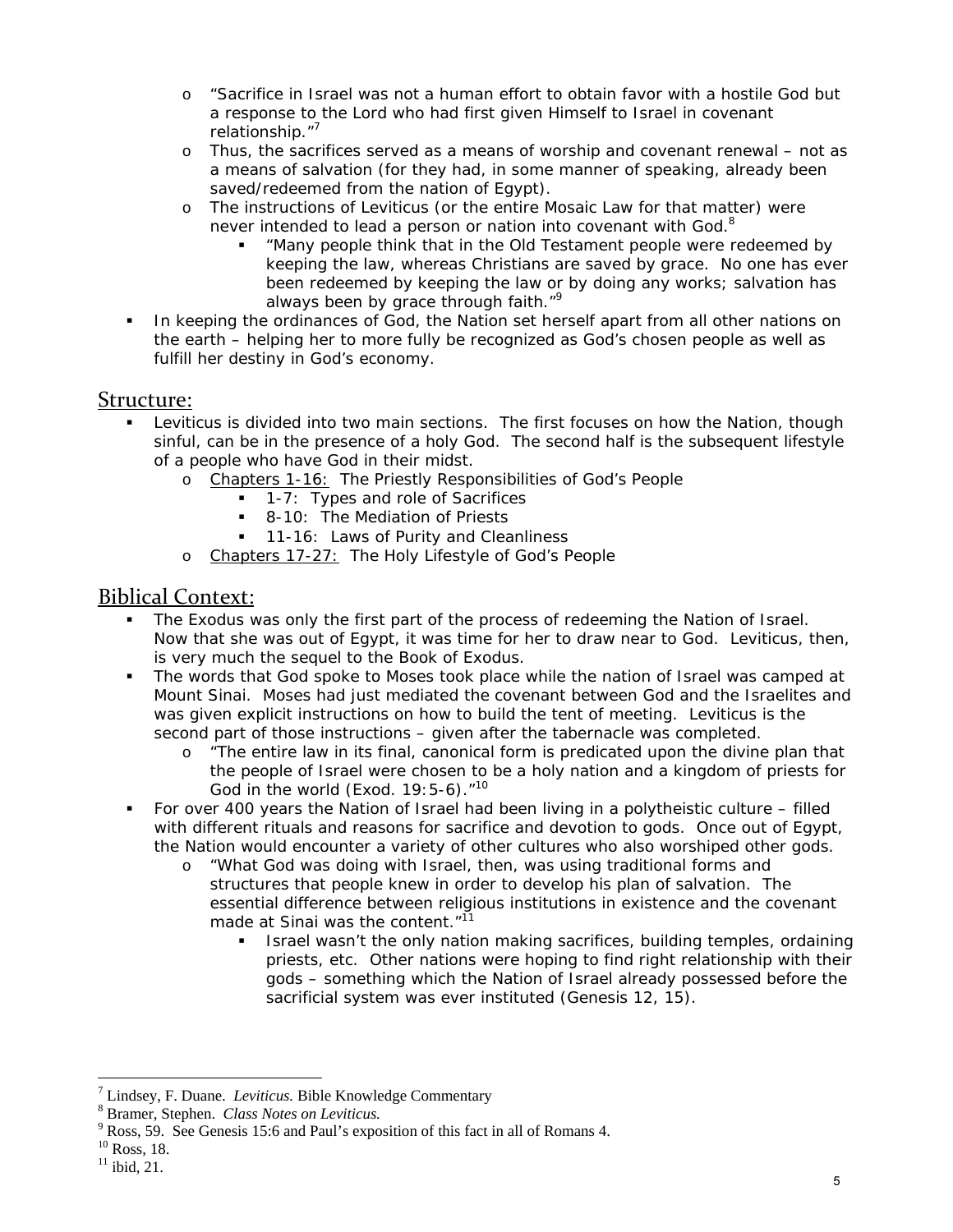God took these forms and functions of Israel's day and developed the scope of their meaning beyond their present context.<sup>12</sup>

### The Tent of Meeting:

In the book of Exodus, Moses is given instructions on how to build the tabernacle. Once the tabernacle is built, what is contained in Leviticus are the instructions for how worship is to take place within the tabernacle. A familiarity with the general layout of the tabernacle is necessary for a proper understanding of Leviticus.



## **Theology**

- God has been in the process of creating a people for himself that will be his representatives on the earth. He called out Abram from Ur and promised him that he would be the father of a multitude. By the time of the Exodus, Abraham's descendants had multiplied to a nation of over 2 million people. God, then, called the nation out of Egypt so that God would be their God and they would be His people. Obedience to the ordinances of the Mosaic Law gave the Nation the opportunity to receive the blessings originally promised to the one man, Abraham.
- "Leviticus then in general is a collection of ordinances and instructions for the worship and service of the holy God. Much of what was given in these laws and exhortations was designed to serve as a hedge against pagan corruptions, and so the laws and rituals that seem to be similar to those other cultures also had theological aspects or meanings that made them distinct. They had a sanctuary, priests, sacrifices, festivals, and purity rituals – but it was all done in loyalty to the one and only sovereign Lord. The law as a whole taught the people that if they maintained their faith and walked in obedience to the laws, then their covenant with the Lord would be a prosperous and enjoyable experience. The legislation was designed to enable them to maintain a proper relationship with the Lord so that they would be a holy nation and a kingdom of priests."13
- We shall also see that the book of Leviticus is a rich study in the character and traits of God: his holiness, power, righteousness, presence, sovereignty, graciousness, jealousy, wrath, provision & will (just to name a few).

<sup>12</sup> Ross's treatment of this fact is exquisite – especially in regards to the role of priests, temples, and holy mountains as paralleled in the New Testament.

Ross, 43.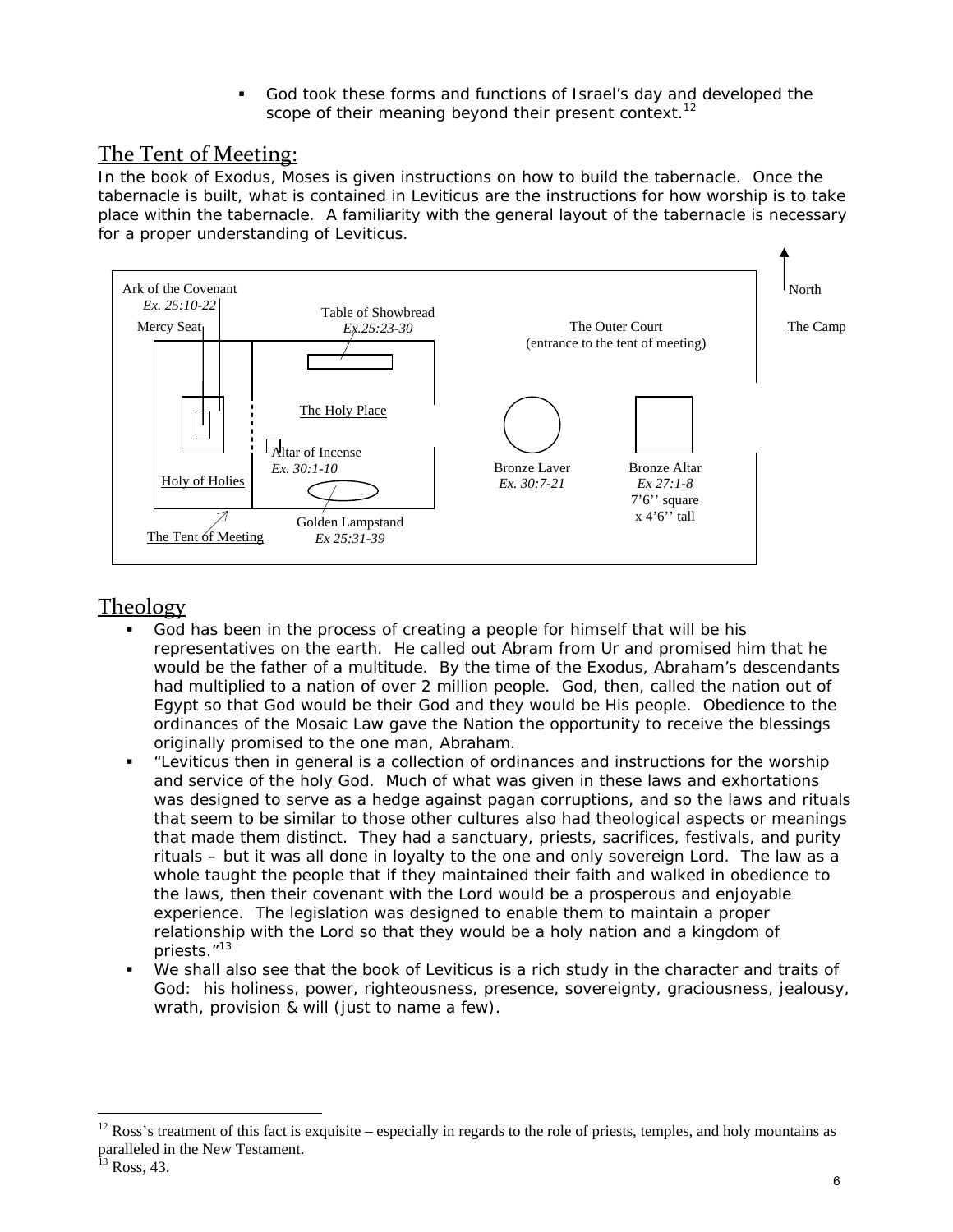# Purpose of the Book (then & now):

- "For the Christian, the theology of an Old Testament passage or book is incomplete without the New Testament correlation. And the New Testament draws heavily on Leviticus. Many parts of the Gospels simply assume the reader has a knowledge of Leviticus. But beyond that, the interpretation of the person and works of Jesus the Messiah in books like Romans, Hebrews and the Petrine Epistles shows that *the foundation of the gospel* is here in the Book of Leviticus."14
- "New Testament theology makes full use of the idea of holiness. All Christians are holy, 'saints' in most English translations. That is, they have been called by God to be his people just as ancient Israel has been (Col 1:2, 1 Pet 1:2, 2:9-10, Ex 19:5-6). But this state of holiness must find expression in holy living (Col 1:22; 1 Pet 1:15). Sanctification is expressed through obedience to the standard of teaching (Rom 6:17- 19), just as in Leviticus through obedience to the law. Peter urges his readers to make the motto of Leviticus their own: 'Be holy, for I am holy' (1 Peter 1:16). The imitation of God is a theme that unites the eithics of Old and New Testaments (cf. Matt  $5:48$ ).<sup>15</sup>

## Sacrifice:

Why do gods require offerings? Whenever you survey a culture of people, if they worship a higher power, sacrifice is usually part of their worship. Even within ancient Egyptian and Mesopotamian cultures, gods have always demanded sacrifices (agricultural, animal, and even human) of those who choose to worship them.

How are the sacrifices of the LORD any different from a sacrifice to a Hittite god? If their rites and rituals are similar, who's to say that their god is any different than the LORD? There are aspects of the offerings themselves that give us some insight into the god that is being worshipped. Consider:

- **The sacrifice for Adam & Eve (Genesis 3:21)** 
	- $\circ$  The ideas of substitution & death as a consequence for sin were present from the beginning
- The sacrifices of Cain & Abel (Genesis 4:3-8, c.f. Hebrews 11:4)
	- o Why didn't God care for Cain's offering? Perhaps because Cain's offering was from the work of his own hands and not one offered in faith. The object of the offering isn't as important to God as the heart of the one bringing the offering (Is 1).
- The sacrifice of Noah (Genesis 8:20-21)
	- o The offering of a sinful man still produces a sweet aroma to the LORD. Noah's submission to God, both before and after the flood, make his sacrifice pleasing to God.
- The sacrifice of Abraham (Genesis 22:1-ff)
	- $\circ$  God desires the death of the will of every one who would bring an offering to him. Once someone is willing to offer their own will to God – regardless of how unusual (or pagan) the request might seem – that is the sacrifice God desires.
	- $\circ$  "The narrative informs the reader at the outset that this was a test, that God was not actually going to let Abraham go through with it. Accordingly, the chapter forms a strong polemic against child sacrifice in Israel."16

"Sacrifice is at the heart of all true worship. It serves as the consecrating ritual for participation in holy rites, it forms the appropriate tribute due to the LORD, and it represents the proper spiritual attitude of the worshipper… The proper motivation in making a sacrifice is the desire to please God by the submission of one's heart and soul to him. Sacrifice was an expression of helplessness and therefore dependence – but with confidence in the Lord."<sup>17</sup>

Big Idea: *Sacrifices were not a means of manipulating the LORD* (as were the pagan sacrifices of the day). They were confessions of faith, submission, loyalty, and resignation that God would act on behalf of the worshipper. The offering didn't make the worshipper right in God's eyes – the LORD is the one who makes right.

 $14$  Ross, 43 – emphasis mine.

 $15$  Wenham, 25.

 $16$  Ross, 77

<sup>&</sup>lt;sup>17</sup> Ross, 73 and 75.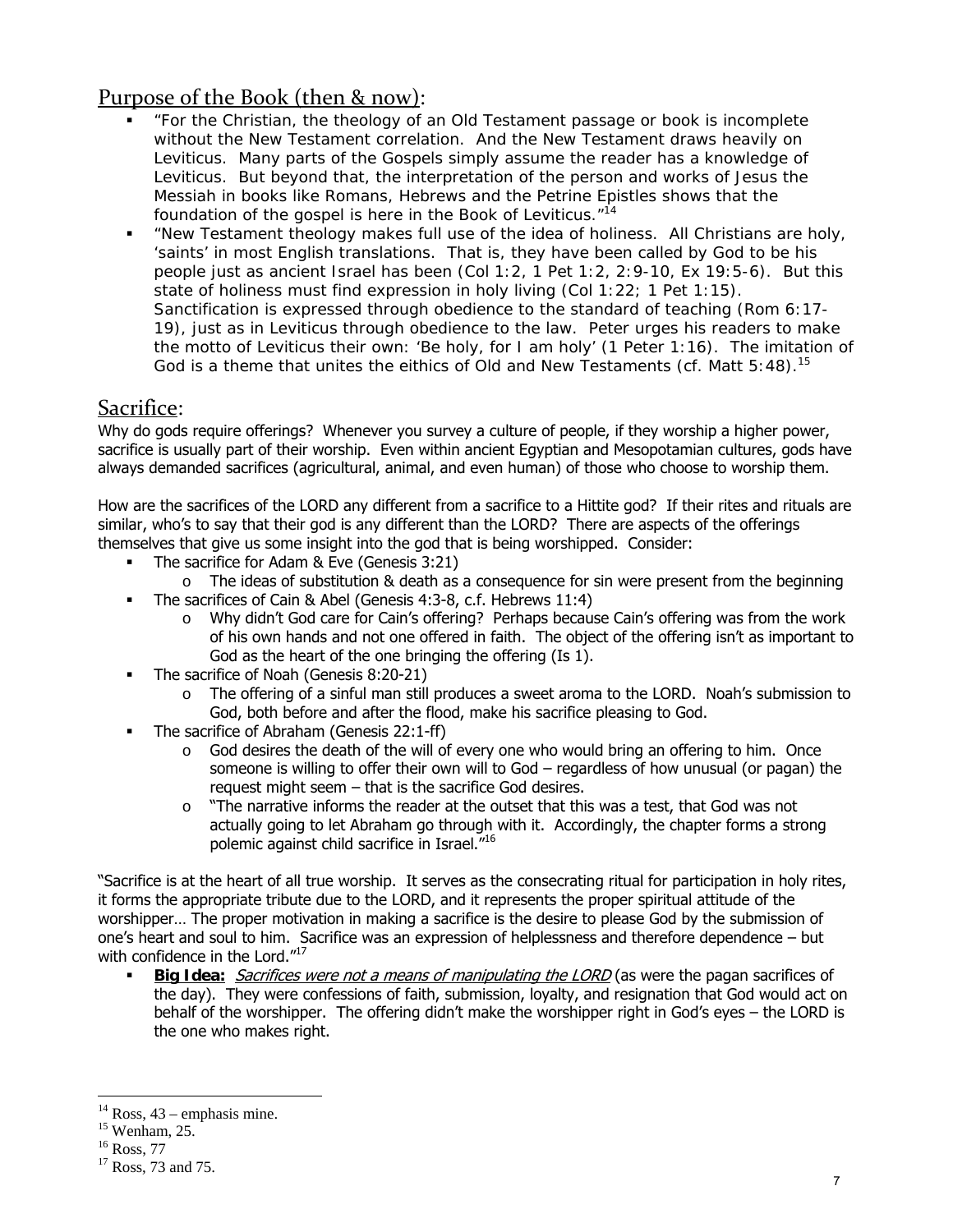#### **The LORD required sacrifices from Israel for three main reasons:**

- 1. Teach the Nation what was necessary to maintain (not create!) communion with Him.
- 2. Restore that communion when it was broken by sin/defilement.
- 3. Provide them a means of being who He called them to be in Exodus 19

#### **The offerings detailed in chapters 1-7 can be categorized into two groups:18**

- 1. Soothing aroma offerings (those that are made in communion to celebrate communion)
	- a. Burnt Offering (Lev 1)
	- b. Meal Offering (Lev 2)
	- c. Peace Offering (Lev 3)
- 2. Offerings with no aroma (those made to expiate sin and restore communion)
	- a. Sin (purification) Offering (Lev 4:1-5:13)
	- b. Guilt (reparation) Offering (Lev 5:14-6:7)

# The God of the Offerings:

What makes an offering acceptable to the LORD...especially if it is being brought by a sinful worshipper?

 **(1:3)** 'Accepted' is *ratsah*, which means to be pleased with or to satisfy a debt.19 There are several indications throughout the Hebrew Bible that sacrifices and other acts may not be accepted by God if done improperly, hastily or without proper motive (Jer 14:12, Hos 8:13; Amos 5:22). Sacrifice is necessary because "it is the appointed means whereby peaceful coexistence between a holy God and sinful man becomes a possibility.<sup>"20</sup> Acceptance with God is always the goal of sacrifice.

"Offering" is the Hebrew word, *qorba*̂*n* which describes not only the bringing of a literal sacrifice, but also the drawing near to the altar that the bringing requires. In fact the word 'brings' is a cognate of the word 'offering' (the two words come from the same root – almost as if to say, 'when any man of you shall offer your offering...').<sup>21</sup> Offerings are always given for a reason – the expiation of sin, paying tribute, confessing praise & thanksgiving, etc.

Thus, there must be requirements for both the offering itself and the one who is drawing near to the altar to present the offering. What we have here in Leviticus 1-7 is the *way* God has provided for His people to have access to Him (and also a revelation of His character & nature).

As we begin our study, it is important to extract the bigger picture of the system God has ordained before dealing with the specifics of each sacrifice.

#### **1. Relationship is the prerequisite for an acceptable offering**

- **(1:2)** "Speak to the sons of Israel," is an indication that all of the contents of the Book of Leviticus were not intended for a universal audience. In fact, these were made to people who had *already been redeemed* from Egypt. As God's chosen people, they needed detailed instruction so that both their relationship with God and role on the earth could be maintained. God does not accept sacrifices from those who are not in relationship with Him.
- The relationship that God enjoyed with his chosen people was not one earned but promised to Abraham through covenant sacrifice<sup>22</sup>.

 $18$  Wenham, 47

<sup>&</sup>lt;sup>19</sup> Strong's Hebrew dictionary

 $20$  Wenham, 56.

<sup>&</sup>lt;sup>21</sup> Strong's Hebrew dictionary. The translator notes from the NET Bible were also helpful on this point.

 $22$  Genesis 15:8-21 is yet another example of sacrifice that occurred before the authoring of Leviticus. This sacrifices is especially unique and important because it is an example of God using a common ratification to convince Abraham that he would receive all that had been promised to him.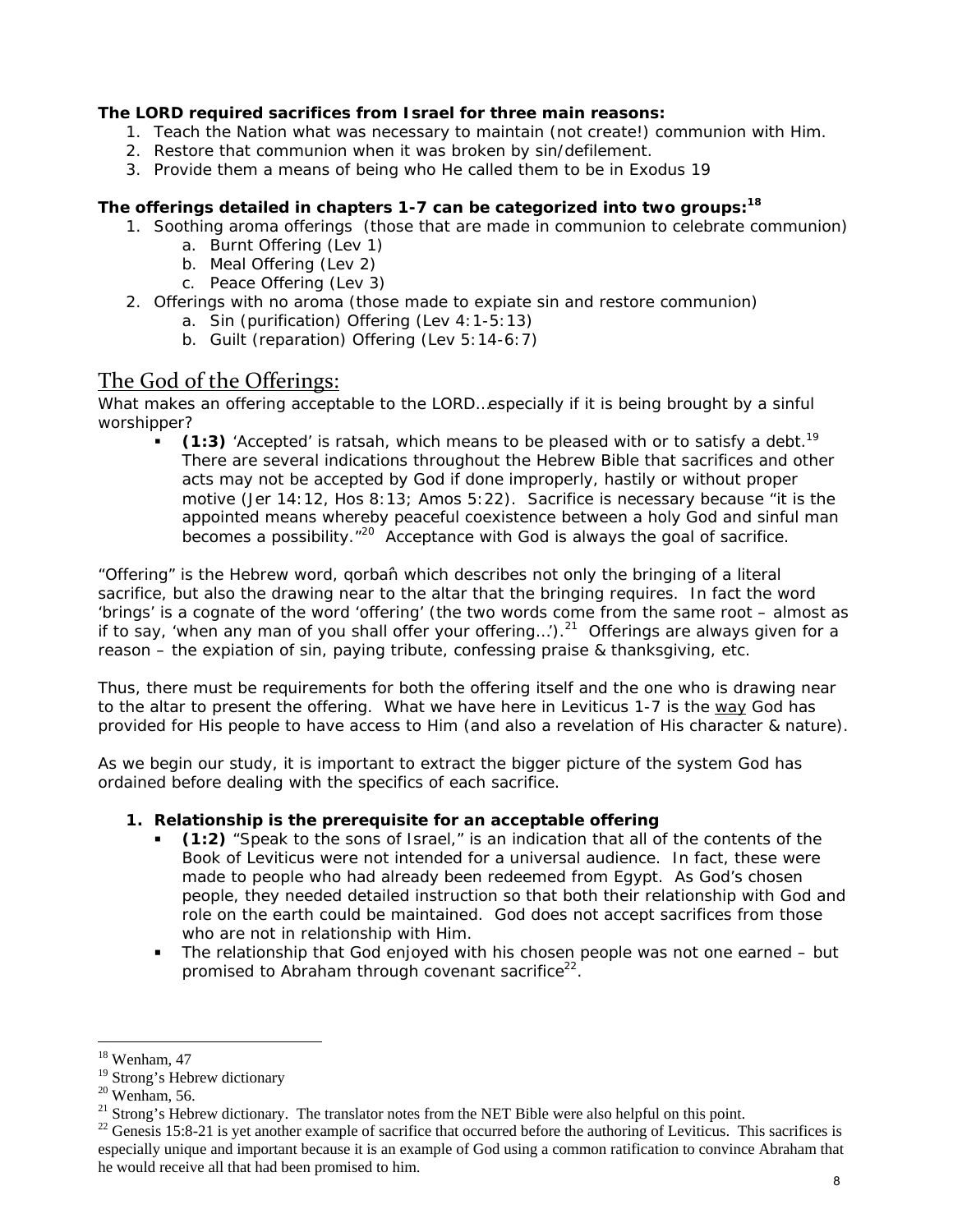#### **2. Acceptance does not come without an offering**

- **(1:2)** "when someone among you presents an offering to the LORD" assumes that if the people are to be a kingdom of priests and entering into the presence of the LORD, then sacrifices will be offered. There is a way that the LORD has for his people to approach him – and though it may seem boring and legalistic to us, it was good news to the people of Israel.
	- (1:3, 2:1, 3:1, 4:3, 5:6) The Israelites learned that one never approaches the presence of God empty handed. There is no walking up to the LORD and slapping him a high five – you must be accepted by Him first (by satisfying him) and then you draw near.

#### **3. Acceptable offerings are the best of one's best**

- **(1:2)** "From the herd or flock" means that the animal brought to offering could not be a wild animal – even if it was without blemish. It must be one's own possession. It is easy to see from the very beginning that "an essential ingredient of sacrifice was that it had to be costly."<sup>23</sup>
	- o See also 2 Samuel 24:24, Malachi 1:7, 13-14
	- o (1:3) Males were regarded as more valuable than females
	- o (2:2, 12,14) Fine flour is the most purified and finely ground flour one possessed indicating that "careful preparation of the best product was expected in making this tribute. $124$  The first fruits of any harvest were also regarded as the most choice of the crop.
	- $\circ$  (1:3, 3:1) without defect was another indication of the value of the animal and the worthiness of the sacrifice (since it was meant to replace the blemished worshipper).
	- $\circ$  (3:4-5) The fat of the animal was regarded to be the best part of the animal
		- "In the overfed West we can easily fail to realize what was involved in offering an unblemished animal in sacrifice. Meat was a rare luxury in OT times for all but the very rich. Yet even we might blanch if we saw a whole lamb or bull go up in smoke as a burnt offering. How much greater pangs must a poor Israelite have felt."<sup>25</sup>
- God never required the people to sacrifice that which they did not possess. A poorer family did not have a bull, so the offering of a goat or dove. The significance is not so much in what kind of animal is offered – but how costly the sacrifice is to you.

#### **4. The sacrifice of the offering must be by the hand of the one making the offering.**

 $(1:5, 2:2-4, 3:2, 4:4, 7:1-2)$  The worshipper's participation was mandated as a part of the process of presenting the offering. And we're not just talking about reciting some liturgy or dropping some coins in an *offering* plate. In the case of most of the offerings, "he had to choose an unblemished animal from his own flock, bring it to the sanctuary, kill it, dismember it with his own hands, and then watch it go up in smoke before his very eyes."<sup>26</sup>

#### Tough Questions:

- 1. How did Cain, Abel, Noah, Abraham, Isaac, Jacob, etc. know how, when & why to make sacrifices *before* the book of Leviticus was written?
- 2. If salvation has always been by grace through faith, then who/what did the Nation of Israel place their faith in? Is it appropriate to say they are a 'saved' people if they couldn't believe on the actual person of Jesus? Or could they?

 $23$  Wenham, 51.

 $^{24}$  Ross, 103.

 $^{25}$  ibid, 51

 $26$  Wenham, 55.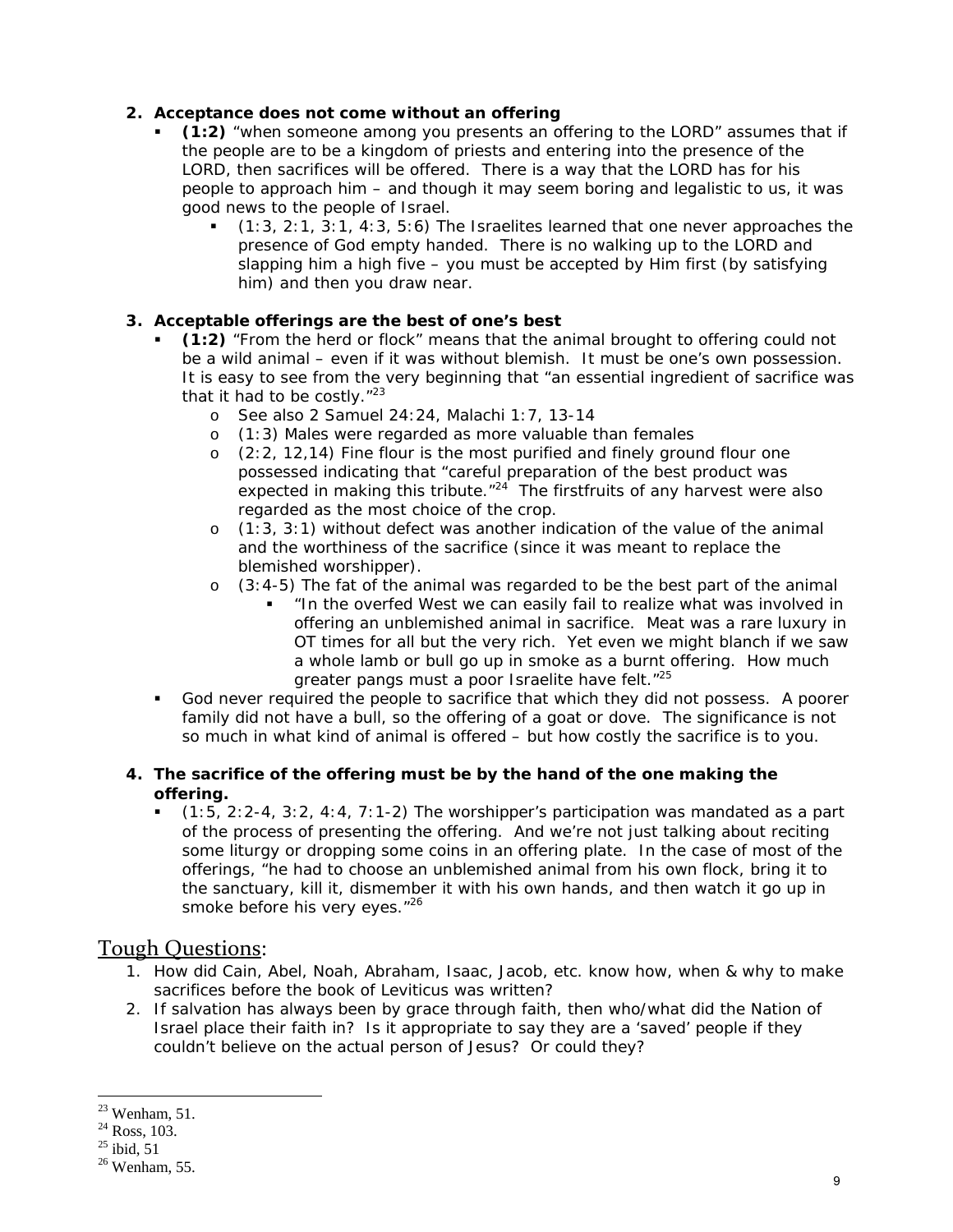# **Offerings**

*Offerings that Bring Him Pleasure :: Chapters 1-3*

How do you take a nation who has lived in a polytheistic culture for 400 years and raise them up to be a kingdom of priests of the One True God? You make them holy. Holiness is just as much as state of being as it is a way of behaving. The 5 types of sacrifices existed not only to cleanse and atone, but also to teach & remind the entire Nation of their new identity in God's economy as his covenant people.

# Overview of the  $5$  Sacrifices<sup>1</sup>

- 1. The Burnt Offering (1:1-17)(cf. 6:8-13, 8:18-21, 16:24)
	- a. Big Idea: "The LORD accepts with pleasure whoever comes into his presence by substitutionary atonement through the shedding of blood."
	- b. "It was the commonest of all the sacrifices, performed every morning and evening, and more frequently on holy days."<sup>2</sup>
- 2. The Grain (Meal) Offering (2:1-16)(cf. 6:14-23, Num 6:14-17, 28:3-6)
	- a. Big Idea: "The LORD expects his people to offer themselves and the best they have as a token of their dedication and gratitude."
	- b. Rarely offered by itself usually accompanied the burnt offering, sin offering, and fellowship offering.
- 3. Peace (Fellowship) Offering (3:1-17)(cf. 7:11-34)
	- a. Big Idea: "Those who surrender their hearts to God and come before him on the basis of shed blood of the sacrifice may celebrate being at peace with God (in a communal meal)."
	- b. This offering included a communal meal
- 4. Sin (Purification) Offering (4:1-5:13)(cf. 6:24-30, 8:14-17, 16:3-22)
	- a. Big Idea: "God will restore the sinner who appeals to him for forgiveness on the basis of the purifying blood of the sacrifice. Anyone who becomes aware of obligations left undone or impure contacts left unpurified must make confession and find forgiveness through God's provision of atonement."
- 5. Guilt (Reparation) Offering (5:14-6:7)(cf. 7:1-6)
	- a. Big Idea: "Anyone who violates the covenant by defrauding the LORD or another person must confess the sin and make full restitution in order to find full forgiveness and restoration."

## The Burnt Offering (1:1‐17)

"Burnt" in Hebrew means more literally to 'go up' (i.e. to go up in smoke). In other places the same sacrifice is associated with the word for fire. The Greek translation is *holokautoma* from which we get the word holocaust. The burnt offering is, thus, given to God and completely burned on the altar.

"The purpose of bringing this offering to the entrance of the tent was to find favor or to be accepted by God. Here the offerer is seeking to please the LORD and find acceptance in his presence. The Book of Leviticus thus begins with the good news of the way to find acceptance with God."<sup>3</sup>

#### **The Ingredients**

- Bull  $(1:5-9)$ , lambs or goats  $(1:10-13)$ , turtledoves or pigeons  $(1:14-17)$
- "Generally, the higher the individual Israelite's responsibility (e.g. priests, rulers, common people, etc) the larger and more expensive was the animal that he had

<sup>1</sup> Bramer, 5 and Ross, 95. All the 'big ideas' come from Ross – see also pages 108, 119, 134, 144, 152.

 $<sup>2</sup>$  Wenham, 52.</sup>

 $3$  Ross, 89.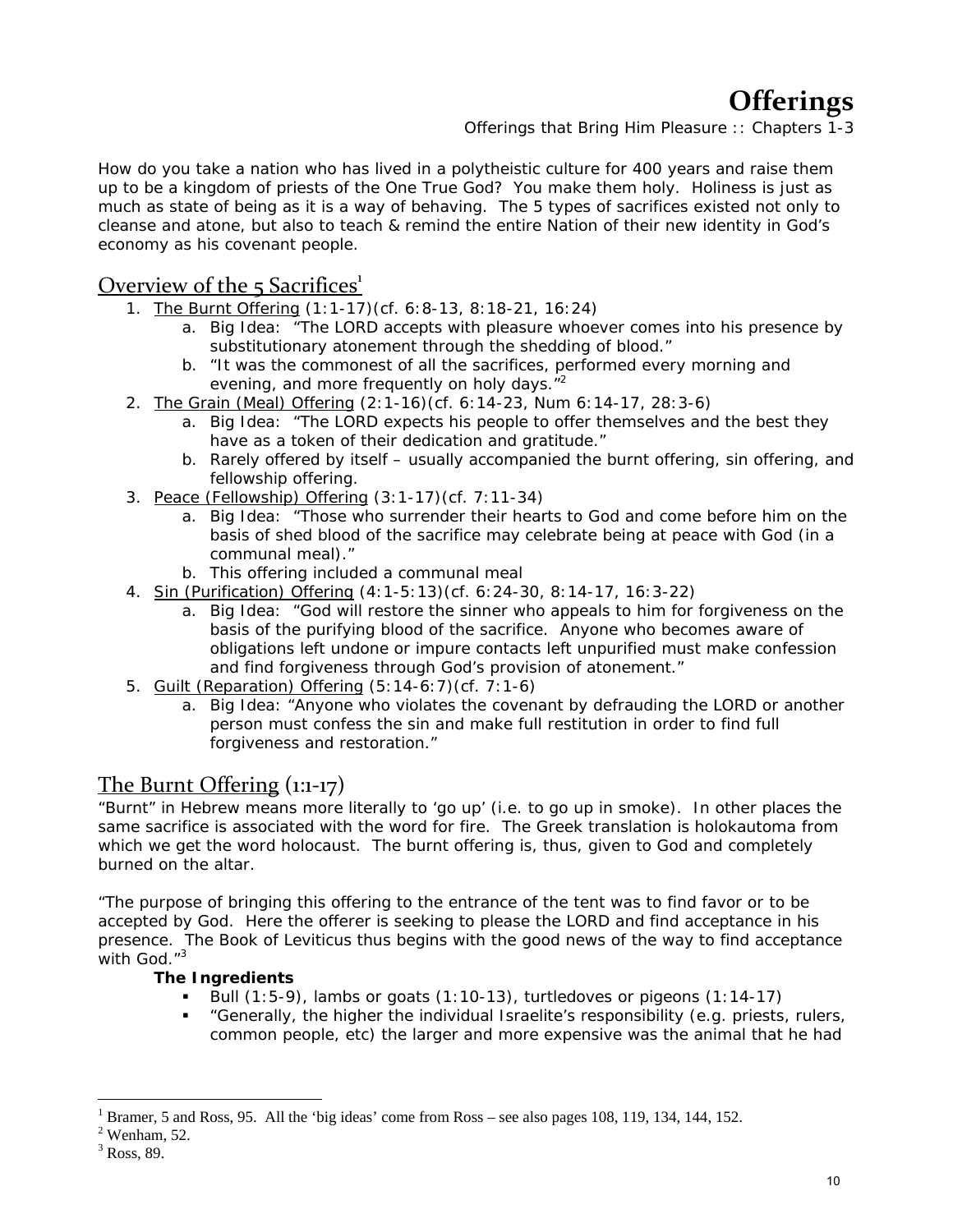to offer. People with greater responsibility would have had more money and therefore more ability to bring the more expensive sacrifices.<sup>"4</sup>

#### **The Frequency of the Offering:**

 Twice daily by the priests (Num 28:4), every Sabbath (28:9), beginning of every month (28:11), on Passover and every day of the Feast of Unleavened Bread (28:24), the Feast of Weeks (28:26), throughout the seventh month (Num 29).

#### **The Ritual**<sup>5</sup>

- The animal is brought to the entrance of the tent of meeting (v.3)
- Laying hands on the animal's head (v.4). It is likely at this point that the worshipper explained to the priest why he was bringing the offering. It is also probable that the priest would verify the acceptability of the offering.
- The worshipper had to slay the animal himself  $(v5)$ . During this process all the blood was drained out of the animal's body and collected in a basin by the priests who would subsequently splash the blood on the sides of the altar.
- Meanwhile, the worshipper quartered the animal into its pieces (v6) and placed on the altar – beginning with the head and the fat (the most choice pieces of the animal)(v8). The hind legs & entrails were unclean and thus needed to be washed before being placed on the altar – thus making the animal completely spotless(v9).
- The entire animal (with the exception of the skin) was burned on the altar  $(v9)$ .

#### **The Result/Purpose**

- A soothing aroma: The idea of a soothing aroma originates with Noah's sacrifice after the flood in Genesis 8:21. "Though man was unchanged in his sinfulness, God's attitude towards man altered, thanks to the burnt offering…The burnt offering does not remove sin or change man's sinful nature, but it makes fellowship between sinful man and a holy God possible."<sup>6</sup> The fact that the offering was consumed by the fire was verification that the offering and the worshipper were accepted by God – *and it gave him pleasure!*
- **Atonement:**<sup>7</sup> in Hebrew is *kipper* and has two basic meanings: 'to wipe clean' or 'to pay a ransom'. The meaning connected with the burnt offering is centered around the concepts of appeasing, pacification, and expiation rather than cleansing or being clean. The word occurs in Leviticus more than any other book.
	- $\circ$  "The English word atonement goes back to the 13<sup>th</sup> century rhyming chroniclers and meant "to-make-at-one-ment" or reconcile. In Israel an atoning sacrifice was not the condition of a relationship to the LORD; rather, it was offered as a means of *strengthening the relationship that already existed.* The existing tie between God and worshipper was renewed and maintained through atonement."<sup>8</sup>
	- o "The purpose of this sacrifice was to turn away or appease God's wrath against sin and defilement and thereby purge the offender. Thus, the burnt offering indicated on the one hand that God's holiness was satisfied and that the offender was now accepted; but on the other hand also indicated that the offerer in order to be accepted had completely surrendered to God – it was an expression of commitment. Forgiveness and purification were graciously bestowed by the LORD on the individual who by faith submitted to him and followed through with this ritual."<sup>9</sup>

#### **Other Biblical Examples of Burnt Offering:**

- Genesis 22, 2 Sam 24:25, Job 1:5, 2 Chron 29, 1 Kings 18:38-39
- Psalms 20:3, 40:6, 50:8, 51:19, 66:15

<sup>&</sup>lt;sup>4</sup> Constable, 10. This is generally true of all the sacrifices and will not be re-explained  $\frac{5 \text{ W} \text{m}}{2}$  treatment of the ritual of each sacrifice is most helpful.

Wenham's treatment of the ritual of each sacrifice is most helpful

 $6$  Wenham, 56-57. Note that after Noah's offering, God promises never to destroy the earth again, fruitful harvest, etc.

<sup>&</sup>lt;sup>7</sup> We will deal more with the concept of atonement when we get to chapter 16.

<sup>8</sup> Ross, footnote on p92. Emphasis mine.

 $<sup>9</sup>$  Ross, 94.</sup>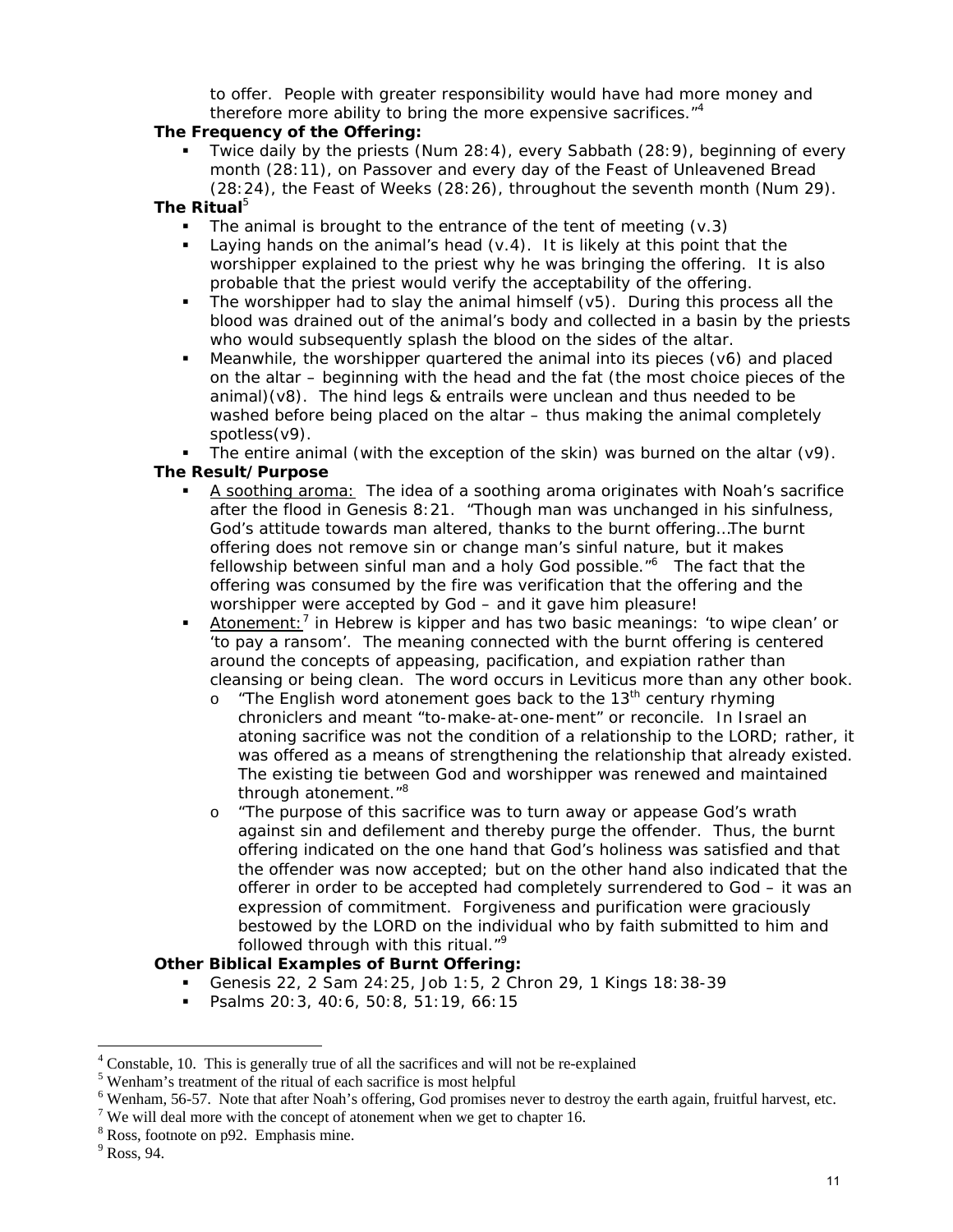#### **Theological Implications:**

- 1. God has provided a way for his people (sinners) to have relationship with him and be in his presence!
- 2. The way God has provided is an extension of his grace and participating in the sacrifices is an expression of faith and worship.
- 3. "Ritual was part of the regular worship of Israel. It was repeated as a part of the ongoing sanctification of the people. Every time the believing community gathered to worship the LORD, this offering was given as a public acknowledgement that the basis of communion with God was blood atonement."10

### The Grain (Meal) Offering (2:1‐16)

Grain is the Hebrew word *minha*. In Leviticus is specifically means grain or cereal, but outside of Leviticus it is used in a broader context. Often the word carries a meaning of 'tribute' – especially in non-religious contexts. Thus, as Constable says, "it was a type of tribute from a faithful worshipper to his divine overlord. $11$  Grain offerings were rarely presented by themselves. They typically accompanied burnt offerings and peace offerings (See Num. 28).

#### **The Ingredients**

- Unleavened fine flour…uncooked (v1), cooked in an oven (v4), on a griddle (v5), pan fried (v7) or roasted (v14) mixed with oil (v1), salt (v13) and incense (v15).
- 'Fine' flour could mean the type of flour that was offered or how fine the flour was ground in preparation for the offering. In either case, the best is expected.
- The offering had to be free of leaven & honey. Leaven was restricted because "the people should not offer to God anything with corruption working in it. If this understanding extended to the idea that they were offering themselves by offering the gift, the it certainly meant that they should not offer themselves with malice, wickedness, conflicts, or quilty fears."<sup>12</sup> Honey was likely forbidden because of it's ability to ferment which also causes corruption.
- Salt was emphasized from the tradition of covenant making of the day. When a covenant was made, each party ate the salt as a means of ratification (see Num 18:19, 2 Chron 13:5). Salt is a symbol of a covenant because it cannot be destroyed by fire or time or any other means of the day.

#### **Frequency of the Offering**

 Since the grain offering was rarely offered alone, it occurs most frequently with the burnt offering. The priests would offer a meal offering twice daily for themselves (6:19-ff)

#### **The Ritual**

- The offerer prepared the grain as specified in verses 1-7 & 14-15.
- The cakes were then presented to the priest for offering (v8, 16)
- The priest took a portion of the mixture and burned it on the altar (v9)
- The leftovers were kept by the priesthood  $(v10, 6:7-11, 2:3)$ 
	- o "The priests and the Levites had no land of their own and were entirely dependant on the sacrificial offerings, and particularly on the cereal offering, as it was the most frequent of the sacrifices which went to the priests. The priests in their turn gave a part of their income to God, by burning a handful of the cereal offering on the altar as a memorial portion."<sup>13</sup>

#### **The Result/Purpose**

- A soothing aroma (v9) (same as burnt offering)
- A memorial portion ( $v2.9$ ) "The verb often carries the nuance of beginning to act on the basis of what is remembered. The 'memorial portion' thus reminded or prompted worshippers to live according to covenant obligations, that is, to live as

 $10$  Ross, 96.

 $11$  Constable, 12.

 $12$  Ross, 105.

<sup>&</sup>lt;sup>13</sup> Wenham, 72. One should also consider 1 Cor 9 for modern-day application of this practice as Paul did.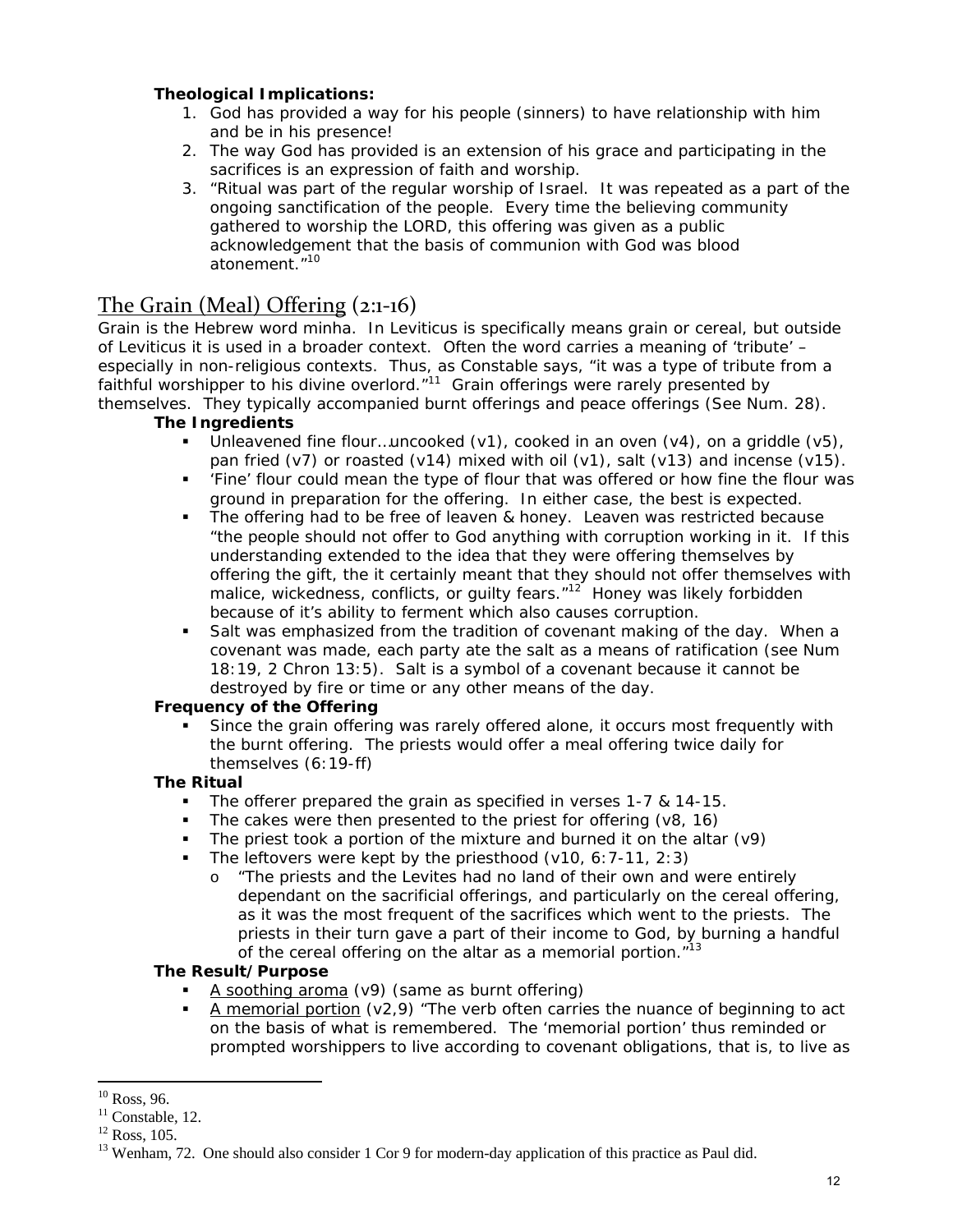if all they had truly came from the LORD; and it prompted the LORD to honor and bless those who offered it."<sup>14</sup>

#### **Other Biblical Examples of Grain Offering:**

- Lev 6:14-18 (daily offering of the high priest), Lev 14:10-20 (cleansing the leper), Num 6:15-19 (fulfilling Nazarite vow).
- Psalm 40:6-8, 1 Kings 18:36, 2 Kings 3:20
- Luke 17:11-14, Acts 21:22-26

#### **Theological Implications:**

- 1. "God having granted forgiveness of sins through the burnt offering, the worshipper responded by giving to God some of the produce of his hands in cereal offering. It was an act of dedication and consecration to God as Savior and covenant King. It expressed not only thankfulness, but obedience and a willingness to keep the law."<sup>15</sup>
- 2. Dedication is demonstrated by offering the best one has as a tribute of gratitude and thanksgiving (cf. Psalm 40:6-8, Romans 12:1-2, Phil 4:18).

# The Peace (Fellowship) Offering  $(3:1-17)(7:11-34)$

The Hebrew word for this offering is most closely related to *shalom* which means health, prosperity, and peace with God.<sup>16</sup> The sacrifice was generally celebratory in nature with regard to the good news of being at peace with God or rejoicing being delivered from a situation where peace was absent (with God or man).

"All the participants fed together on this sacrifice: the offerer, the priest, and God (symbolically). Eating together had great significance in the ancient Near East. People who ate a ritual meal together were committing themselves to one another in a strong bond of loyalty. Eating together also symbolized fellowship. In this sacrifice the offerer fed on the same offering he had made to God. In the burnt offering God got the whole sacrifice. In the meal offering God and the priest shared the sacrifice. However in the peace offering all three participants shared a part."<sup>17</sup>

Leviticus 7 gives us more information about this offering – namely that it was an optional sacrifice and could be brought for three possible reasons:

- 1. Thank (Confession) Offering (7:12-13)
- 2. Votive (to fulfill a vow) Offering (7:16-17, Num 6:17-20)
- 3. Freewill Offering (7:16, 22:18,21)

#### **The Ingredients**

- A bull (3:1-6), a lamb (3:7-11) or a goat (3:12-17).
- For thank offerings: unleavened cakes, wafers & flour mixed w/oil (7:12)

#### **The Ritual**

- The animal was brought by the offerer to the entrance to the tent of meeting.
- Hand was placed on the head of the animal (3:2,8,13) and the purpose of the offering was explained (thank, votive or freewill).
- The animal was slain and its blood was gathered and splashed on the altar  $(3:2)$ 8, 13). Remember, no one could approach the presence of God without atonement (as discussed in the burnt offering) which is why the peace offering is somewhat similar to the burnt offering both in ingredients and in procedure.

<sup>&</sup>lt;sup>14</sup> Ross, 107.

<sup>15</sup> Wenham, 71.

<sup>&</sup>lt;sup>16</sup> The translation of this Hebrew word is a matter of some difficulty as most commentaries will indicate in detail  $17$  Constable, 14.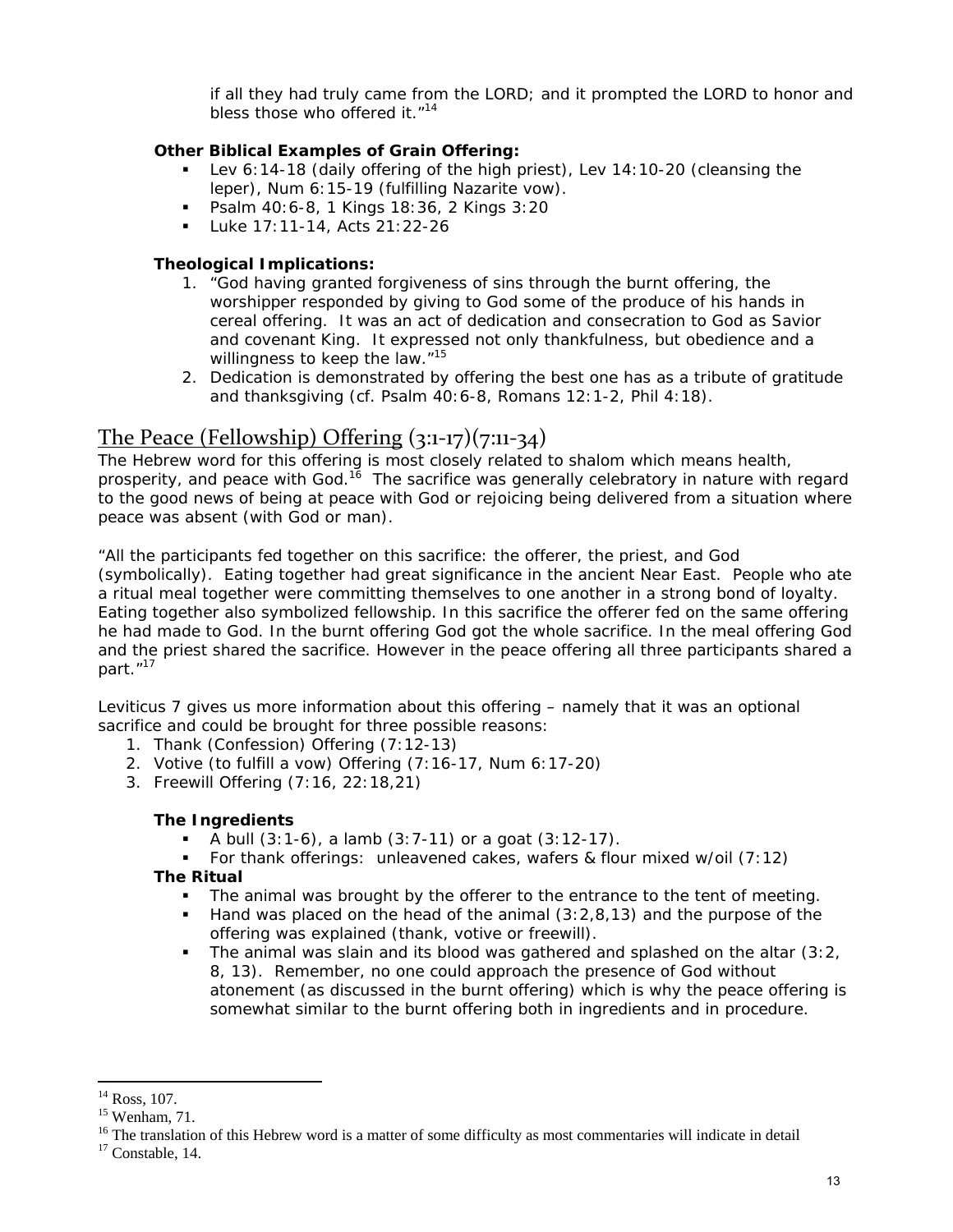- The offering was quartered, but only the fat that covers the entrails, the kidneys and the fat on them, and the long lobe of the liver were burned on the altar.<sup>18</sup>  $(3:3-4, et al)$  The priest received the breast & right thigh of the animal  $(7:31-ff)$ .
- The rest of the offering was to be consumed by the worshipper and his friends/family within two days (7:15-18, see also Deut 12:7). All participants in this meal had to be ceremonially clean  $(7:20).<sup>19</sup>$

#### **Frequency of the Offering**

 Since this offering was not compulsory, there are no specific requirements as to its daily or yearly frequency

#### **The Result/Purpose**

- A soothing aroma (as previously discussed)
- "Because the peace offering is the culmination of sacrificial worship for Israel, because all the laws of atonement and purification in the Book of Leviticus lead to this point, one is not wrong in saying that the goal of the ritual is joy and gratitude in the presence of God. After all, the message is that the entrance of believers into the presence of God is by God's gracious provision of a sacrifice that brings peace with him. Believers gather in his presence to celebrate with one another that this and all other gifts are from him; and they do this by eating the communal meal together, a holy communion and not a common meal, and by sharing their faith and their bounty with one another in joy and generosity. Rightly understood, then, the law was indeed sweeter than the honey from the honeycomb."20
- Consider Psalm 84. "Better is one day in your courts" is not a reference to heaven as the popular worship song often makes us think. It's a reference to the temple courts.

#### **Other Biblical Examples of Peace Offering:**

- Thank (confession) Offering: Psalm 56:12-13, Psalm 100
- Votive Offering: Jacob's vow at Bethel (Gen 28:18-21), the birth of Samuel (1 Samuel 1)
- Freewill Offering: Exod 35:29, Ezra 1:4, 8:28, Psalm 54:6
- Other Peace Offerings that are unspecific: Exod 24:5, Deut 12, 27, Psalm 26, 50, 54, 107, 116

#### **Theological Implications:**

- 1. "The culmination of all worship ritual is when believers share a common meal (from the altar) in the presence of God in celebration of the benefits of the covenant they share."<sup>21</sup>
- 2. Peace with God is not only possible, but enjoyed! (cf. Romans 5:1-8)

### Tough Question:

- 1. What bearing should these sacrifices have on the way we approach the LORD in worship today? Are they irrelevant because we no longer have to offer sacrifices or do they have something to teach us about the way the LORD should be worshipped?
- 2. What does God smell like (to an Israelite)?  $\odot$

 $18$  The obvious question here is, "why these parts?" The text is not specific as to why, so commentators only offer suggestions as to plausible meanings – most of which are not worth going into here.

 $19$  We will discuss the topics of cleanliness and uncleanliness in a later study

<sup>20</sup> Ross, 121.

<sup>21</sup> Ross, 120.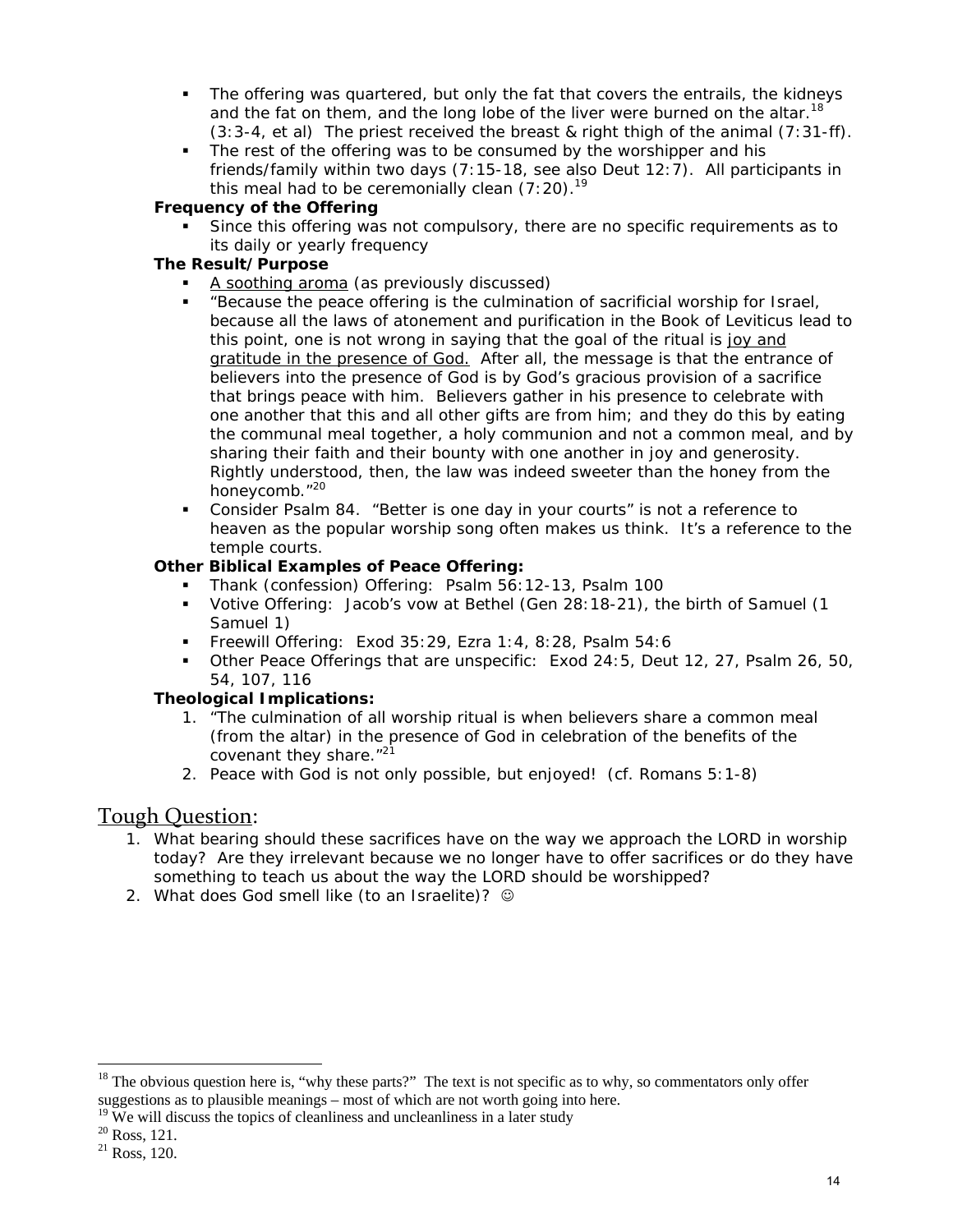# **Offerings**

*Offerings that Restore His Pleasure :: Chapters 4-7*

Although similar in some regards, the final two types of sacrifices are different from the first three in that they are not soothing aroma sacrifices. Another major difference in these two offerings is that they are focused more on the reason for sacrifice rather than the object to be sacrificed. This is most noticeable in the organization of chapters 4 & 5 compared with chapters 1-3. The first three chapters are divided up by the types of offerings allowed. The fourth and fifth chapters are divided by the types of offenses committed.

## The Sin (Purification) Offering (4:1 ‐ 5:13)

This offering is called a "sin offering" because the Hebrew word *hattat* means 'sin.' According to commentators, however, that can be misleading because nearly all the other sacrifices deal with sin to some extent. To conclude that this sacrifice is the one that deals primarily with sin and atonement is inaccurate. Hence, the more distinctive title of "purification offering" is often used because it is focused on purifying the barriers sin and impurity create for the worshipper and the place of worship.

"The point is that sin and its effects defiled God's sanctuary and that such defilement put people in mortal danger should they enter the sanctuary in that condition. Someone guilty of sins needed forgiveness not so much because of the act, but because of the consequences of the sin – they defiled the sanctuary. This is why throughout Lev. 4 the blood of the sacrifice is applied to various sancta in the sanctuary."<sup>1</sup>

It should also be noted that there are some sins that the Sin Offering did not cover. Sins of open defiance (with a 'high hand') were not included in the scope of the offering. "The Levitical code assumed that this kind of sin would not characterize the worshipper of the LORD; and so the purification offering did not cover sins of the high hand."<sup>2</sup>

#### **The Reason for Sacrifice**

- Unintentional sin (ch 4) not premeditated or intentional
- Sins of omission  $(5:1-13)$  an act of carelessness without defiance
- Physical impurities (ch 12-15)<sup>3</sup>
- Whatever the particular situation for the individual or congregation, the primary motivation for the sacrifice was a discovery of the sin and remorse for it.
- "The sin offering covered only sins committed unintentionally. This category included sins done by mistake, in error, through oversight or ignorance, through lack of consideration, or by carelessness. That is, this sacrifice covered sins that sprang from the weakness of the flesh (cf. Num. 15:27-29). It did not cover sins committed with a "high hand," namely, in haughty, defiant rebellion against God. Such a sinner was "cut off from among his people" (Num. 15:30-31). Many reliable commentators interpret this phrase to mean the offender suffered death. Not all deliberate sins were "high handed," however, only those committed in defiant rebellion against God."<sup>4</sup>

#### **The Frequency of the Offering**

 Numbers 28 & 29: Regularly offered on the Festival of the New Moon, each day of Passover, each day of the Feast of Weeks, on the Feast of Trumpets, each day of the Feast of Booths, and on the Day of Atonement (see also Exod 29-30).

<sup>1</sup> Ross, 124-125. And, as Constable says, "Sin does not endanger God, it endangers humans." (Lev 15:31)

 $2$  Ross, 130.

<sup>&</sup>lt;sup>3</sup> We will deal with these specifically when we get to ch's 12-15, but it is important to note here that a "sin" offering was

offered for physical impurities (i.e. after childbirth, healing of skin diseases, etc) which, in most cases, were not sinful. 4 Constable, 18.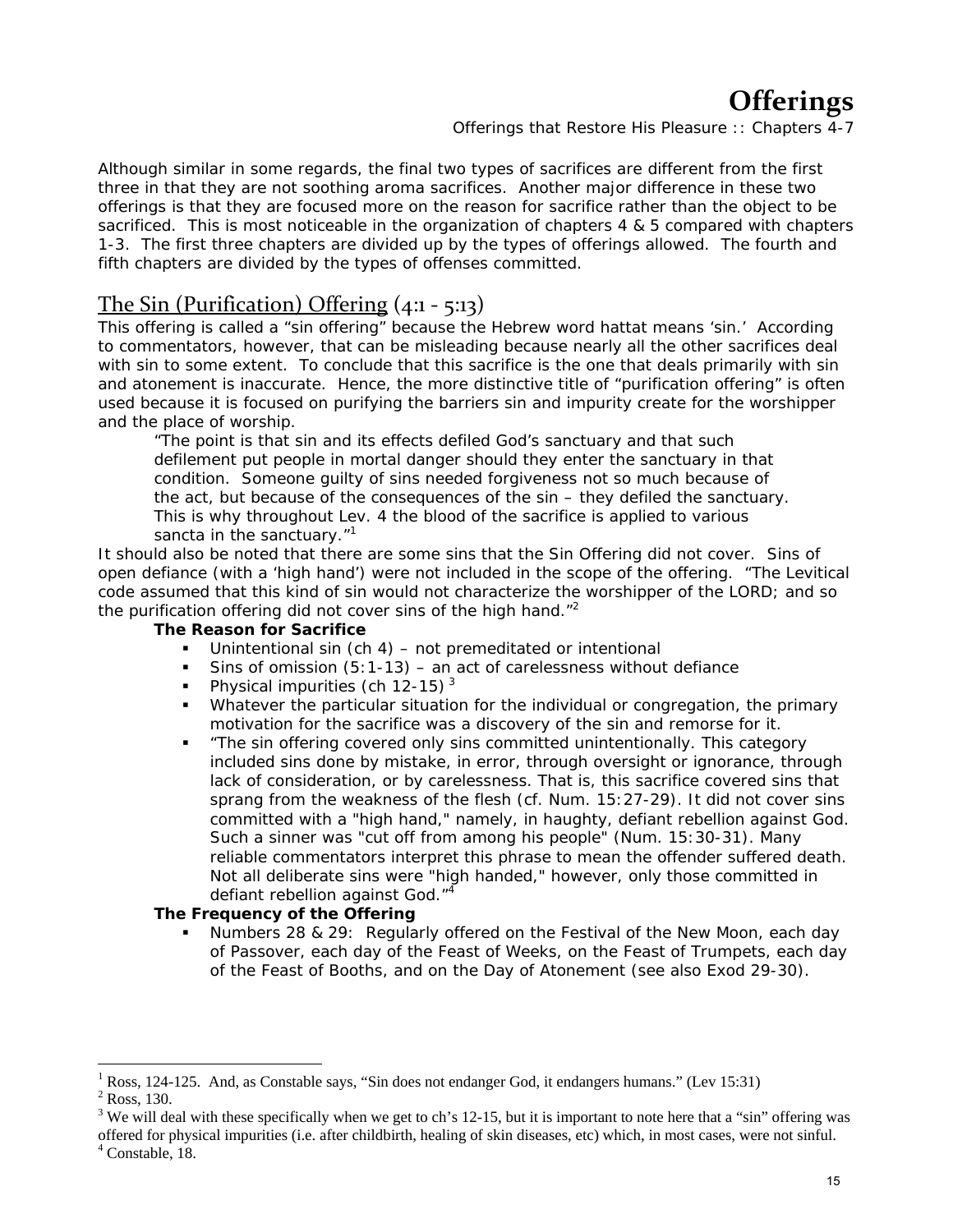#### **The Ingredients**

 Bull (4:4, 14), goat (4:23), lamb (4:32), doves/pigeons (5:7), or a tenth of an ephah<sup>5</sup> of fine flour (5:11) depending on your financial status.

#### **The Ritual**

- This offering began much like the others: bringing of the animal to the entrance of the tent, laying hands on the offering while stating the reason for bringing it (in this case an open confession of the sin 5:5), and then slaying it.
- "This offering was not a soothing aroma. It was for expiation, namely, to make amends. The offerer ritually charged the sacrificial animal with his sin (cf. Isa. 53:5; 1 Pet. 2:24). The animal had to be without defect (cf. 1 Pet. 2:22). The offerer executed God's judgment for sin on the sacrificial substitute when he slew it. In every sin offering an innocent substitute replaced the sinner (cf. 2 Cor.  $5:21$ )."<sup>6</sup>
- Some of the blood was collected in a basin (4:5) and the rest of it was allowed to drain at the foot of the altar (4:7). The blood was used differently depending upon who the worshipper was . . .
	- The anointed priest or the entire congregation  $(4:3-12, 13-21)$  the blood was sprinkled seven times on the veil of the sanctuary and the horns of the incense altar.
	- A tribal leader or commoner  $(4:22-26, 27-35)$  the blood was not taken inside the holy place but was placed on the horns of the bronze altar of burnt offering.
	- "The purification offering dealt with the pollution caused by sin. If sin polluted the land, it defiled particularly the house where God dwelt. The seriousness of the pollution depended upon the seriousness of the sin, which in turn related to the status of the sinner..."<sup>7</sup>
- The blood was not splashed on the sides of the altar as with the soothing aroma sacrifices. It was placed on the horns of the altars and then poured out in the base of the trench of the high altar. For the most influential people, it was sprinkled on the veil "suggesting that the covenant relationship itself had been endangered."<sup>8</sup>
- The fat portions of the animal were placed on the altar as a soothing aroma for the LORD (4:31)
- After the ritual was complete it is assumed that the veil and the vessels on which the blood was sprinkled or smeared were completely cleaned since they were contaminated by sin.<sup>9</sup>
- **The remainder of the animal was carried outside the camp & burned (unless the** sacrifice was a grain offering or brought by a commoner in which case the priest could eat the remainder of the flour/animal – see 5:11-3 & 6:26-ff) likely symbolizing the complete removal of impurity (see also John 12:3-5). What a waste, right? The least valuable portions of the animal are used & the most valuable parts are disposed of.

Like the other Levitical sacrifices, "the ritual alone did not cleanse sin. Forgiveness came with the acknowledgement of and remorse for sin (5:5). Performing the ritual was necessary for the full restoration of forgiveness; it purified the sanctuary and made the restoration possible. Bringing this offering was an expression of faith in God's willingness to forgive and restore the sinner who comes before him with a repentant heart. Not to follow through on the ritual was great folly, for this left the sanctuary defiled and the relationship not restored. The individual in

 $<sup>5</sup>$  Wenham says that the exact size of an ephah is unknown, but suggests that a tenth of an ephah is about 2lbs.</sup>

 $6$  Constable, 17.

 $7$  Wenham, 96.

<sup>8</sup> Ross, 135.

 $9^9$  Ross, 135. I could not find biblical support for this.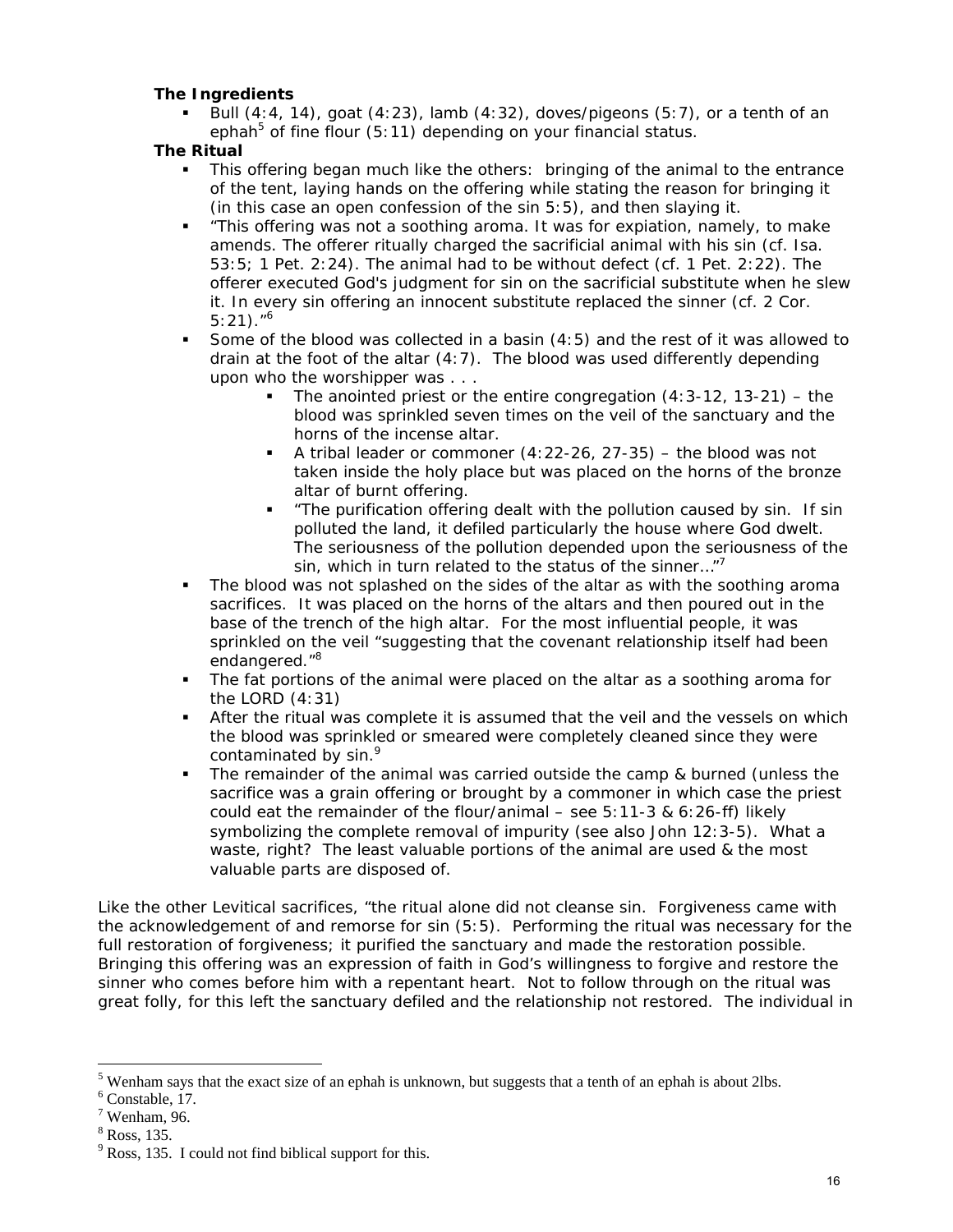that case had only the sense of relief that human forgiveness can bring; there was no clear response from heaven that all was well once again."<sup>10</sup>

#### **The Result/Purpose**

- Purification: (4:8-12, 19-21, 26, 31, 35) "Sin defiles men and particularly God's sanctuary, and the proper means of purification is animal blood. If there is no purification, death will follow (Lev 10:2). $n^{11}$  The result of the sacrifice was the purification of the worshipper and also the purification of the sanctuary.
- Atonement: (4:26, 31, 35) as previously discussed
- Fellowship restored: It was now safe for the worshipper to enter into the presence of God because God had granted purification.

#### **Other Biblical Examples of Purification Offering:**

 2 Chron 29:21-24, Ezra 6:17, Psalm 40:6, 130:3-4, Hebrews 9:22, 1 John 1:7-9  **Theological Implications:** 

- 1. Sin & defilement pollute people, places & things.
- 2. Sinful or unclean people cannot be in the presence of God not because God is in any kind of danger, but because it would mean certain death for the worshipper.
- 3. "Unintentional sin is just as much sin in God's sight as deliberate wrongdoing. $12$
- 4. Sin is costly both in the fact that a sacrifice had to be made and also in that they varied based on the status of the person who sinned. The result of sin was the same for all people, however.
- 5. Forgiveness & purification are made possible only through blood and are available to all who confess their sin.
- 6. Sin and defilement must be dealt with as soon as it becomes known.

## The Guilt (Reparation) Offering (5:14 ‐ 6:7)

This is the final offering that is explained in Leviticus. The Hebrew word that is translated as 'guilt' is *asham.* It can certainly mean guilt, but it also carries with it a tone of 'reparation.' Since other sacrifices deal with guilt as well, 'reparation' is helpfully associated with this sacrifice to assure clear distinction between this offering and the purification offering.<sup>13</sup>

#### **The Reason for Sacrifice**

- Unintentional sin against the LORD's holy things (5:15) such as eating holy food, failing to fulfill a dedicatory vow, or the covenant oath itself.<sup>14</sup>
- Someone suspects that he has sinned, but is not sure how (5:17-19)
- Cheating one's neighbor and swearing falsely about it (perjury) (6: 2-3).<sup>15</sup>
- "The Israelites were to offer it when they had wronged someone—either God (5:15, 17) or God and man (6:2). Every trespass against one's neighbor involved a trespass against God, but not every trespass against God involved a trespass against one's neighbor (cf. Ps. 51:1-4). Even though the offender may not have been aware of his trespass, he was still guilty. When he became aware of his sin or even suspected his guilt, he had to bring this offering. The repentance reduced the guilt of the crime to that of an involuntary act."<sup>16</sup>

#### **The Frequency of the Offering**

 The offering itself is circumstantial as indicated and this offering was brought as necessary and not required on a regular basis.

#### **The Ingredients**

 $\overline{a}$  $10$  Ross, 133-134.

 $11$  Wenham, 94.

 $12$  Wenham, 103.

<sup>&</sup>lt;sup>13</sup> Constable, 20.

 $14$  Wenham speculates these as possibilities because the text is unspecific, but there are some biblical examples: 2 Chron 26:16-18, 28:19, 36:14, Joshua 7:1, 22:20.

<sup>&</sup>lt;sup>15</sup> Wenham cites Exodus 22:7-ff as an example of people 'swearing by God' to settle disputes where proof was lacking.  $16$  Constable, 21.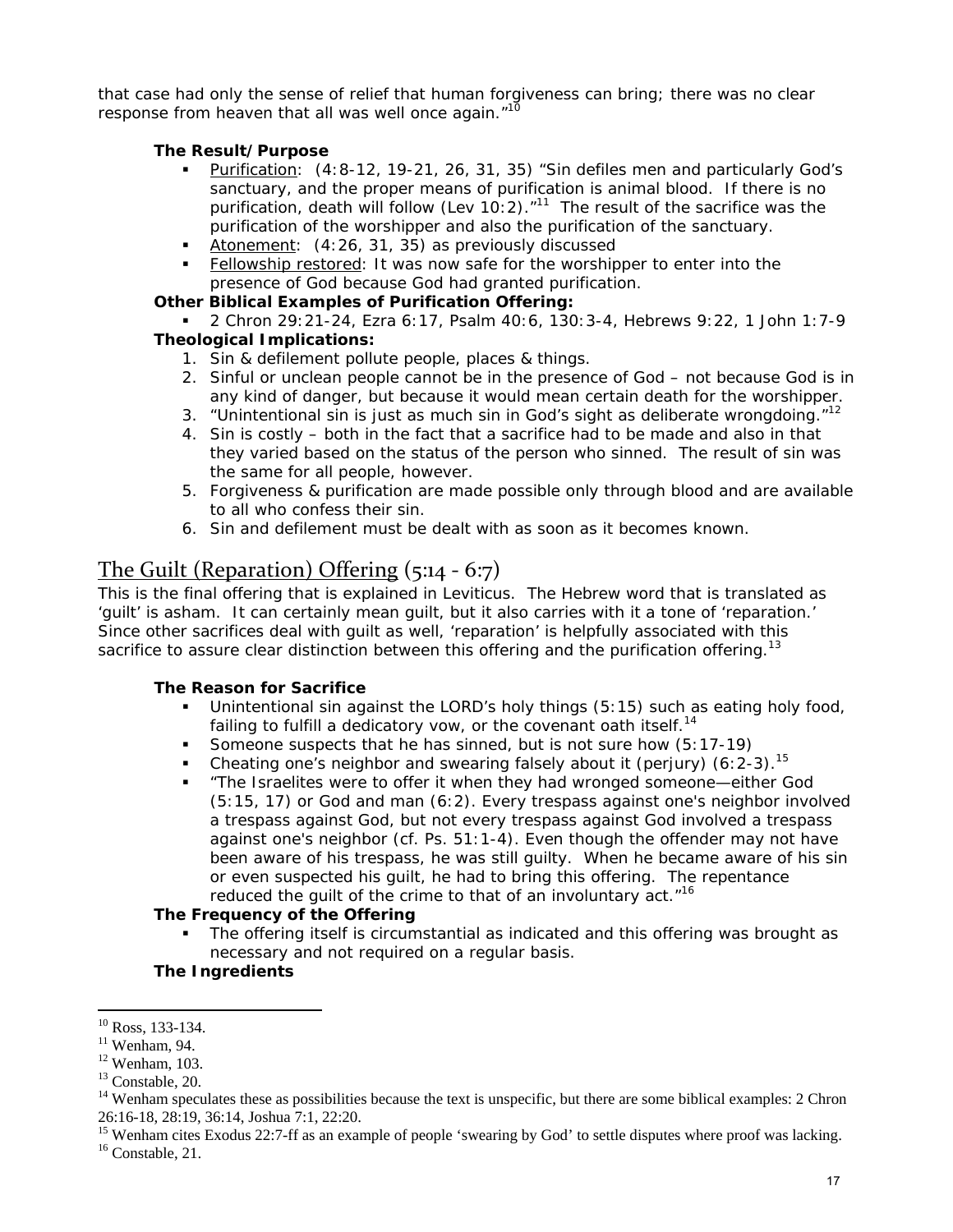- a ram  $(5:14)$  or a male lamb  $(14:12)$
- This is a clear distinction between the guilt and the sin offerings. A male lamb or ram could never be offered as a sin offering.

#### **The Ritual**

- "The ritual side of the reparation offering is described much more briefly than is the case with the other sacrifices, and it is difficult to be sure of the exact procedure."17
- The ram or lamb was brought to the altar and slain and its blood was applied to the sides of the altar (7:1-2).
- The animal was quartered and the fat and entrails of the animal were burned on the altar  $(7:3-5)$
- The priests could keep the remainder of the animal to cook and eat in a holy place (7:6-7) just as with the purification offering.
- Depending upon the reason for bringing the offering, there were also animal and monetary elements of restitution brought for this offering (5:14-6:7).

#### **The Result/Purpose**

- Reparation / Restitution: "The offending Israelite had to pay restitution to the injured party in some cases (5:16; 6:5). The guilty party had to restore whatever the victim of his sin had lost. In addition to restitution the offender had to add 20 percent (5:16; 6:5). God considered the fifth part a debt the offender owed because of his offense, not a gift to the victim. The victim ended up better off in one sense than he was before the offense."<sup>18</sup>
- "It seems likely that atonement for deliberate sins was possible where there was evidence of true repentance, demonstrated by remorse (feeling guilty), full restitution (v. 4), and confession of sin (cf. Num.  $5:6-8$ ).<sup>"19</sup>

#### **Other Biblical Examples of Reparation Offering:**

- Specifically: 1 Samuel 6, Prov 14:9, Isaiah 53:10
- Alluded to: Matthew 3:8, 5:23-24, 6:12, Luke 19:8-9

#### **Theological Implications:**

- 1. Sin defrauds people & God of what is rightfully due to them.
- 2. Reparation is evidence of true repentance which, in this case, is a pre-requisite for forgiveness offered by the sacrifice. Remorse alone, however, is not sufficient for cleansing – animal sacrifice and reparation are required as well.

"The sacrificial system therefore presents different models or analogies to describe the effects of sin and the way of remedying them. The burnt offering uses a personal picture: of man the guilty sinner who deserves to die for his sin and the animal dying in his place. God accepts the animal as a ransom for man. The sin offering uses a medical model: sin makes the world so dirty that God can no longer dwell there. The blood of the animal disinfects the sanctuary in order that God may continue to be present with his people. The reparation offering presents a commercial picture of sin. Sin is a debt which man incurs against God. The debt is paid through the offered animal."<sup>20</sup>

### Tough Question:

- 1. How does Jesus' death fulfill all five types of sacrifices? Be specific!
- 2. We've been saying that this was grace through faith, but isn't the slaughtering of an animal for sanctification a work? If not, how is it an act of faith?

<sup>17</sup> Wenham, 105.

<sup>&</sup>lt;sup>18</sup> Constable, 22.

 $19$  Wenham, 109.

 $20$  Wenham, 111.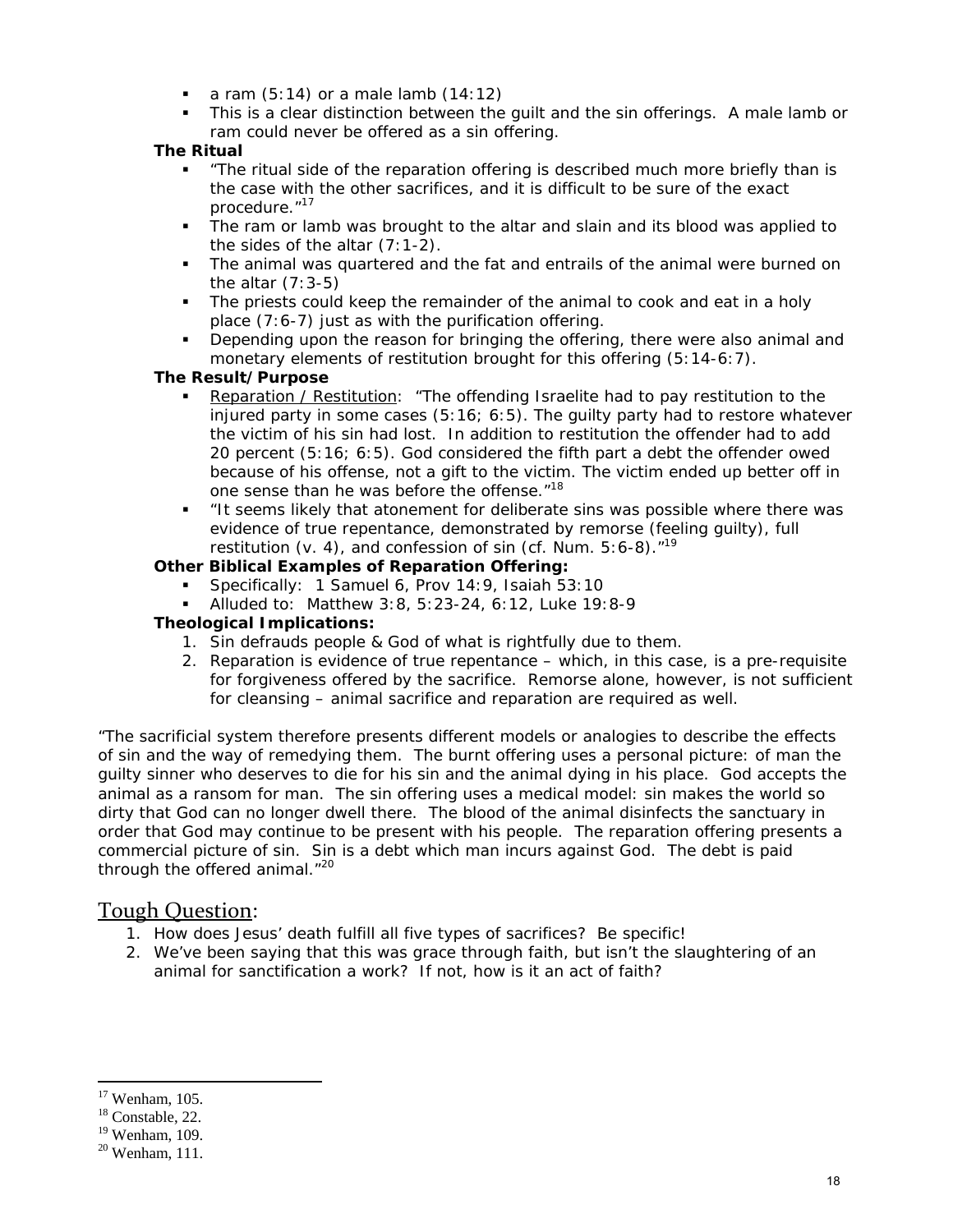# **Offerings**

*His Kingdom of Priests :: Chapters 8-10*

The first seven chapters of Leviticus establish the sacrificial system through which atonement and purification were made available as a part of the LORD's program of redemption for his chosen people. However, until Leviticus chapter 8, there is not an ordained priesthood to speak of that can carry out the sacrificial system that the LORD has prescribed. Chapters 8-10 are a narrative of that process that flows directly out of God's commands to the people in Exodus 29:43-46.

Until now, Israel really hadn't 'existed' as a nation independently. Israel grew up in the shadow and polytheistic culture of the Egyptians for 400 years and, now, freed from their bondage, were well on their way towards experiencing corporately what God had promised to Abraham years earlier in Genesis 12-15. Now that the nation had been redeemed, the abiding presence of the LORD in the center of the camp and the availability of atonement for sin were the next steps in God's unfolding plan of redemption. The inauguration of the priests was a vital part of this process.

"The institution of the Aaronic priesthood constituted the fulfillment of God's commands recorded in Exodus 28—29 and 40. Almost every verse in chapter 8 is a quotation or allusion to commands first given in Exodus 29.<sup>"1</sup>

### What Is A Priest?

- The Hebrew word for priest is *kohen* and is first used of Melchizedek in Gen 14:18. The root of the word means to mediate or officiate. $^2$  The word itself is used 741 times in Hebrew Bible – 25% of those occurrences are found in Leviticus. As such, they were not supposed to be like anything else – they were to be a reflection of the God whom they served.
- Within the Nation of Israel the priests were responsible for four main areas:  $3^3$ 
	- o Revealing the will of God using the Urim & Thummim (until the advent of prophets within the nation)
	- o Teaching the law & giving advice on holy living (Deut 33:9-10)
	- o Intercessory prayer & mediation
	- o Performing the sacrificial rites
- "The main functions of priestly service were designed to bring about sanctification by making the people holy before God so that God could dwell with them and they with him. $14$
- There was also a hierarchical structure present for the priesthood. The High Priest was the spiritual head of the nation. Below him were the other priests. Below the priests were the people of the nation (who were called to be a kingdom of priests – Exod 19:6). It is easy to see this same hierarchy present in the arrangement of the tabernacle: courtyard = people, tent of meeting = priests, holy of holies = high priest.

#### **The Anointing of a Priest** (8:1-13)

- $8:6$  washing with water for a Israelite was and is an outward cleansing that represents a desire for spiritual cleansing.<sup>5</sup>
- $8:7-9$  Describe the uniform of the high priest, Aaron. There is not enough time to go into detail about the meaning/significance of each item of the uniform. What is important to understand is "a uniform draws attention to the office or function of a

<sup>1</sup> Constable, 28.

<sup>&</sup>lt;sup>2</sup> Strong's Hebrew Dictionary.

 $3$  See Ross, 203.

<sup>4</sup> Ross, 203.

 $5$  c.f. Exodus 29:4-6, 30:17-21, 1 Cor 6:11, & Luke 4:18 with Matt 3:15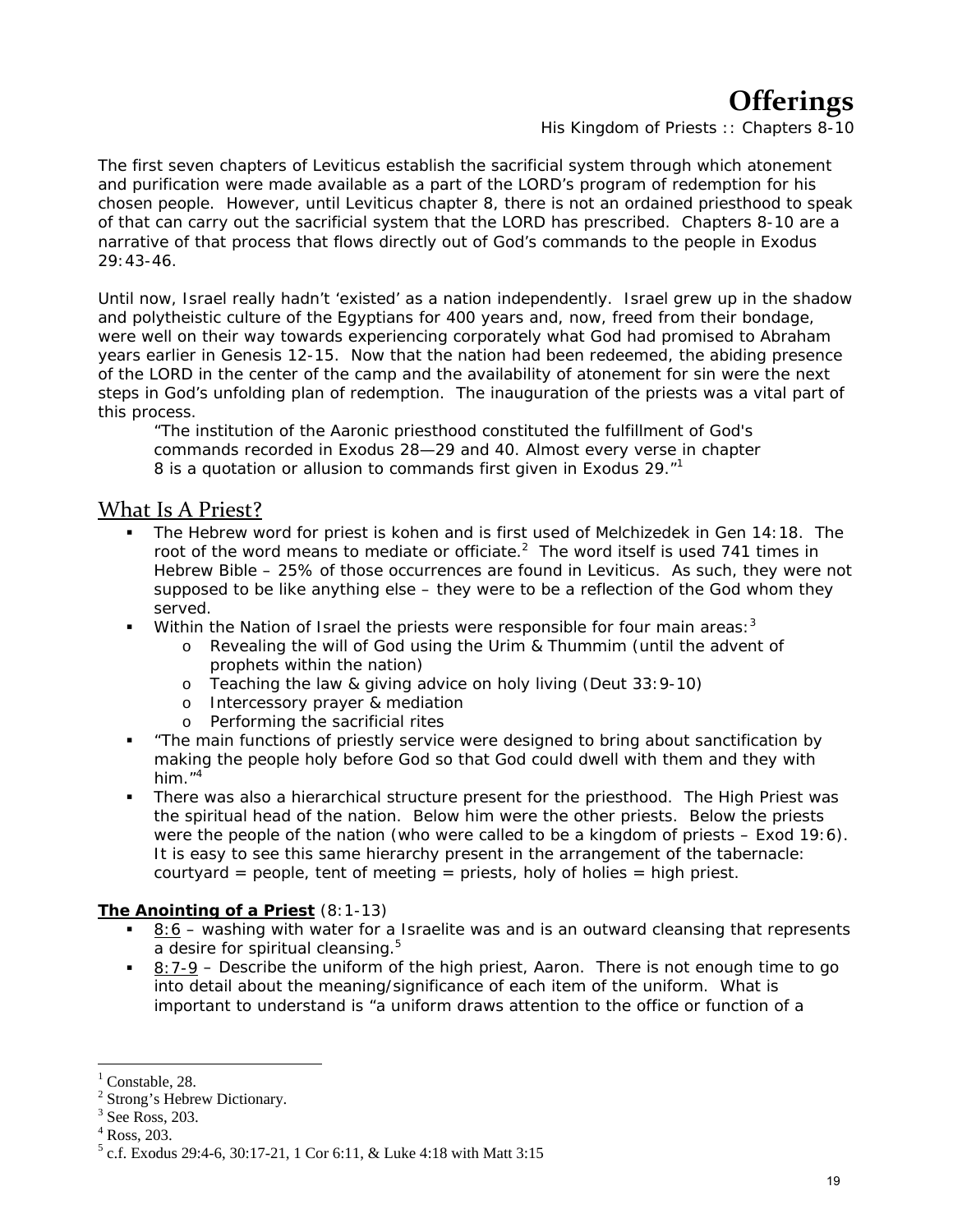person. It emphasizes his job rather than his name."<sup>6</sup> The elaborate nature of the priestly garments – especially in those times – would have set apart the person wearing them from all the people. The elaborate nature of the garments also served as a constant reminder (as they were removed and reapplied) of their role as priest.

- 8:10-13 Describe the anointing of the priests (see also Exodus 30:26-29 & 40:9-11).
	- o The Hebrew word 'anointed' is *masah* which has the same root as the adjectival form *masiah* which in English is messiah.7
	- o Traditionally throughout the Hebrew Bible, the anointing is an act of separation unto the Lord as well as a symbolism for the presence/activity of the Holy Spirit.<sup>8</sup>
	- o Both the holy elements in the tabernacle and the priests themselves were anointed because they were to be used in the LORD's service unlike any other vessel or person. It is important to note that Aaron and his sons did not want to be anointed – they were chosen to be anointed. This was an important fact that both the congregation and the priest needed to recognize.

#### **The Offerings for a Priest** (8:14-30)

- As we have been learning, no one enters the presence of God without an offering. Priests are no different (at least in the Hebrew Bible). In fact, because they are the ones mediating the offerings, they must make doubly sure they are without the stain of sin or impurity. Three sacrifices were made at the ordination ceremony:
	- $\circ$  A Purification Offering (8:14-17) of a bull removed the pollution of sin from the priests as well as from the sanctuary that had been defiled by them.
	- o A Burnt Offering (8:18-21) of a ram is made for the atonement of the priests thereby restoring right relationship with the LORD.
	- o A Peace Offering (8:22-30) of a ram is made symbolizing the connection between sacrifice and priesthood and, thus, that Aaron was now ordained to offer sacrifices. The placement of the blood is unusual but is most likely symbolic of the consecration of the priests ears (to hear the voice of God), hands (to do God's work), and feet (to walk in his ways).<sup>9</sup>
- Only after these sacrifices are completed are the priests ready for their final step. . .

#### **The Consecration of a Priest** (8:31-36)

- The removal of sin and atonement still did not make the priests fit for service in the tabernacle. The final step of consecration required time – not sacrifice.
- "The repetition for seven days stressed the completeness and perfection of the process of being installed in ministry. The priests underwent this weeklong rite of passage to move from one life to the entirely new life of the priesthood. The drawn-out yet complete process of the week impressed upon them the importance of entering and following the ministry as obedient servants of the LORD."<sup>10</sup>
	- o "A man may defile himself in a moment, but sanctification and the removal of uncleanness is generally a slower process."<sup>11</sup>
	- o If the priest is not obedient to the commands of the LORD, then who will be? If the priest is not sanctified, then how can he mediate sanctification for the people? If the priest is not consecrated, what makes him a priest?

#### **The Obedience of a Priest** (9:1-21)

 With the inauguration of the priests now complete, their time of service began immediately. God had given his instructions and now that his priests were ordained for service, it was time to begin the sacrificial system for the people. Their service,

<sup>6</sup> Wenham, 138.

 $<sup>7</sup>$  Ross, 211</sup>

<sup>8</sup> 1 Samuel 10:1, 16:13, Isaiah 61:1, Zech 4:1-6

 $9^9$  See Wenham, 143. Also, can you find any correlation between the order of these sacrifices and how Paul organizes the entire book of Romans? Though Wenham addresses this idea, Ross' treatment of it is more helpful. Ross, 229.

 $10$  Ross, 213.

 $11$  Wenham, 144.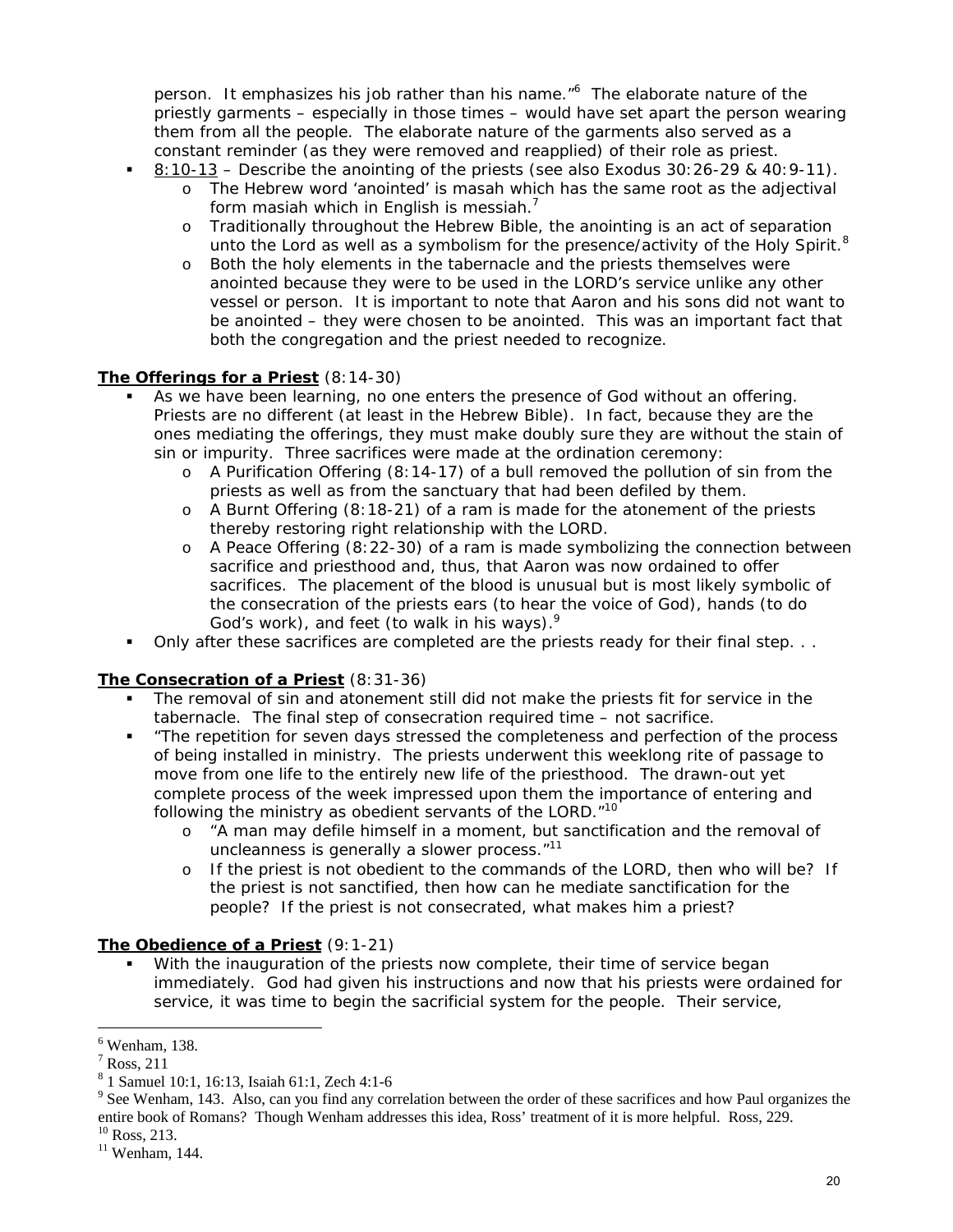however, had to be in complete obedience to the Lord's commands – *just as Moses had modeled for them in chapter 8.*

- o NOTE: the word 'commanded' is repeated 20 times in these 3 chapters.
- o "Worship has always been an act of obedience, for the word of the LORD calls the covenant people to come and appear before him. And when they come into his courts, they must do so properly."<sup>12</sup>
- 9:2 a bull calf: "Jewish commentators have long noted the irony of this command to Aaron."13
- 9:4,6 the entire reason the sacrifices were being made is stated twice. The 'glory of the Lord' is euphemistic for the abiding presence of the LORD in their midst. If he was not present, what was the point of sacrifice? How were they to know they had been accepted by him?
- 9:8-21 Look! Perfect obedience to the commands of the LORD! No deviation, no improvisation, no cutting corners, no substitutes. Complete obedience. With the exception of a reparation offering – Aaron offers every type of sacrifice without error.

#### **The Blessing of a Priest** (9:22-24)

- After all the sacrifices were placed on the altar there remained only one final act to complete the rite of the first sacrifices made on behalf of the people: the entrance into the holy place. "Along with the ritual of the sacrifices made for purification and atonement, a mediating high priest was required to take blood into the innermost shrine and complete the process of its intercessory work. There was no other way for the people to gain access into the presence of God except by this representative. There was no other way that the blessing of God could be given to the people except by this mediator."<sup>14</sup>
- 9:23 "Blessed them." Once they emerged from the tent, Aaron blessed the people perhaps the first reference to the traditional Aaronic blessing quoted in Numbers 6:23-ff.
	- o "For Aaron and Moses to pronounce the sacerdotal blessing was to declare God's gift or gracious bounty for the people. What was that blessing? At the very least it declared that the system was working, that the way of access into God's presence had indeed been opened. The people had previously pulled back in fear at the sight of the presence of the LORD. Now they had a high priest who actually went into the presence of the LORD God on their behalf and came out with the good news that intercession had been made, the blood had been applied, and atonement had been completed."<sup>15</sup>
	- o His blessing was verbal, but also functional as well. Without his service, their right relationship with God would never be realized. A priest's blessing of the people is always multi-faceted.
	- o The raising of hands was significant and was something only the priest could do when offering a blessing to the people. Bering that in mind, it's interesting to consider Luke 24:50-51.
- 9:24 The consumption of the offering was indeed proof that God had accepted it and was pleased by it.<sup>16</sup> It also signified their obedience to his commandments. He promised that their obedience would yield his presence – and it did.
	- o "On the basis of the direct revelation in Lev. 9, people knew that the sanctuary was God's dwelling place among them. They could look to God in time of need and know that he was with them. Without this truth, the Book of Leviticus loses its meaning. $17$

 $12$  Ross, 221.

<sup>&</sup>lt;sup>13</sup> Wenham, 148. See also Exodus 32.

<sup>&</sup>lt;sup>14</sup> Ross, 223.

<sup>&</sup>lt;sup>15</sup> Ross, 224. His aside here on blessing was eye-opening and helpful, but too detailed to go into within this study.

<sup>&</sup>lt;sup>16</sup> Note the 3 other occasions of this: Judges 13:15-ff, 2 Chr. 7, 1 Kings 18:38-ff  $^{17}$  Ross, 227.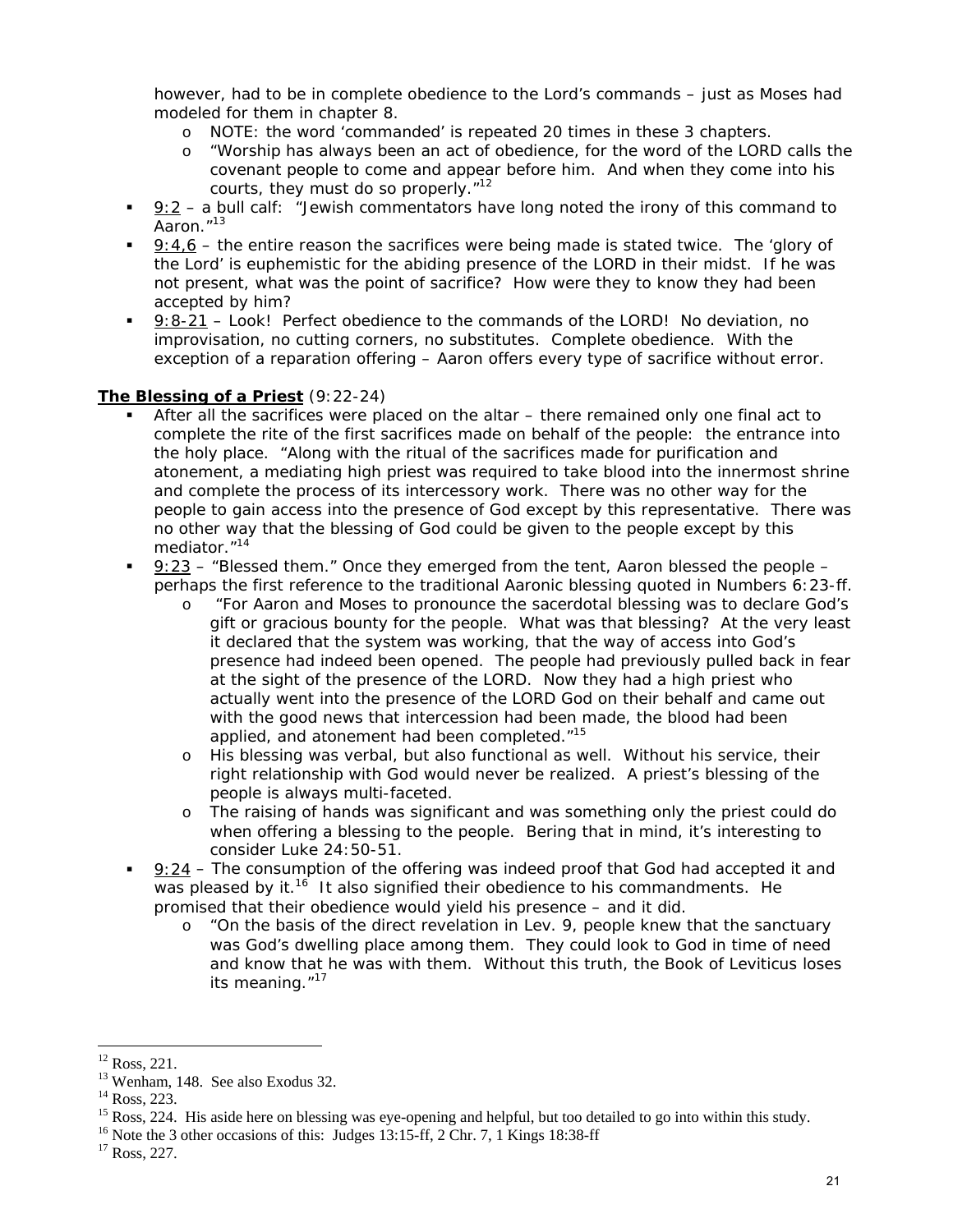#### **The Sin of a Priest** (ch 10)

- 10:1-3 Nadab and Abihu were Aaron's two eldest sons (Ex. 6:23). They had been up to Mt. Sinai (Ex. 24:1), had just been ordained as priests of the LORD (Lev. 8:30), and fallen on their faces as the glory of the LORD appeared to them (Lev. 9:23). They were two of only five people in all the Nation of Israel (at this point) who were ordained as priests of the most high God.
	- o The 'strange fire' they brought as an offering is unknown. Whatever the case, it was unauthorized and, therefore, not pleasing to the LORD.
	- o The same fire that earlier had been an awe-inspiring re-assurance of atonement and right relationship with God now consumes Nadab & Abihu as a fire of judgment. In all likelihood, it doesn't seem as though the two were malicious in their intent – simply careless. . . not only with God's commands, but also in revering his holiness and glory.
- 10:4-11 Sin affects the entire assembly especially those closest to you. However that doesn't give license for others to disregard the commandments of God – even in the midst of shock & sorrow. As priests, they would defile themselves by touching the bodies – so they were not allowed even to mourn their family members just to make sure the assembly didn't misunderstand the severity of the situation.
	- o "The surviving priests, even though they were brothers, had to identify themselves entirely with God's viewpoint and not arouse any suspicion that they condoned their brothers' sins."<sup>18</sup>
	- o "Those set aside for service to the holy God must sanctify the LORD before the people by how they conduct themselves in ministry.<sup>"19</sup>
- "In many parts of the Church the biblical view of divine judgment is conveniently forgotten or supposed to be something that passed away with the OT. Heine's famous last words, 'God will forgive me. That's his job," have become the unexpressed axiom of much modern theology."20
- "People are ever prone to think that their way, their fire, their ideas, are better than God's primitive or unpopular ways. And the temptation does not usually remain with the nonessentials but quickly strikes at the heart of the faith. Rather than believe and obey, some spiritual leaders try to improve and innovate, to make new procedures and rulings – but too often sacrifices the basic elements of the faith for something more pleasing to them and more in harmony with other religions."<sup>21</sup>

#### Tough Question:

- 1. Understanding the role and necessity of priests in Leviticus 8-10, how was God expecting the entire Nation of Israel to function as priests (Exodus 19:6)?
- 2. Why don't people get consumed by the fire of the LORD anymore?

 $\overline{a}$ 18 Wenham, 157.

<sup>&</sup>lt;sup>19</sup> Ross, 238.

 $20$  Wenham, 153.

 $21$  Ross, 239. This, of course, is most clearly illustrated in the story of the fall of Adam and Eve and, thus, the corruption of all of humanity and sinful state of human nature that never seeks the will of God.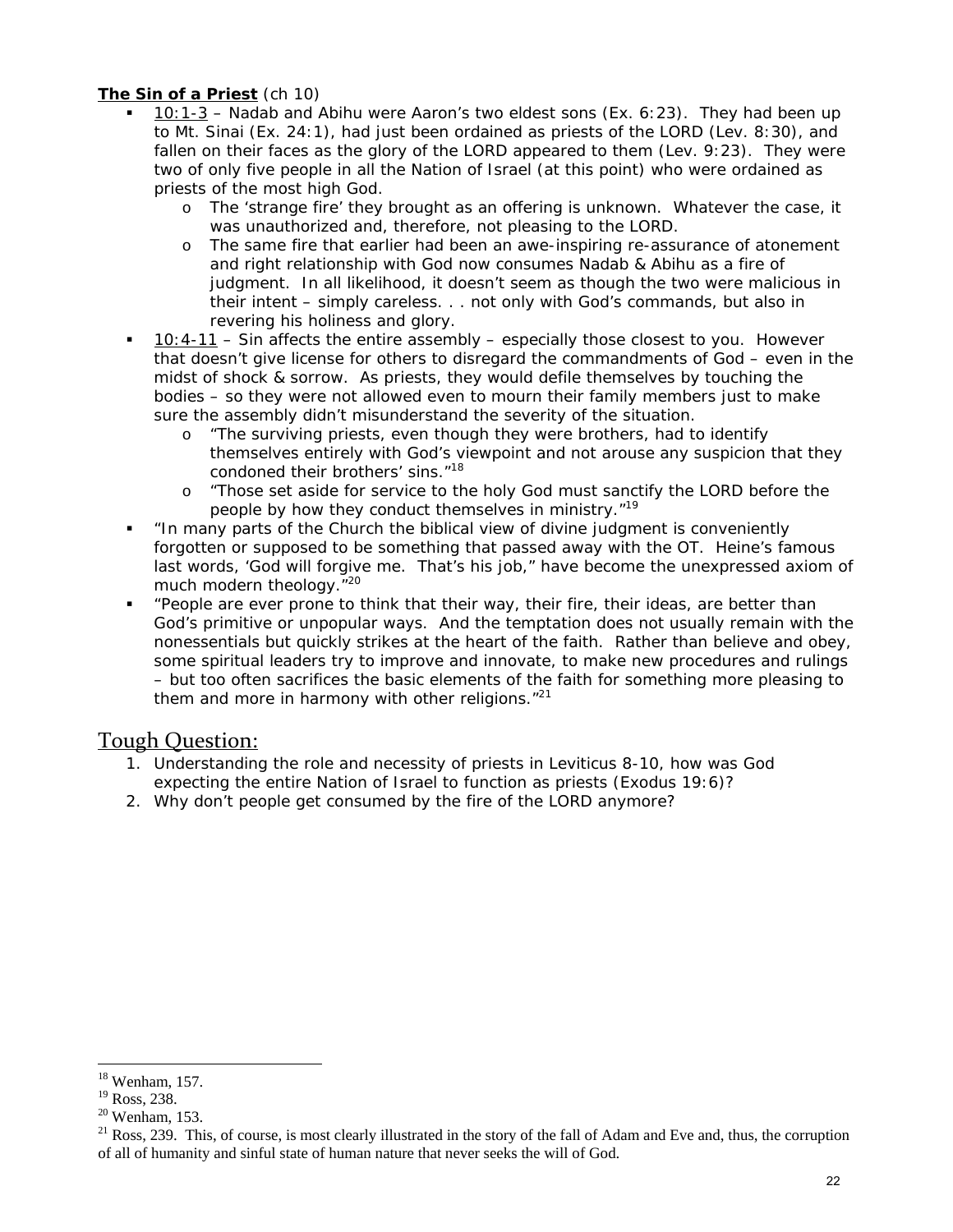# **Offerings**

*His Holy Nation :: Chapters 11-15*

Nadab and Abihu learned the hard way that the way God has provided for his people to have communion with him is available – but only on his terms. There was no room for 'strange fire' or other improvisation. As priests, it was imperative for them to know and obey this way so that the people could function in the world as a kingdom of priests and a holy nation.

Chapters 11-15 are built upon the foundation of the story we have just heard and also show us the need for the next story in chapter 16 about the Day of Atonement. God's people were to be holy, but they didn't always behave that way. When they weren't holy, they were either clean or unclean and it was important to keep those distinctions clear:

- "You are to distinguish between the holy and the common, and between the unclean and the clean, and you are to teach the people of Israel all the statutes that the LORD has spoken to them by Moses."<sup>1</sup>
- The distinction is *vitally* important to the life of Israel because only the holy can come into the presence of God. If someone did not know whether they were clean or unclean and approached the LORD – it would mean death for the individual because God can never be common or profane.
- "These chapters on purity help explain what uncleanness means and teach how the holiness of God requires cleansing and purification from the contamination of this life."<sup>2</sup>

The laws in chapters 11-15 were designed to "prevent Israel from being influenced by the beliefs of the neighboring nations and to preserve them from the degrading defilements and vices of the Canaanites."<sup>3</sup> These laws also "express God's will for his people at a particular time, but as the NT makes clear they were not intended to apply forever or to Gentiles (Mark 7:14-ff; Acts 10; 15; 1 Cor 10:23-ff). If we can see why such regulations were first imposed on Israel, we may discover both why they were abrogated under the new covenant and what they can still teach us today. $14$ 

### Unclean & Clean :: Holy & Common<sup>5</sup>

"In Hebrew thinking everything was either clean or unclean, holy or common. But what exactly constituted holiness and uncleanness? How do the different concepts relate to each other? Can something be holy and unclean at the same time?"<sup>6</sup>

**Unclean** (*tame'*): "commonly described what was contaminated, diseased, or impure; and when defilement was the reason for someone being unclean, then no sin was involved and so no forgiveness was required. The only thing needed was washing for cleansing and the sanctifying ritual for reentry into the sanctuary. $\mathbb{Z}^7$  It is important to understand that sins were always unclean, but not the only occasion that could make a person unclean.

- "The English word *unclean* is so freighted with negative connotations that one should try to find another translation, or else take time to explain that unclean does not necessarily mean sinful or loathsome."<sup>8</sup>
- Whatever is unclean was also contagious. Unclean things and people could contaminate clean things and people – the reverse, however, was not true.

<sup>&</sup>lt;sup>1</sup> Leviticus 10:10 (see also Ezekiel 22:26)

 $<sup>2</sup>$  Constable, 38.</sup>

 $3$  Ross, 250.

<sup>4</sup> Wenham, 162.

<sup>&</sup>lt;sup>5</sup> Wenham, 19. His treatment of these terms is the standard for most commentators and all diagrams are his.<br><sup>6</sup> Wenham 10

 $6$  Wenham, 19.

 $<sup>7</sup>$  Ross, 244.</sup>

<sup>8</sup> Ross, 244.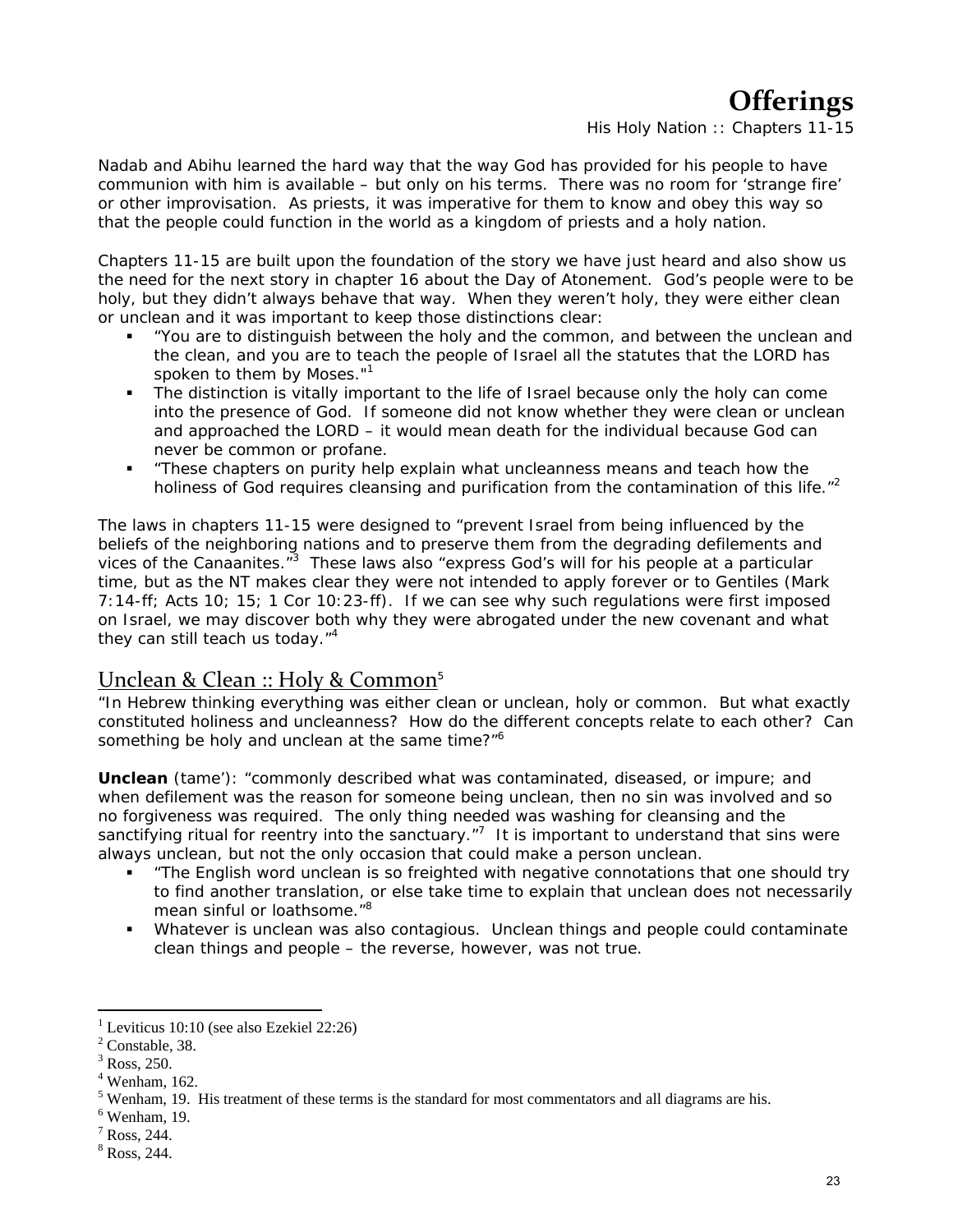**Clean** (*tahor)*: is, conversely, surrounds the meanings of normal, healthy, pure, natural, and sinless. 'Pure' gold, for example, had to be used in the construction of the tabernacle (Ex 25:11). The use of water for cleansing also reinforces the picture of the word.

**Holy** (*qados*): is an essential character trait of God's. There is never a time when he is not holy nor is there a possibility of it. The traditional definition of the word is to be set apart. Naturally, if something is not set apart, it is common. God's people can be holy like he is holy (11:44-45) when they are called to be so & obey.

 "Holiness is not simply acquired by ritual action or moral behavior. Leviticus stresses that there are two aspects to sanctification, a divine act and human actions. God sanctifies and man also sanctifies. Only those people whom God calls to be holy can become holy in reality (Num 16:7, Lev 20:8, 21:8)."9

**Common** (*hol*): is the antonym of *qados* and can be translated as common or profane. It encompasses everything that is not holy. Everything that is not holy is either clean or unclean. A holy thing could be profaned and thus render it no longer holy – but not necessarily unclean (see 1 Sam 21:4-5).

So, everything that is not holy is common (some translations have 'profane'):





*The unclean & the holy are two states which must NEVER come into contact with each other!!* 

"Through the natural course of life, defilement and disease were frequent, almost daily. The LORD made the provision for the people to return to his holiness; but the people had to show their faith by complying with his laws and performing the prescribed ritual. $10^1$ 

Chapters 11-15 seem to be organized by the length of time a person is unclean as a result of defilement:

- Chapter 11: Dietary laws (unclean for hours)
- Chapter 12: Childbirth laws (unclean for month)
- Chapter 13 & 14: Skin disease & mold laws (unclean for years)
- Chapter 15: Laws regarding discharges (hours, weeks, or years)

<sup>9</sup> Wenham, 22

 $10$  Ross, 246.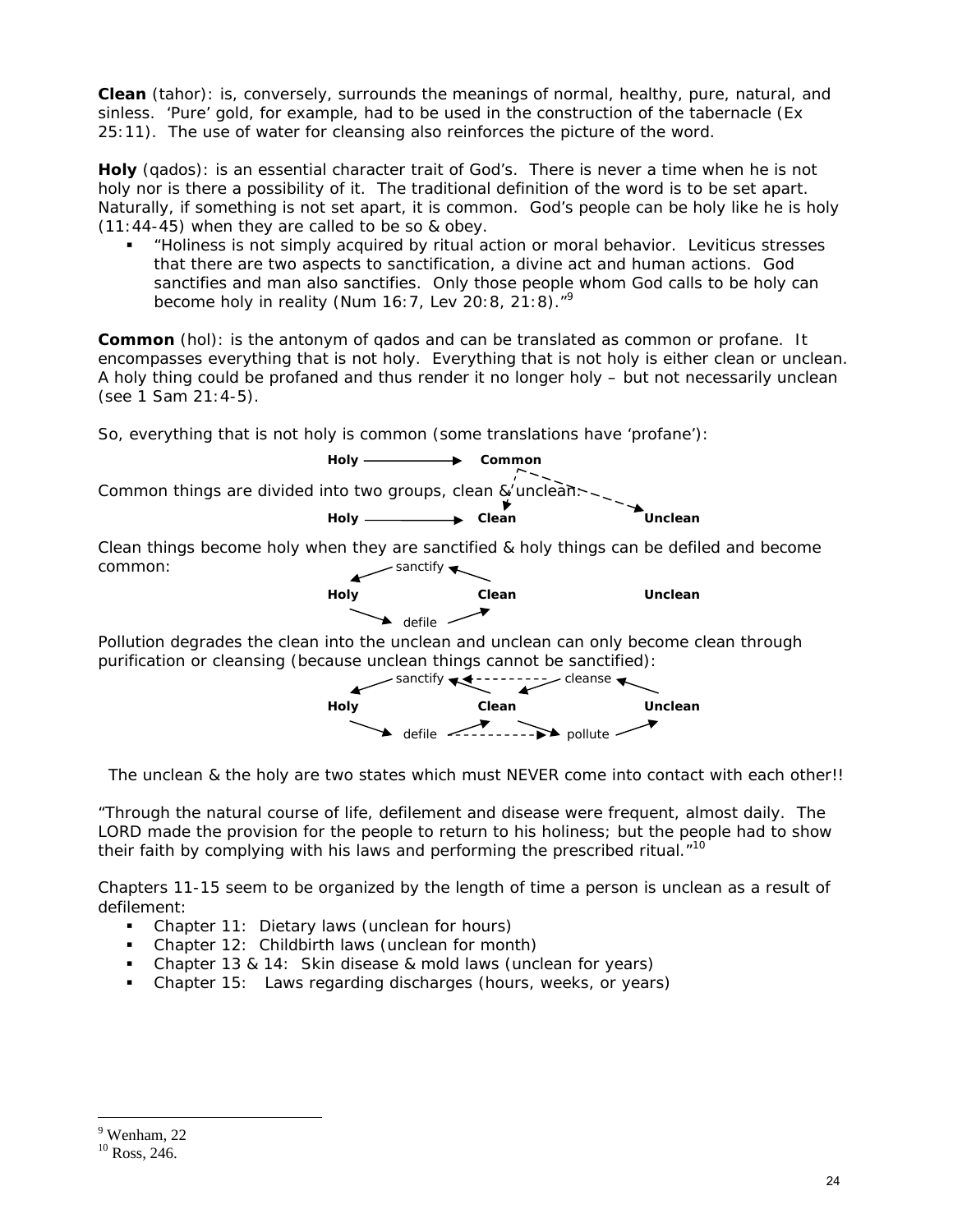# Dietary Laws – Chapter  $\mathbf{u}^{\text{u}}$

"The dietary laws were designed to make Israel distinct from the other nations, associating unclean animals with the nations and clean animals with Israel. They legislated that the diet should follow the order of creation in which God made a number of distinctions. Thus, by their diet, the people were imitating the holiness of God and living according to the design of the Creator of all life."<sup>12</sup>

#### **11:1-23:** Distinctions between clean animals and unclean

The division of clean & unclean animals was not new information as Genesis chapters 1 & 7 indicate. Thus, it should be assumed that an animal was clean due mostly to its created order as 11:46-47 implies:

- Animals of the heavens: winged creatures that did not kill to eat
- Animals of the waters: scaly creatures that had fins
- Animals of the dry land: four-footed creatures that chewed the cud, that had cloven (divided) hooves, and which did not kill to eat.

*Remember, clean is a reflection of normalcy, so these animals were a reflection of the most general and normal representatives for each class – who did not deal with blood in their eating. Also, just because an animal was unclean for food did not negate its usefulness in other aspects of life.* 

**11:24-43:** Dealing with defilement from unclean animals

All dead animals were unclean (unless they were sacrifices) and were not to be touched. Defilement was only temporary and lasted only until the evening.

#### **11:44-47:** Holiness must be followed

The holy God has redeemed his people and demanded that they imitate his holiness. The laws made a distinction between clean and unclean just as God is calling for his people to be distinct from the nations. Every time they ate, the Israelites were reminded of their holy calling and their holy God. Thus, their separation unto God was daily demonstrated in their obedience.

- "Since he who called you is holy, so be holy in all that you do." 1 Peter 1:15
- "So, whether you eat or drink, or whatever you do, do all to the glory of God." 1 Cor 10:31

# Childbirth Laws – Chapter 12

"The law is short & simple. When a baby is born, the mother is contagiously unclean for one or two weeks, *as unclean as she is during her menstrual period*. This is more fully explained in 15:19-24. After the period of purification is over (40 days for a boy, 80 days for a girl), the mother must bring a purification offering and a burnt offering."<sup>13</sup>

"It is not the birth itself that makes the woman unclean, but it is the discharge of that follows childbirth that make the woman unclean (since her discharges can last 2-6 weeks). $1<sup>14</sup>$ 

## Skin Disease & Mold Laws – Chapters 13‐14

"Skin disorders were examined by the priest to determine if the carriers should be declared unclean and relegated to life outside the camp until recovery of health. $"15$ 

"Many translations and commentaries have regarded the legislation in these chapters as

 $\overline{a}$ <sup>11</sup> We could spend a week on each chapter in 11-15, but in the interest of time and overview – we will only emphasize the high points and big ideas of each chapter as they relate to the book as a whole. How cool that my  $11<sup>th</sup>$  footnote goes right next to chapter 11 too!

 $12$  Ross, 255.

<sup>&</sup>lt;sup>13</sup> Wenham, 187. You see this in the story of Mary & Joseph in Luke 2:22-24.

<sup>&</sup>lt;sup>14</sup> Wenham, 188.

<sup>&</sup>lt;sup>15</sup> Ross, 278.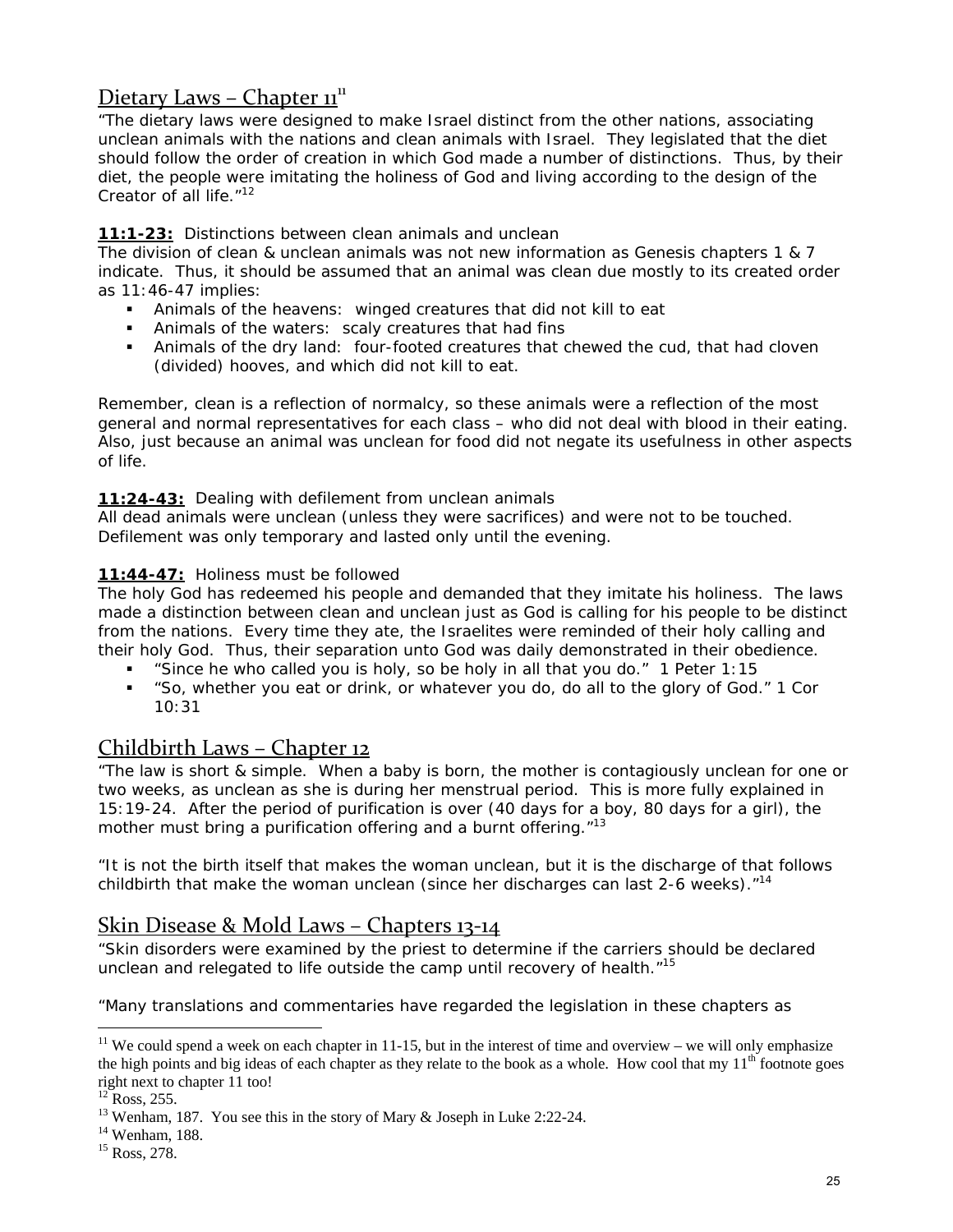dealing with leprosy, but this is misleading. The confusion has arisen because the term "leprosy" appears in most English texts in these chapters, and English readers automatically think that what we know as modern leprosy is in view. However as the chapters unfold, it becomes increasingly clear that what is in view is not modern leprosy (Hansen's disease)."<sup>16</sup>

Chapters 13 and 14 indicate strongly that bodily diseases and mold are not normal, and, thus, those who have been contaminated by them are not allowed in the presence of the LORD. Nevertheless, God still provided them a way of purification through atonement.<sup>17</sup>

## Laws Regarding Discharges – Chapter 15

"God demanded that those defiled by chronic discharges or seminal or menstrual discharges separate themselves until their condition changed, bathe for ritual purification, and bring the appropriate sacrifices for the ritual, in order that the people might not die by defiling the tabernacle with their impurity."<sup>18</sup>

The chapter is divided equally between men (15:2-18) and women (15:19-30) showing that both genders are under the same predicament of being an unclean vessel.

"The world into which the Israelites were moving had to have some significance for these laws. God was saying very clearly that sex, any aspect of sex, any bodily functions connection with sex, had to be kept completely apart from the holy place. He was not saying that sex and bodily functions were dirty or sinful. . .The law was simply restricting sexual acts from the sanctuary, keeping the boundaries from the physical and the holy."<sup>19</sup>

## Implications for Today

"Under the new covenant, believers are free to eat foods that were formerly prohibited, and they are not prevented from worshipping in local assemblies because of pregnancy or mildew in their houses. The many unclean things that required cleansing under the Levitical system require no such ritual now. However, those laws revealed eternal truth and so remain intact: without holiness it is impossible to see the LORD. Thus, the New Testament affirms that nothing unclean will enter the heavenly sanctuary, the presence of the holy LORD God."<sup>20</sup>

- This fact is illustrated and underscored by Peter in 1 Peter 1:14-15. Why else would Peter invoke a verse from Leviticus after mentioning that we have already been sprinkled by the blood of Christ?
- "It is folly it is dishonest to argue that because the purification regulations of Old Testament Israel were fulfilled by the death of Christ, the sins listed in Leviticus are no longer sins."<sup>21</sup>

### Tough Questions:

- 1. How does chapter 11 give you insight into Peter's vision in Acts 10?
- 2. Why is childbirth an unclean event when God commanded humanity to be fruitful and multiply?

 $16$  Constable, 46-47

<sup>17</sup> Consider Matthew 26:6, Mark 1:40-45, Luke 17:11-19

<sup>&</sup>lt;sup>18</sup> Ross, 305. Consider the story of the woman who had been bleeding for 12 years in Mark 5:25-34

<sup>19</sup> Ross, 307-308.

 $20$  Ross, 246. His perspective on these 5 chapters is excellent and should be read by the teacher if time permits.

 $21$  Ross, 247. He makes an important point here – especially regarding homosexuality. "To argue that because the laws of the sacrifices came to an end, then what they covered is no longer a violation, sounds profound, but it is wrong."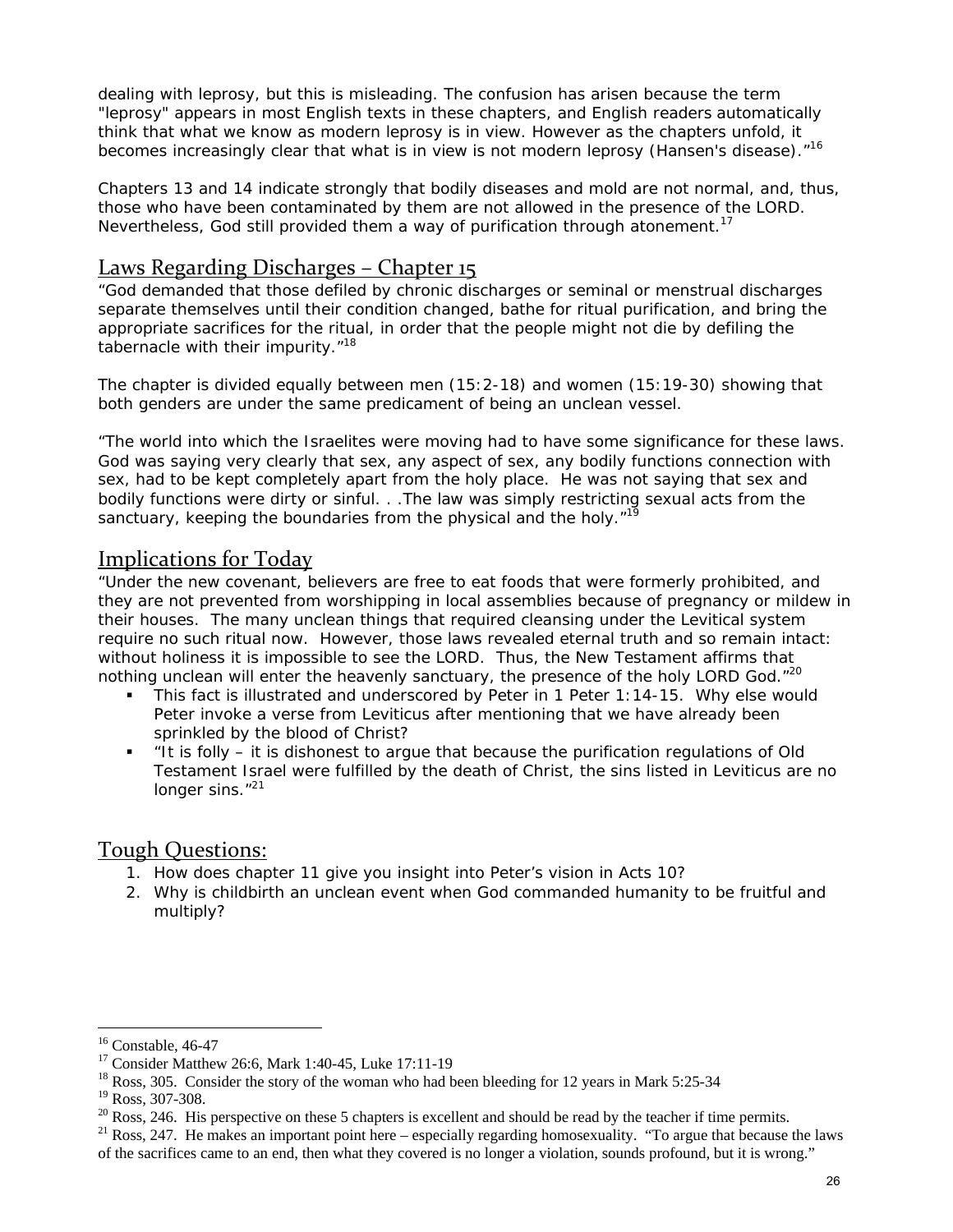# **Offerings**

*His Gift of Atonement :: Chapters 16-17*

Unclean happens. It's not normal, but it is somewhat a process of being human – and fallen. It is imperative for the people to know whether or not they were clean or unclean so they wouldn't defile the sanctuary when they approached it for worship (Lev 10:10) as Nadab and Abihu learned the hard way. Despite their obedient living, however, it was nearly impossible for each person to account for *every* defilement and sin committed on a daily basis. So, once a year, God called for a general atonement for all sins and defilements of all people, places and priests. That day is called the Day of Atonement, or, Yom Kippur.

- "The Day of Atonement took place six months after the Passover. These two great festivals were half a year apart. Whereas the Passover was a day of great rejoicing, the Day of Atonement was a time of great solemnity in Israel."<sup>1</sup>
- *Kippur* is a Hebrew word that essentially means 'to cover over.' The word *kapar* occurs more in Leviticus than in any other book of Hebrew Bible. $<sup>2</sup>$ </sup>

### The Day of Atonement (Chapter 16)

It is important to note that the Day of Atonement, as do all the laws of Leviticus, occur within a specific historical context (as 16:1 reveals). "They were revealed to Moses to prevent any other priests meeting an untimely death when they served in the tabernacle. This shows that Leviticus is basically concerned to relate the history of Israel, in the course of which the Law was given."<sup>3</sup>

**16:1-2** – The Context of the Day of Atonement

- Notice that God is still revealing things to Moses even though Aaron has already been inaugurated as High Priest. This is a strong indication of Moses' superiority even to the High Priest as the mediator of the covenant between God and Israel.
- Atonement: "Christian scholars tend to think of the term *atonement* as equal to *redemption* in the salvific sense, which is fine if New Testament doctrine is being discussed. But in Israel an atoning sacrifice was not the condition of a relationship to the LORD; rather, it was offered as a means of strengthening the relationship that already existed. The existing tie between God and worshiper was renewed and maintained through atonement. Thus, atonement is closer to the New Testament doctrine of sanctification. But it serves typologically to foreshadow the atoning work of Christ, which is the ultimate sanctifying sacrifice. Indeed, the New Testament uses 'sanctify' and related words for regeneration, ongoing sanctification, and ultimate glorification, for all have the characteristic of making someone holy."<sup>4</sup>
	- o Atonement is the entire process of turning away of the potential wrath of God to a substitute which results in the reconciliation of the worshipper with God. An Israelite could experience forgiveness and purification, but it was not permanent. The next time they sinned, they would be under the potential wrath of God again.
- The Mercy Seat: "Inside the holy of holies was the Ark of the Covenant; and on the ark was a covering or lid commonly referred to as the mercy seat. The item was a solid gold slab measuring 44'' by 26'' with statues of angels on either end, their wings touching in the middle. The Hebrew word *kapporet* ('place of propitiation'; related to *kipper*) is translated in the Septuagint with *hilasterion* (same Greek word used for propitiation in Romans 3:25)*.* It referred to the place in the holy of holies where the blood sacrifice was made effectual, where God was present with his people, and from where he revealed himself to them."<sup>5</sup>

 $<sup>1</sup>$  Constable, 60.</sup>

<sup>2</sup> *Vines Complete Expository Dictionary*, 10. 3

 $3$  Wenham, 228-229. He continues: "We tend to think of Leviticus as a law book, not as a history book. But the reverse is really the truth...The history provides a setting for the laws, not vice versa" (129).

<sup>&</sup>lt;sup>4</sup> See footnote in Ross, 92-93.

<sup>5</sup> Ross, 317.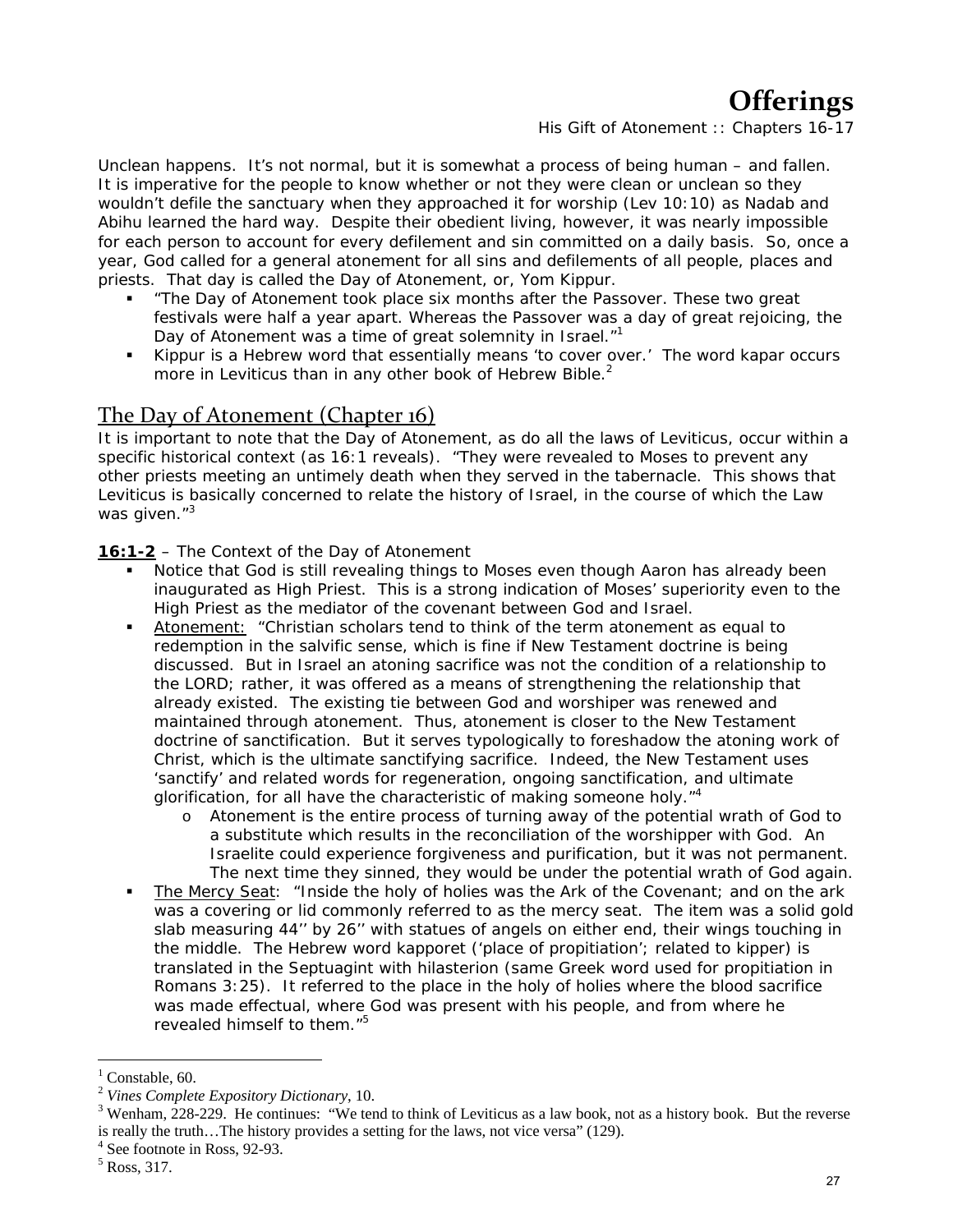- o *kipper* [Hebrew] → *hilasterion* [Greek] → *propitiation* [English]
- o Propitiation is the process whereby a righteous God renders an unrighteous person righteous in a just way, thus allowing God to demonstrate his love and mercy towards the sinner righteously. The just *way* that *God has provided* for unrighteous sinners happens through the sacrifice of a vicarious substitute – thereby expiating the guilt of the sinner upon the sacrifice. Thus, Romans 3:26.
- $\circ$  Expiation makes propitiation possible as it is the act whereby quilt is justly dealt with on a substitute. It differs from propitiation in that it has nothing to do with relationship or the staying of wrath – it is actually the enforcement of wrath.
- o Summary: "Christ's work consisted of suffering and obedience, and these were vicarious, i.e., were not merely for our benefit, but were in our stead, as the suffering and obedience of our vicar, or substitute. Our guilt is expiated by the punishment which our vicar bore, and thus God is rendered propitious, i.e., it is now consistent with his justice to manifest his love to transgressors. Expiation has been made for sin, i.e., it is covered. The means by which it is covered is vicarious satisfaction, and the result of its being covered is atonement or reconciliation. To make atonement is to do that by virtue of which alienation ceases and reconciliation is brought about."<sup>6</sup>
	- We sin  $\rightarrow$  God's wrath is kindled
	- We present an offering  $\rightarrow$  God's wrath is expiated
	- We receive purification/forgiveness  $\rightarrow$  God wrath is propitiated
	- The word for the entire process  $\rightarrow$  Atonement ('at-one-ment')
- "God is always the same and, since He Himself is immutable, His relative attitude does not change toward those who change. He can act differently towards those who come to him by faith, and solely on the ground of the propitiatory sacrifice of Christ, not because He has changed, but because He ever acts according to his unchanging righteousness."

#### **16:3-5** – The Animals & Dress Required

- A bull (purification offering) and a ram (burnt offering) were required for Aaron
- Two goats (purification) and one ram (burnt) were required for the congregation
- It is important to notice the difference in the priestly garments for the Day of Atonement. Typically the High Priest is adorned in regal dress that make him look kingly and remind the people of his high position. The linen tunic, sash and turban, however, were remarkably less lavish. In fact, as Wenham suggests, Aaron must have looked more like a slave than a High Priest:
	- o "Among his fellow men his dignity as the great mediator between man and God is unsurpassed, and his splendid clothes draw attention to the glory of his office. But in the presence of God even the high priest is stripped of all honor: he becomes simply the servant of the King of kings, whose true status is portrayed in the simplicity of his dress."<sup>8</sup>

#### **16:6-10** – Outline of the rite

- Aaron offers the bull as an atonement for himself and his household (the priests)
- The two goats are brought before the LORD. Lots are cast to determine which goat is the offering and which is the scapegoat.
- One goat is presented as an offering and the other is led into the wilderness
- *Azazel* (verses 8, 10, 26 in ESV & KJV 'scapegoat' in NAS, NLT)
	- o The meaning of the Hebrew term is much debated. There are three or perhaps four major views: (1) Some derive the term from a combination of the Hebrew word for 'goat' and 'to go away,' meaning "the goat that departs" or "scapegoat". This meaning suits the ritual practice of sending the so-called "scapegoat" away into the wilderness (vv. 10, 21-22, 26). Similarly, some derive the term from Arabic word for 'to banish, remove', meaning "entire removal" as an abstract

<sup>6</sup> *Easton's Bible Dictionary* 

<sup>7</sup> *Vines Expository Dictionary,* 493. 8

 $8$  Wenham, 230. He also notes that angels dressed in white linen (Ezek 9:2-11; 10:2-7; Dan 10:5, 12:6-7)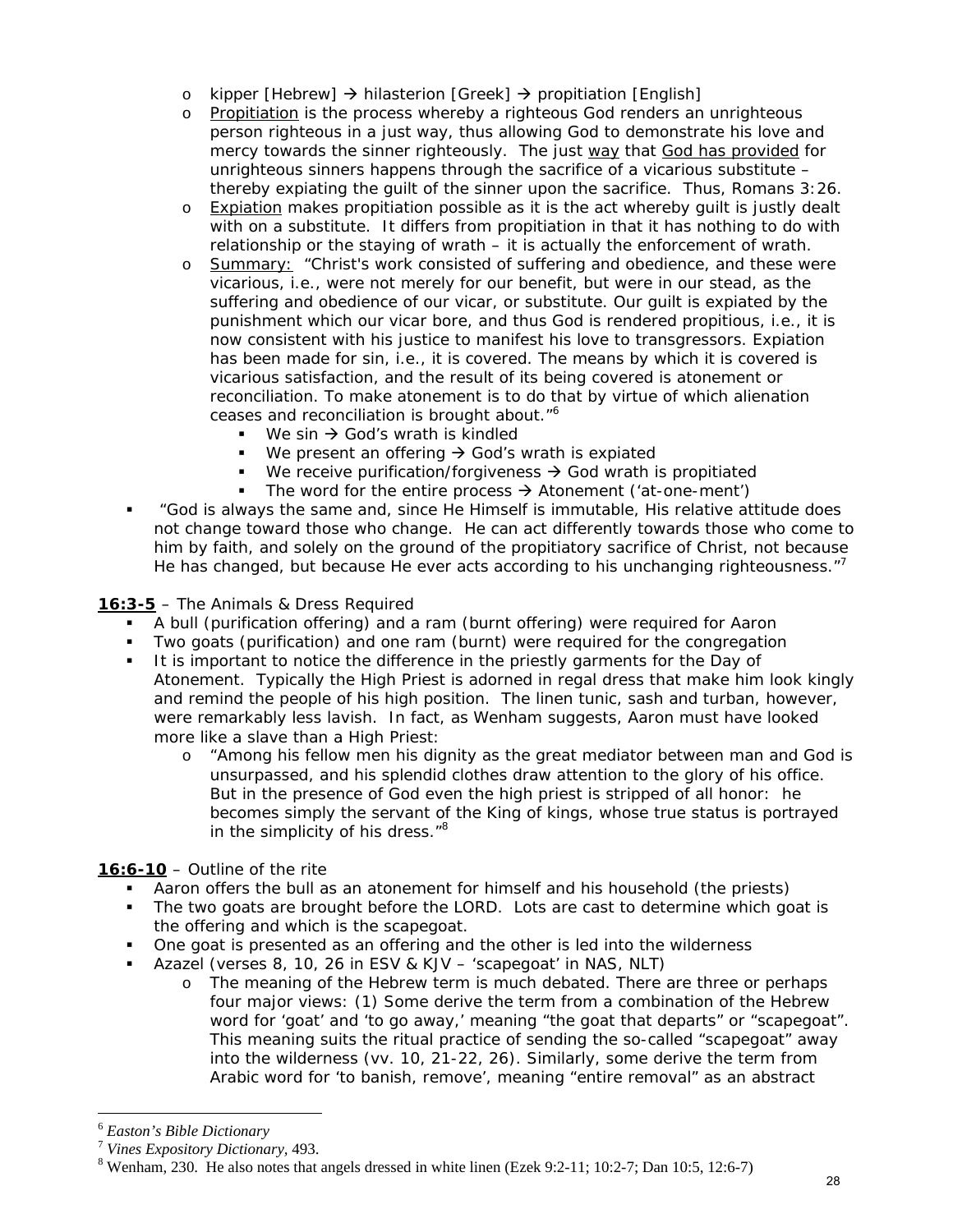concept. (2) Some see the term as a description of the wilderness area to which the goat was dispatched, deriving it somehow from the Arabic word for 'rough ground' or perhaps 'to be strong, fierce'. (3) The most common view among scholars today is that it is the proper name of a particular demon (perhaps even the Devil himself) associated with the wilderness desert regions. Perhaps a play on words between the proper name and the term for "goat" has occurred so that the etymology has become obscure. Even if a demon or the demonic realm is the source for the name, however, there is no intention here of appeasing the demons. The goal is to remove the impurity and iniquity from the community in order to avoid offending the Lord and the repercussions of such (see esp. vv. 21- 22 and cf. Lev 15:31).<sup>9</sup>

#### **16:11-28** – Specifics of the rite

- 11-19: We notice here that the process Aaron begins for himself and the priests is done just as the purification offerings have been previously described. The major difference on the Day of Atonement is where the blood is sprinkled. For purification offering it's sprinkled on the outside of the curtain/veil to the holy of holies. In this occasion, however, the blood is sprinkled seven times on the mercy seat.
	- o While he was walking into the holy of holies with the blood of the bull, he also had to be holding a pan of coals & burning incense so there would be a screen of smoke in between himself and the presence of God.
	- o After his atonement is made with the bull, the blood of the sacrificial goat is taken in the holy of holies in much the same fashion.
	- o Then, Aaron is to take blood of both the goat and the bull and sprinkle it on the bronze altar – thereby cleansing it as well.
	- o "These atonement-day rituals make the impossible possible. By cleansing the sanctuary they permit the holy God to dwell among an unholy people."<sup>10</sup>
- 20-22: The scapegoat is next brought before the High Priest who lays both of his hands upon the head of the live goat and confesses the national sins of Israel – symbolically transferring the sins of the people onto the life of the goat.
	- $\circ$  The goat is then taken out into the wilderness beyond the camp (v.21) into a solitary land (v.22) where it is cut off from the people literally & figuratively removing the sins from the people  $-$  never to return.<sup>11</sup>
- 23-28: To prevent immediate recontamination of the temple, Aaron had to immediately remove the linen garment, wash himself and then put on the high priestly uniform again to perform the final burnt offering of the rams. Then, everything was taken outside the camp and burned – thus completing the ritual of the Day of Atonement.

#### **16:29-34** – Response of the People

- The people were to deny or afflict themselves during the Day of Atonement and not do any work as it was a holy Sabbath for them and even aliens living in their midst. It is likely that the term rendered 'afflict' is most closely connected with the ideas of prayer, repentance, fasting and self-examination. In denying themselves some of their regular luxuries it enabled them to set apart this day as sacred above all others as well as enabling them to focus on the importance of the occasion.
	- o "If they did this, then they were clean before the LORD. The ritual of the Day of Atonement was effectual only with true humility and spiritual preparation to receive what God was providing. Appropriate heart preparation had to precede the removal of sin, for ritual alone cannot atone. $1^{12}$

 $9$  NET Bible translation notes. In surveying all the commentaries on this word – no one speaks definitively. Truly an example of something being lost in translation.

 $10$  Wenham, 233.

<sup>&</sup>lt;sup>11</sup> The NET Bible notes that the Hebrew word rendered "solitary land" NAS derives from a root meaning 'to cut off'  $^{12}$  Ross, 322.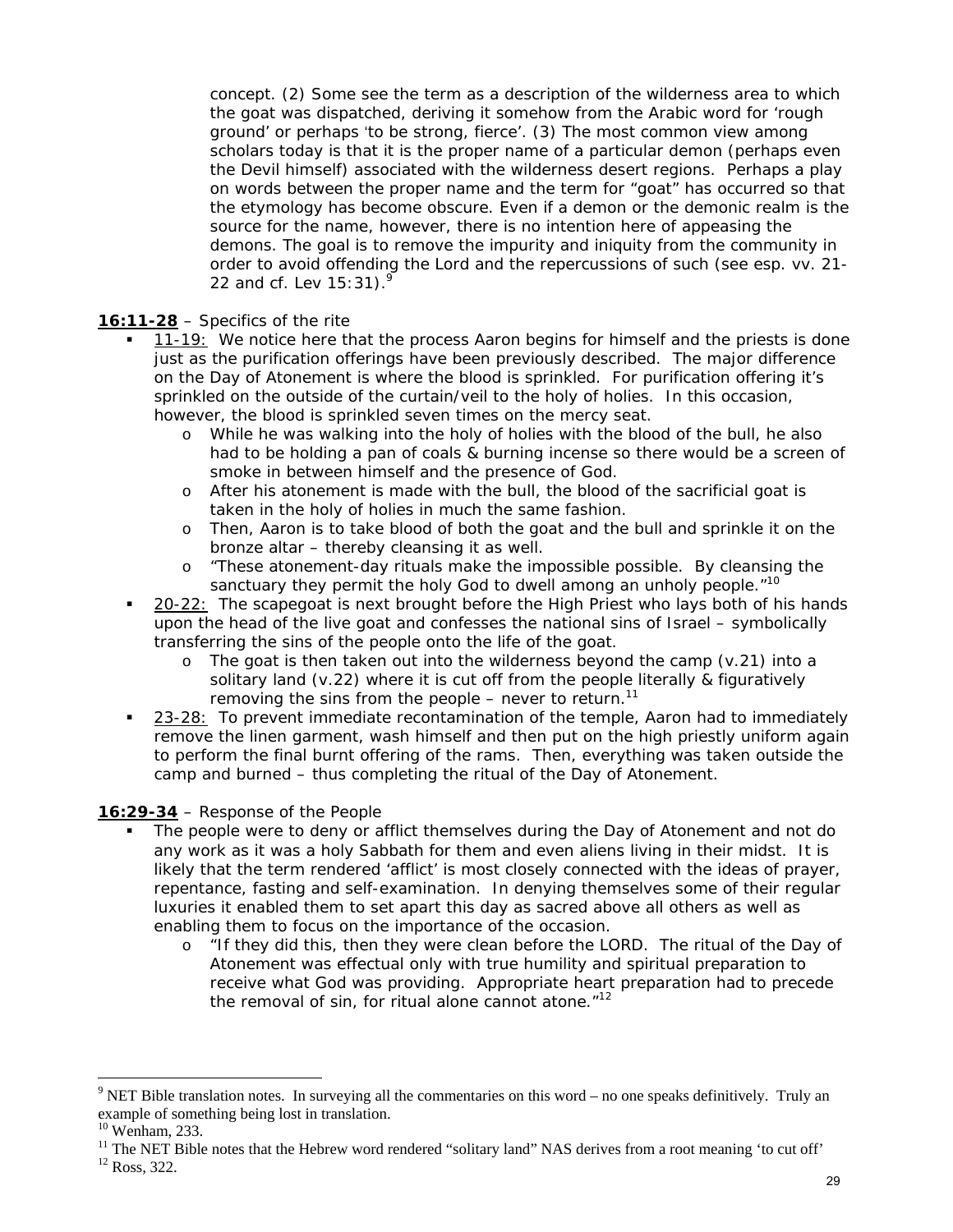# Major Division within the Book of Leviticus

The end of chapter 16 marks the major division point in the book of Leviticus. The first half of the book is focused on the LORD and the relationship His people can have with him if they are obedient. The second half of the book shifts and focuses more on the holy day-to-day lifestyle of the people of God.

- "Leviticus 17—26 has been called the Holiness Code because of the frequency of the occurrence of the phrase, attributed to Yahweh: 'You shall be holy because I am holy,' which corresponds to the theological theme of the other priestly laws but here receives a special emphasis. One other phrase is characteristic of these chapters: 'I am Yahweh' (sometimes 'I am Yahweh your God')."13
- The focus on the first half of the book has been more with the priests than the congregation. The second half of the book focuses more on the congregation than the priests.
- "The main concern of this section is the standard of holiness. It emphasizes that God is holy and that it is the special duty of the covenant people to be holy because he is holy. After all, they were, according to the revelation at Sinai, to be a holy priesthood."<sup>14</sup>
	- o How is holiness demonstrated? Obedience.

## The Sanctity of Blood (Chapter 17)

"The laws in this chapter deal with various problems connected with sacrifice and eating meat. These matters have already been discussed in chs. 1—7 and 11 (cf. 7:26-27 with 17:10ff. and 11:39-40 with 17:15-16). This chapter draws together themes that run through the previous sixteen: in particular it explains the special significance of blood in the sacrifices. $15$ 

"Rather than the priests, the emphasis of this chapter is centered around mistakes that the ordinary Israelite could make that would affect his or her relationship to God. Food and sacrificial meals were a prominent part of heathen worship. Therefore what the Israelites ate and how they ate it demonstrated their consecration to Yahweh."<sup>16</sup>

#### **17:1-9 The Killing of Animals Outside the Camp**

- Under no circumstances were the Israelites allowed to slaughter the main sacrificial animals anywhere except within the tabernacle. "If an Israelite wished to eat meat, he must bring his chosen animal to the tabernacle as a peace offering."<sup>17</sup>
	- o Deut 12:20-ff makes it clear, however, that "this law could only be effective when eating meat was a rare luxury, and when everyone lived close to the sanctuary as during the wilderness wanderings. After the settlement it was no longer feasible to insist that all slaughtering be restricted to the tabernacle."<sup>18</sup>
- Being cut off is the penalty for disregarding this law. This is a phrase that is used throughout the Hebrew Bible and is the most stern of warnings from the LORD. If an Israelite disobeyed God's word, then he/she would be dealt with directly by God himself and perhaps cut off from God and his/her people forever.
- Why couldn't they use an ox for dinner meat? It appears the motivation for this law comes from verse 7: "They shall no longer sacrifice their sacrifices to the goat deamons with which they play the harlot."
	- o "The goat demon was a god that the Egyptians and other ancient Near Easterners worshipped. It was supposedly responsible for the fertility of the people, their herds, and their crops. They believed it inhabited the deserts. A goat represented this demon (cf. 1 Cor. 10:20), and part of its abhorrent rituals involved goats copulating with women votaries." <sup>19</sup>

<sup>&</sup>lt;sup>13</sup> Whybray, as quoted in Constable, 64.

<sup>&</sup>lt;sup>14</sup> Ross, 330.

<sup>15</sup> Wenham, 240.

<sup>&</sup>lt;sup>16</sup> Constable, 66.

<sup>17</sup> Wenham, 241.

<sup>18</sup> Wenham, 243.

<sup>&</sup>lt;sup>19</sup> Constable, 66.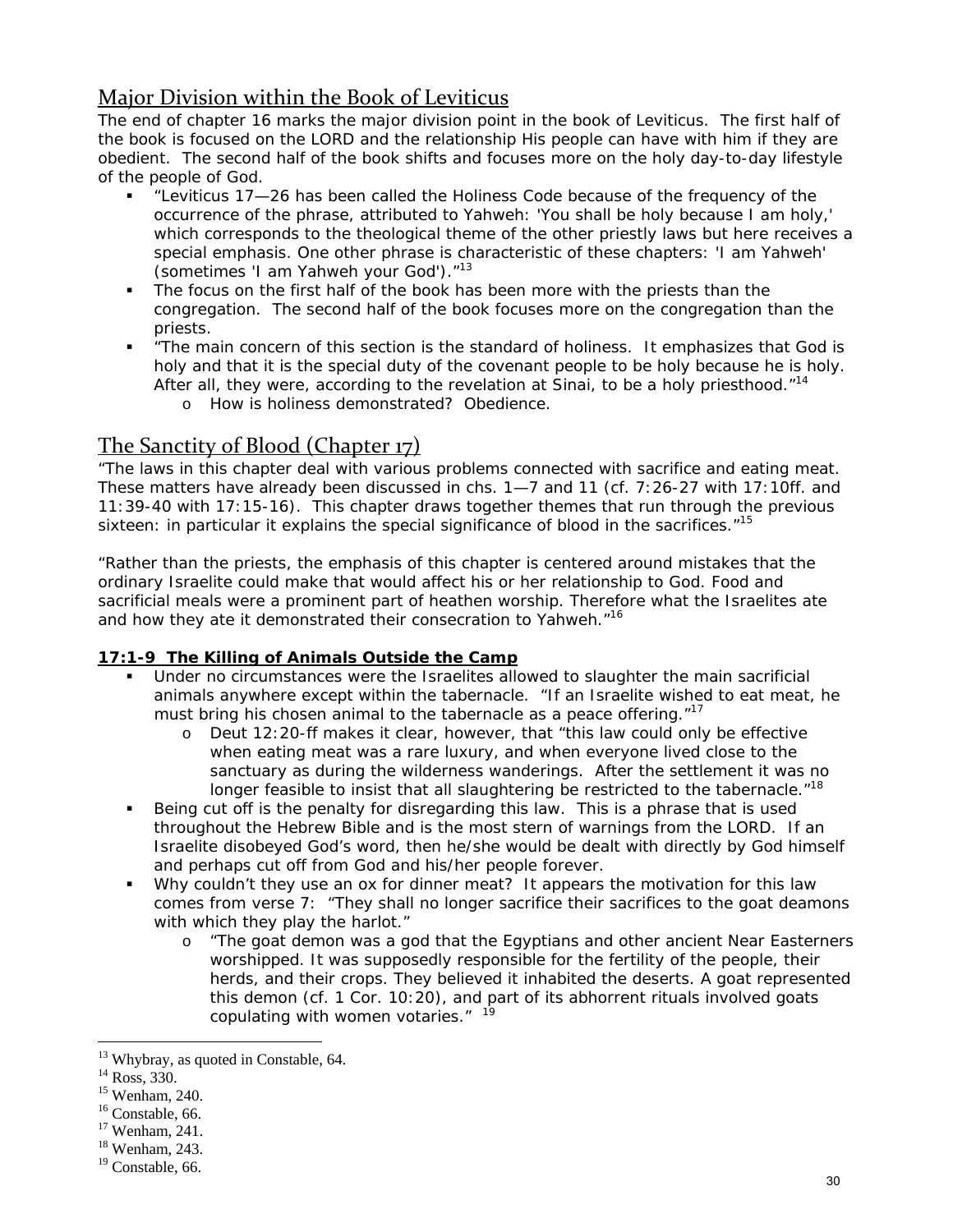#### **17:10-16 The role & importance of blood in ancient Judaism:**

- "By refraining from eating flesh with blood in it, man is honoring life. To eat blood is to despise life. This idea emerges most clearly in Gen. 9:4ff., where the sanctity of human life is associated with not eating blood. Thus one purpose of this law is the inculcation of respect for all life."<sup>20</sup>
- **Throughout the Bible blood is not only the symbol of life it is the life. When blood is** shed, life is relinquished. Draining blood from an animal formed a graphic picture for the worshipper that the lifeblood was taken. God had designed it this way so that the people were confronted with the loss of life and reminded of the sacrifice every time the blood of an animal was shed. Therefore, to eat blood denigrated life and disregarded its divinely intended purpose."<sup>21</sup>
	- o Not only was blood the life of the creature, but it was also the means of atonement that God had ordained for his people. If they were to start treating blood as a common object for every-day use, it would cease to be a holy thing in the sanctuary – it would be common.

#### **The Pathway to Holiness for Israelites:**<sup>22</sup>

Trust in the Lord that the death of the Passover lamb redeemed them  $\rightarrow$  Repudiation of God's revealed will could result in divine fatal judgment (a sin leading to death)  $\rightarrow$  Breaking God's moral will required confession & sacrifice  $\rightarrow$  Violating laws requiring cleanness required ritual purification  $\rightarrow$  Serving God required additional limits on one's personal freedom  $\rightarrow$  Closest contact with God required additional self-sacrifices  $\rightarrow$  [Intimacy with God]

#### Tough Questions:

- 1. If it is impossible for the blood of bulls & goats to take away sins (see Hebrews 9 & 10), was the Day of Atonement just an elaborate hoax?
- 2. What insight does chapter 17 give you to Jesus words to the people in John  $6:53-54$ ? 23

 $20$  Wenham, 245.

 $^{21}$  Ross, 336.

 $22$  Constable, 59.

<sup>&</sup>lt;sup>23</sup> Chapter 17 also has some implications on other unrelated passages such as Acts 15:29 & 1 Cor 10:20-27.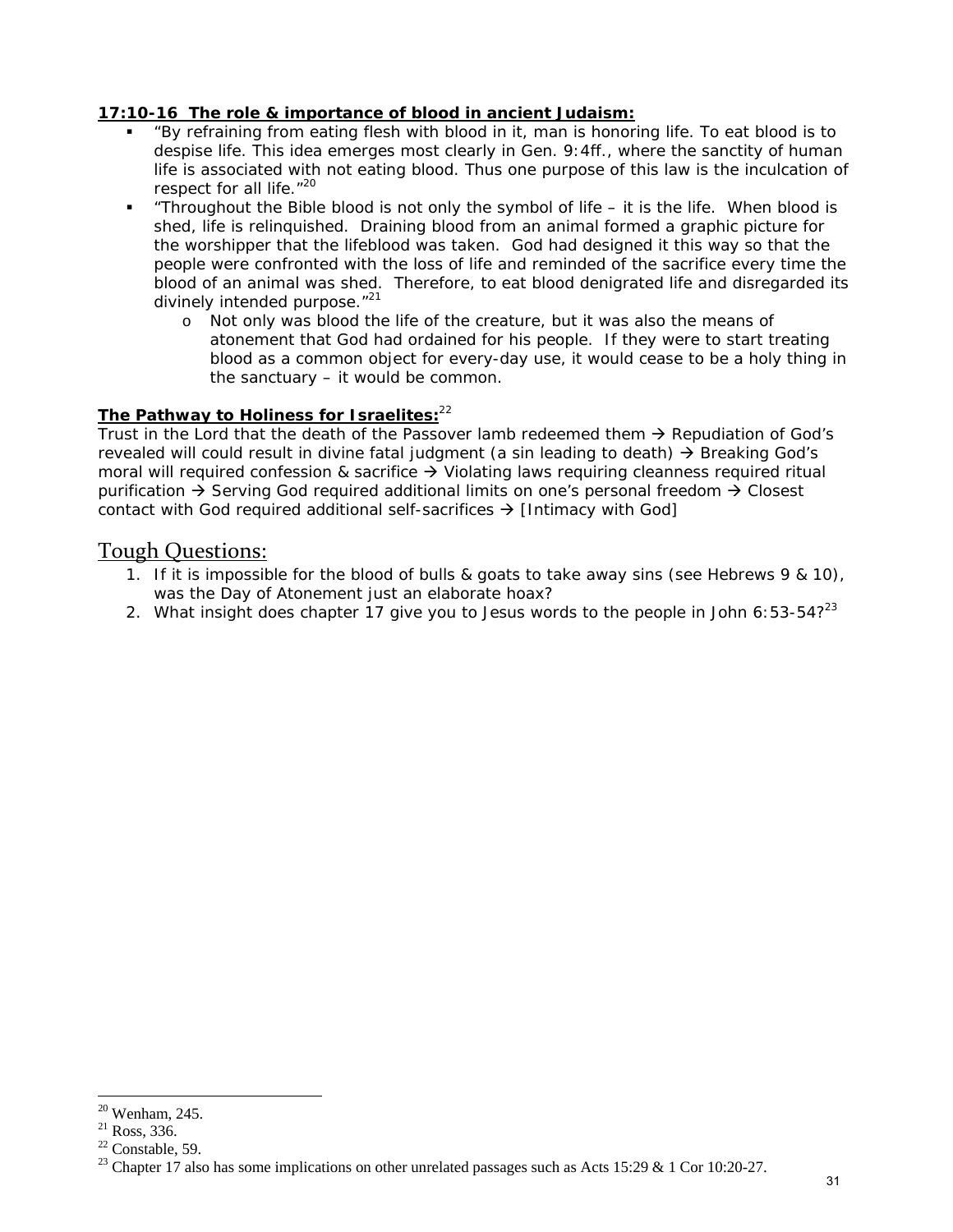# **Offerings**

*His People's Offering of Holiness :: Chapters 18-22*

Holiness is not something that is achieved and then made permanent. It must be maintained in a disciplined manner on a daily basis – not haphazardly or presumptuously. Our fallen culture is far too influential for us to simply assume that our holiness will not be adversely affected by it. As a kingdom of priests and a holy nation, Israel was not to be influenced by the pagan culture – they were to be the influence. The nation was about to inherit a land that had been defiled by years of abominable sin and inhabited by people who would not quietly change their ways – no matter how much they conflicted with the holiness of the LORD. Thus, God prepared them for what they would have to face and, if they were obedient, they would receive the blessings that God had promised to Abraham by living out their new identity as the holy people of God.

# Be Holy as I am Holy

This phrase in 19:2 is the motto of the Book of Leviticus, a large part of New Testament teaching (Matthew 5:48, 1 Peter 1:15-16) and a good summation of the implications of the identity of the people of God (Exodus 19:6, 1 Peter 2:4,9). We have already learned much about how one becomes holy: God must call someone to be holy, provide a way for that to be possible, and then the person must respond in that specific way. It must be emphasized that holiness is first an identity and second a behavior. Behavior is a manifestation of our faith and our identity. Chapters 18-20 illustrate *the result* of knowing the LORD and confessing dependence & allegiance to him as such.

These chapters are not simply a list of do's and don'ts to be followed mindlessly. They describe the day-to-day lifestyle of a person who has received a priestly and holy identity from the LORD and is living it out in every facet of their life – just like an apple tree naturally produces apples because it is an apple tree. If we love the LORD with all our heart, soul, and might (Deut 6:4), then our lives will reflect a conformity to his will and his way rather than a conformity to the way of the world (Romans 12:1-2).

"One can say that the way to become holy is to keep the commandments, but

the way to keep the commandments is by loving God and loving people."<sup>1</sup> Thus, a simple identity statement becomes not only a direction for daily living, but also a provision for resisting the abundant temptations of a corrupt and abominable culture that was about to surround Israel on every side for the rest of her days.

**18:1-5:** Introduction to the Holiness Code

- I am the Lord (cf. Exodus 6:7; 20:2)
	- o "The statement "I am the Lord" reminded the people of their covenant relationship with and responsibility to Yahweh. It was because He is who He is that they were to be who He wanted them to be. It was a constant reminder to the Israelites of who they were and whom they served. $<sup>n2</sup>$ </sup>
- The people were not to revert back to what had rubbed off on them during their infancy as a Nation while in Egypt nor succumb to the future temptations of the Canaanites. Instead, they were to live out the identity they had been given and not be swayed by those temptations – not just worship rituals, but in every facet of their daily living.
- "Holiness is thus not so much an abstract or mystic idea, as a regulative principle in the everyday lives of men and women. Holiness is thus attained not by flight from the world, nor by monk-like renunciation of human relationships of family or station, but by the spirit in which we fulfill the obligations of life in its simplest and commonest details: in this way – by doing justly, loving mercy and walking humbly with our  $God - is$ everyday life transfigured."<sup>3</sup>

<sup>1</sup> Ross, 351.

 $<sup>2</sup>$  Constable, 69.</sup>

 $3$  Hertz as quoted in Wenham, 265.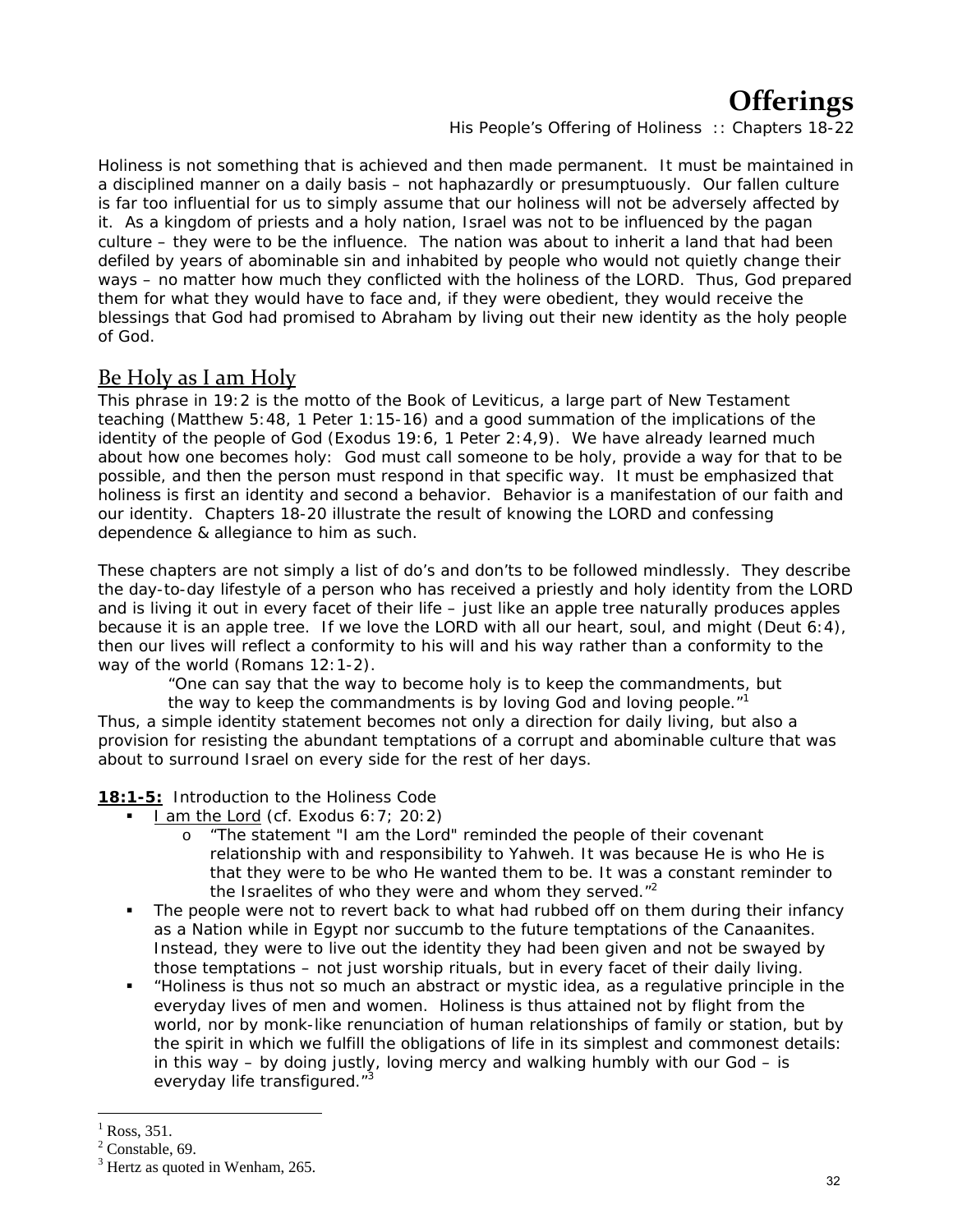# The Holiness Code

Behaviors that are consistent/inconsistent with a kingdom of priests and a holy nation:

**Chapters 18 & 20** - *Behaviors that were acceptable in Canaan that Israel should avoid:*

- Incest (18:6-18)(20:11-12, 17, 19-21)
	- o "A man may not marry any woman who is a close blood relation, or any woman who has become a close relative through a previous marriage to one of the man's close blood relations."4
	- o The origins of the practice of incest within and among the Canaanites go all the way back to Genesis 9. Ham, Noah's son, was the father of the Canaanites (9:18) acted irresponsibly when he saw his father's nakedness (9:22). Noah thus cursed the Canaanites (9:25) and, ever since, have been apart from the blessing of God and continuing in the same moral irresponsibility of their father, Ham.
		- "close/blood relative" is actually the same term as Gen 2:23 one flesh.
		- "uncover his nakedness" means to have sexual intercourse.
	- o This list of behaviors in chapters 18 & 20 was not randomly generated. It was populated by the wickedness of the Canaanites who were already actively engaging in all of these activities. They were unholy because God has set up a clear definition of what marriage relationships can be and going outside those boundaries was inappropriate and disobedient.
- Unclean Sexual Relations (18:19)(20:18)(cf. 15:24)
	- o This seemingly smaller offense is included for instances of willful disobedience. Leviticus 15:24 made provision for those who become defiled without knowledge or by accident. This passage is more focused on those who know God's standard of holiness and knowingly disobey it (which is no longer a matter of defilement – it is now a matter of rebellion as well).
- Adultery (18:20)(20:10)(cf Exodus 20:14)
- Child Sacrifice (18:21)(20:2-5)
	- o "Molech was a Canaanite god often represented by a bronze image with a bull's head and outstretched arms. The idol was usually hollow, and devotees kindled a fire in it making it very hot. The Canaanites then passed children through the fire (cf. 2 Kings 23:10) or placed them on the hot outstretched arms of the idol as sacrifices (Ezek. 16:20)."<sup>5</sup>
	- $\circ$  Those who participate in the worship of Molech are to be put to death (20:2)
- Homosexuality (18:22)(20:13)(Gen 19:4-8)
	- o Homosexuality is clearly prohibited both here in Hebrew Bible and in the New Testament (Rom. 1:27; 1 Cor. 6:9) as a behavior that is inconsistent with those who know the LORD.
	- o "In an effort to justify the homosexual lifestyle, various modern writers try to revise the interpretation of these passages in Leviticus. The argument often takes a simplistic approach like this: the Book of Leviticus condemned homosexuality, but it also called menstruation unclean, and so the book reflects primitive thinking about ancient taboos. Because Christians do not have the same fears that ancients had, those laws that were part of the ritual of ancient Israel have been done away with now in the New Testament. Christians, therefore, have no need to oppose homosexuality any more than they have to prevent a woman from worshiping during her period. This argument is frequently effective because people are ignorant of Leviticus. It is true that the regulations connected with the sanctuary have been done away with (for different reasons); but the moral infractions of God's created order were never merely part of the purity ritual of the sanctuary. And they have not been done away with. That the New Testament fully endorses the law on this point should be sufficient to settle the matter."<sup>6</sup>

<sup>4</sup> Wenham, 255.

<sup>&</sup>lt;sup>5</sup> Constable, 71.

 $6$  Ross, 375.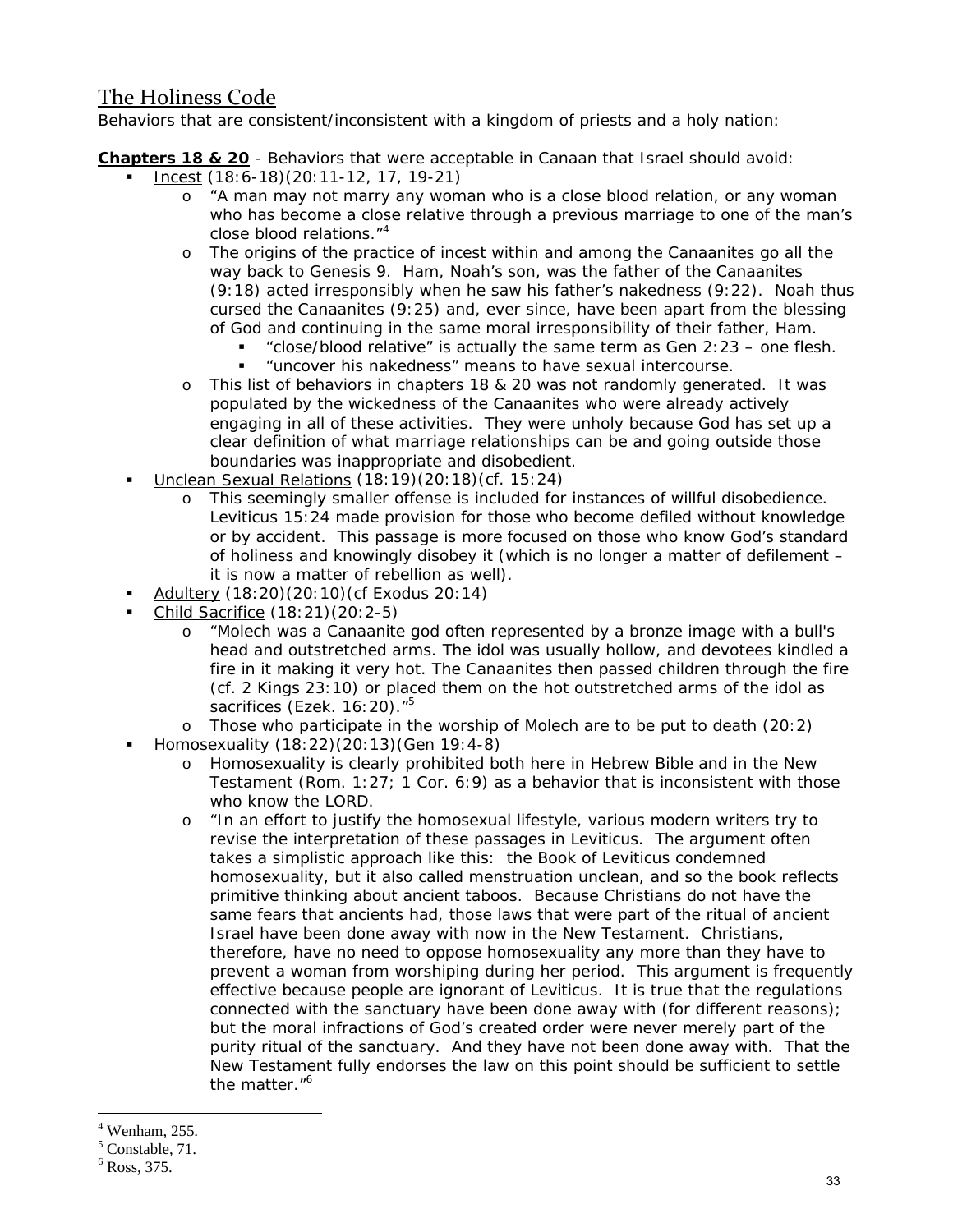- Bestiality (18:23)(20:15-16)
	- o "Bestiality is condemned in most of the legal collections in the Pentateuch because it is confusion. Such a nation is unnatural; it transgresses the Godgiven boundaries between man and animal. Holiness in the Pentateuch is a matter of purity, of keeping apart what God has created to be separate."<sup>7</sup>

#### **Chapter 19:** *Behaviors that demonstrated allegiance with the LORD in being holy as He is holy*  Honor your Father & Mother (19:3)(20:9)(cf. Exodus 20:12)(Eph 6:2)

- o "As far as a child is concerned, his parents are in the place of God: though them he can learn what God is like and what he requires. It is therefore fitting that in his younger years a child should honor and fear his parents, as in later years he will fear God.<sup>"8</sup> Holiness begins in the home!
- Keep the Sabbath (19:3, 30)(cf. Exodus 20:8-11)(Hebrews 4:3,9)
- Abstain from Idolatry (19:4)(cf. Exodus 20:3-5)(1 John 5:21)
- Care for the Poor (19:9-10)(Deut 24:19-22)(Ruth 2)(Matt. 19:16-22)(Heb. 13:15-16)
	- o "Farmers could not harvest the corners of their fields; that was left for poor people and strangers to come in and glean what they could. The amount left in a field was determined by the landowner."9
	- o Since poor people didn't own animals, whatever they were able to glean from the fields also helped them worship and present offerings – not just eat.
- Be honest (19:11-12, 13, 35-36)(Exodus 20:7, 15)(Matt 20:8)(James 5:12)
- Don't take advantage of others (19:14)
- Preserve justice (19:15)
- Don't gossip or slander (19:16) (Exodus 20:16)
- Don't murder (19:16)(Exodus 20:13)
- Love your neighbor (19:17-18)(Exodus 20:17)(Matthew 5:21-26, Luke 10:29-37)
- No mixing of breeds, crops & clothing (19:19)
	- o "The Israelites learned from these rules to keep separate what God had divided. These rulings for Israel's daily life were not retained in the New Testament. However, the principles of spiritual separation, order in creation, and purity in life all emerge in the new covenant to quide the believer in the way to live daily. $10^{-10}$
- No Adultery (19:20-22)(Exodus 20:14)
- Temporary abstinence from fruit (19:23-25)(Genesis 2:16-17)(Prov. 3:9-10)
	- o "Holiness involves the total consecration of a man's life and labor to God's service. By dedicating the first of everything to God, the man of the Old Covenant publically acknowledged that all he had was from God, and he thanked him for his blessings."<sup>11</sup>
- No drinking of blood, magic, sorcery or necromancy (19:26, 31; 20:6-8, 27)(1 Sam 28)
	- o When God was silent, the Israelites could not seek direction from false prophets but were, instead, to walk by faith in keeping with the covenant.<sup>12</sup>
- No cutting or disfiguration of the flesh or the hair(19:27-28)(Deut 14:1)(1 Cor 6:18-20)
	- o Pagans would often disfigure their bodies as an act of mourning or worship, but God's people are supposed to remember that their bodies belong to the LORD and mourn accordingly.
	- o "Man is not to disfigure the divine likeness implanted in him by scarring his body. The external appearance of the people should reflect their internal status as the chosen and holy people of God."<sup>13</sup>
- No prostitution (19:29)(Exodus 20:14?)
- Honor the presence of your elders (19:32)(Isaiah 3:5)
- Love strangers (19:33-34)

<sup>9</sup> Ross, 359.

- <sup>10</sup> Ross, 362.
- $11$  Wenham, 271.
- 12 Wenham, 272.

 $7$  Wenham, 260.

<sup>8</sup> Wenham, 265.

<sup>13</sup> Wenham, 272.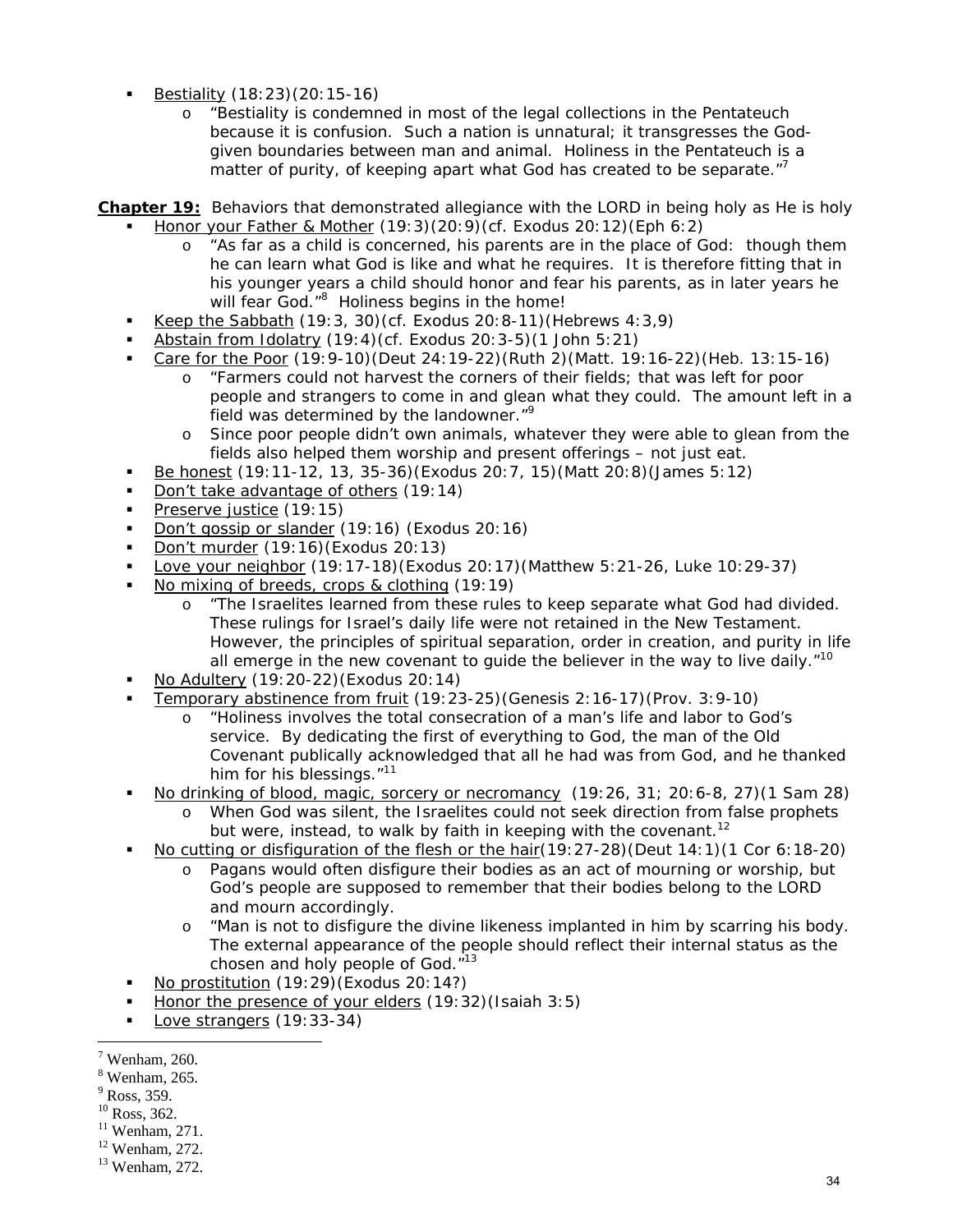#### **20:22-26 – The Conclusion: Be Holy**

- "God's people must conform to his holiness by keeping his commandments (the letter of the law), by dealing with others in love (the spirit of the law), by living according to his standards of separation in the world, and by demonstrating kindness and justice to others."14
- The promises of the Abrahamic blessing were contingent upon the Nation's obedience to the Mosaic Covenant. As they obeyed, they continued to see the promises realized. Ultimately the Nation decided not to honor the LORD or keep his commandments and they found the same fate that the Canaanites did: the land spewed them out. God will not allow his name to be defamed by disobedience (see Ezekiel 36:22-32)
- "Follow God's order and live with his blessing, but rebel against his order and confusion and destruction are introduced. It is one thing to fall into sin or be enslaved to it for a while; it is quite another to embrace a thoroughly pagan worldview that seeks to sanction sin by religion."<sup>15</sup>

### Chapters 21 & 22:

We have already spent some time discussing the role of the priests within the congregation. Chapters 21 and 22 form a very similar code of holiness for priests themselves – specifically regarding what disqualifies a priest (and a sacrifice) from service. In the interest of time I will not take time to review these chapters here as they are very straight forward and review much of what we have already discussed. It will also give us an extra week to discuss the feasts and festivals of Israel.

#### New Testament Correlation:

"The New Testament writers restated the laws on incest (cf. 1 Cor. 5:1-5), adultery (cf. Rom. 13:9), idolatry (cf 1 Cor. 10:7-11; Rev. 2:14), and homosexuality (cf. Rom. 1:27; 1 Cor. 6:9). They are binding on us who live under the New Covenant."<sup>16</sup>

"Since the church contains people of every nation it is no longer necessary for Christians to observe the laws that typified Israel's uniqueness among the other nations. Nevertheless God still calls Christians to imitate Himself (cf. Matt. 5:48; 1 Cor. 11:1), to "be holy, for I am holy" (1 Pet. 1:16). Application of the imperatives in this chapter is different for Christians, but the fundamental principles of holy living remain the same. $17$ 

In as much as *some* of the Holiness Code is no longer applicable, there are several New Testament passages that we should consider that resemble the same *spirit* of these laws:

- Galatians  $5:16-26$
- Ephesians  $4:17-5:21$
- Colossians 2:8-3:17
- Titus 3:1-9
- $-1$  Peter 4:1-6

#### Tough Questions:

- 1. Why do some laws carry over to the New Testament while others do not? It's obvious that those which do not carry over are irrelevant – but what makes them so? Is it only a matter of cultural differences?
- 2. Can we (Christians) decide for ourselves which laws are irrelevant/relevant for today? What if we disagree?

<sup>14</sup> Ross, 365. See also John 15:9-17, 1 John 3:11-15

<sup>&</sup>lt;sup>15</sup> Ross, 349.

 $16$  Constable, 73.

<sup>&</sup>lt;sup>17</sup> Constable, 78.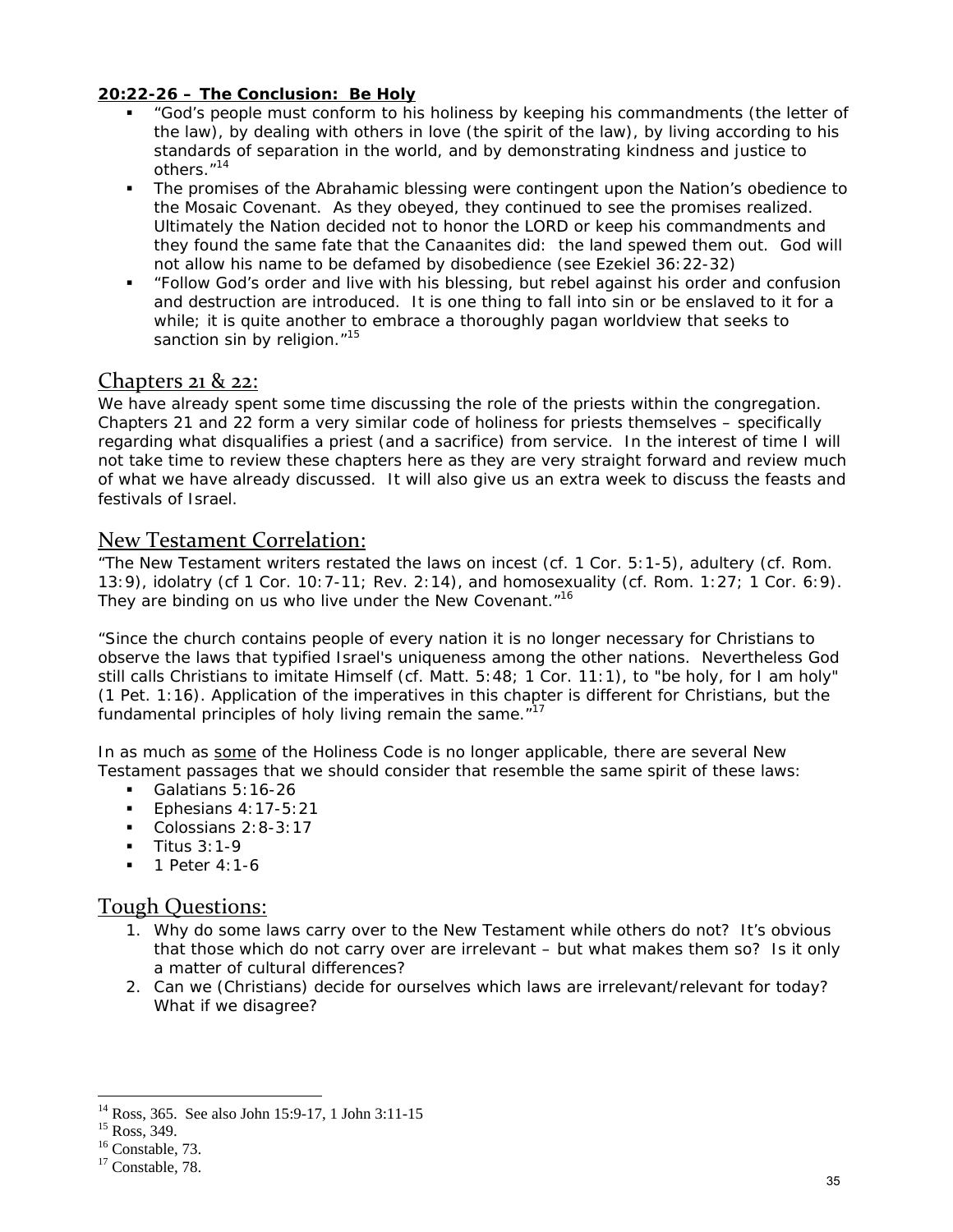# **Offerings**

*His People's Offering of Remembrance :: Chapter 23:1-22*

We've seen in Chapters 18-22 that his people and his priests are to be holy as he is holy. There are also certain times of the year that are to be set apart has holy days unto the LORD as well. The feasts were designed to help the people of God remember all that God has done, continues to do, and will do for his people. If they forget the reality of his protection and provision – they will wander off into the pagan nations and become lost. Thus, throughout the entire Hebrew Bible you see an emphasis on remembrance, ebenezers, and not repeating the mistakes of the forefathers. The observance of these festivals year round would provide the people with further reminders of their identity as the people of God.

The feasts are divided up in order in the 23<sup>rd</sup> chapter by spring feasts and fall feasts. This week we will focus on the feasts celebrated in the spring: unleavened bread, firstfruits, and weeks. As one might expect, Jesus fulfills the symbolism in all of the feasts. In the spring feasts we have symbolism of events in Jesus' life while he ministered on the earth. In the fall feasts, we have symbolism of events that have yet to be fulfilled until his return.

"The form of Lev. 23 is that of a calendar that identifies the occasions for festivals, the times assigned for them, and various ritual acts to be followed. $n^1$  These feasts were based on a Jewish (agricultural) calendar that was based on the 28 day cycle of the moon. Today, we use a solar calendar that is based on the time it takes for the earth to orbit the sun. Jews still to this day observe their holy days based on the lunar calendar which explains why the festivals shift on our 365 day calendar each year. $2$ 

### The Sabbath (*Shabbat*) 23:1‐3

- **Genesis 2:2-3** represents the first Sabbath rest of the LORD. He had created earth and all that was in it and upon completion, declared it to be holy. On the seventh day of Creation, then, God rested – not because he was tired from six days of creating the universe, but because the work he started was completed.
	- o The Hebrew word for Sabbath is *sabat* and "does not carry the modern connotation of resting because of exhaustion. It means 'to cease, desist, stop, bring to an end'; and in reference to the rest at creation it signifies a celebration of the completion of the work."<sup>3</sup>
		- "The text designates this day as a 'complete Sabbath,' using a superlative genitive construction: *sabbat sabbaton* ('a Sabbath of Sabbath rest)." This indicates that the Sabbath was meant to be a complete ending type of Sabbath.<sup>4</sup>
	- o The Hebrew word for work (Lev. 23:3) meant ordinary labor or occupation. The Israelites got very specific on what those labors and occupations were – but the text only specifies the cessation of ordinary labor.<sup>5</sup> Nevertheless, the Sabbath became the sign of the Mosaic Covenant (just as circumcision was the associated sign of the Abrahamic covenant) and obedience was mandatory as a part of keeping the covenant relationship with God intact.
- The fall, however, made the work of creation that was complete and good, fallen and in need of redemption. Thus, the LORD goes about the process of creation once again – only this time it is the election of a people through whom the LORD would bless all nations. Once he had redeemed this people from captivity in Egypt and established a covenant relationship with them, it is no surprise to see the Sabbath reinstated.<sup>6</sup>

 $\overline{a}$  $<sup>1</sup>$  Ross, 401.</sup>

<sup>&</sup>lt;sup>2</sup> Teitelbaum, David. *Neat Jewish Stuff for Christians*, 12.<br><sup>3</sup> Boss, <sup>200</sup>

Ross, 399.

<sup>4</sup> Ross, 402.

 $<sup>5</sup>$  See Ross, 401.</sup>

<sup>6</sup> Unger, Merril F. *The Significance of the Sabbath.* Bibliotheca Sacra, 123 (1966): 51-59.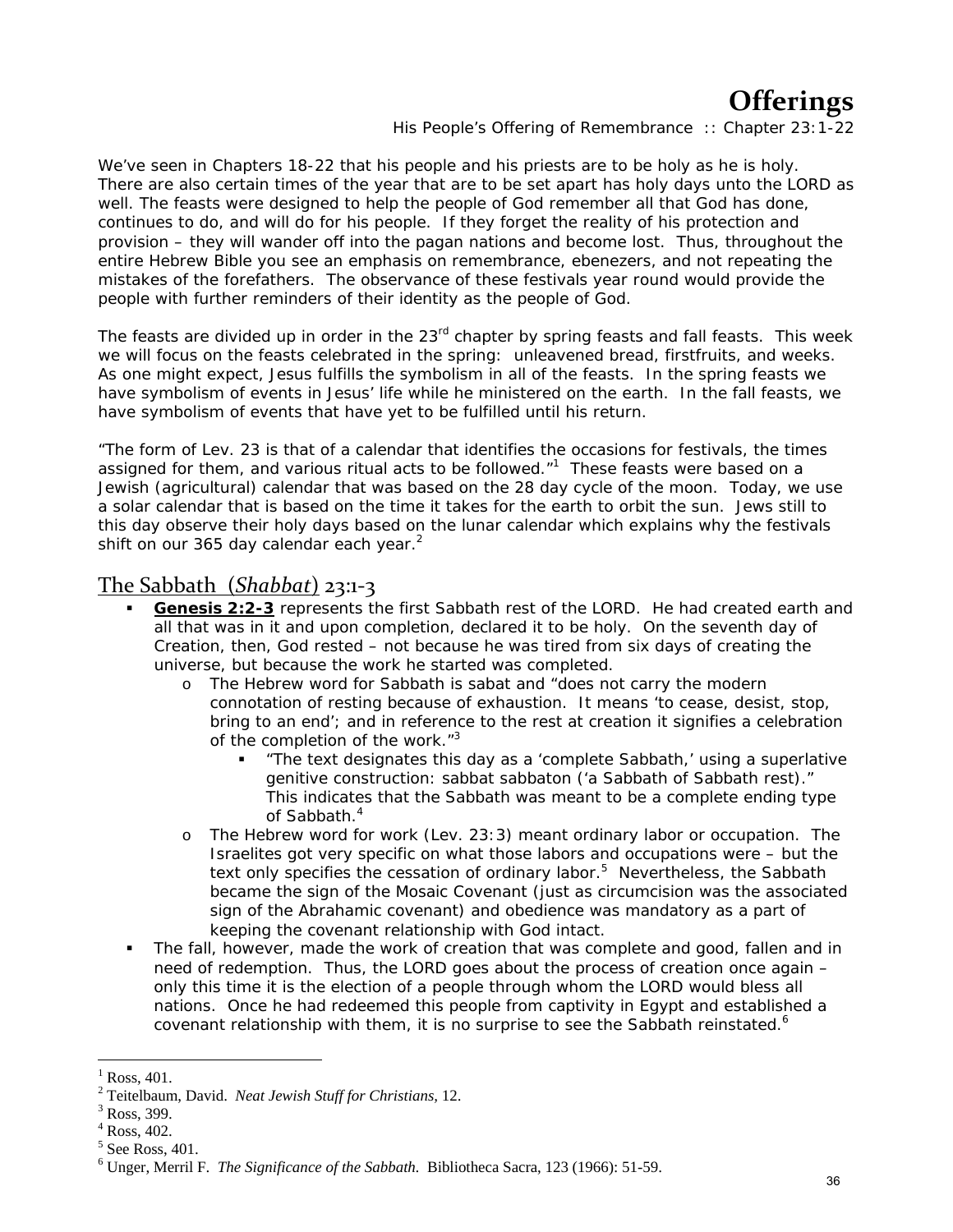- Thus, the Sabbath becomes somewhat prophetic in the history of Israel not only commemorative of the act of creation, but predictive of the future rest that will come from being in the Promised Land, the coming of Messiah, & the presence of the Kingdom of God on the earth. Ironically, Israel has rejected this rest throughout her history: at creation, while in the Promised Land, and the rejection of Jesus as Messiah.
- There are 7 festivals in a year (each including a Sabbath as a part of them), the majority of them occur in the  $7<sup>th</sup>$  month of the year, every  $7<sup>th</sup>$  year is a Sabbatical year (Exod 21:2; Lev 25:2; Deut 15:1), after 49 years (7x7) there was a super-sabbatical year, the year of Jubilee (Lev 25:8).<sup>7</sup>
- For further instructions and specifics about the Sabbath, see also Numbers 28-29, Deut 5:12-15, Psalm 95, Isaiah 58, 66:1, Jer 31:25
- **New Testament Correlation:** Matt 11:28, 12:8-12, Mk 2:27-28, Lk 4:16-30, Heb 4
	- o The Sabbath has been presented to us in Christ not as a rest from daily labor, but a rest from having to earn our salvation. Those who have placed their faith in Jesus have a permanent Sabbath with the LORD and, thus, have no need to observe one day above any other. God's saving work has been made complete and, thus, believer can enjoy the rest of God (Hebrews 4:1-11).<sup>8</sup> Thus, the Lord of the Sabbath (Mk 2:28) has, in his atoning death, annulled the observance of the Sabbath Day.
	- o "The fourth commandment is not a binding law for the church. Or, to put it another way, the church is not to go back under the law to make that commandment active. Christians are not merely to give one day in seven to God, but all seven. Since they have entered the rest of God, every day should be sanctified. But they have to set apart some time to be used in voluntary gratitude for worship and ministry and for the rest of body, soul, and spirit."<sup>9</sup>
	- It is easy to surmise that the church's observance of worship on Sunday is simply the New Testament application of the Sabbath day – but that is quite to the contrary. A Christian worship service on Sunday is quite the opposite of Sabbath. One celebrates a rest already received – the other is a rest without rest.

# The Feast of Unleavened Bread & Passover (*Pesah*) 23:4‐8

- Passover began on the evening of the  $14<sup>th</sup>$  of Nisan which typically falls in late March or early April (harvest season). The commemoration is first observed while the Nation was still in Egypt – just about to be delivered from bondage (Exodus 12:1-28).
	- o Observance of Passover would involve a family cleaning their house from top to bottom and completely removing all leaven from the house. Then, the Passover lamb was killed at twilight, roasted, and then completely consumed that night.
	- o Passover, of course, was the commemoration of the Nation's miraculous deliverance from slavery in Egypt by the blood of the Lamb to become the chosen covenant people of the LORD.
- The celebration of Passover began the Feast of Unleavened Bread the following day which lasted an entire week. For the seven days of the festival, the people ate bread made without yeast and offerings were brought to the LORD (see Num 28:16-25): a burnt offering of 2 bulls, 1 ram and 7 lambs along with a meal offering each day of the week. The first and last days of the feast were days of holy convocation (assembly) and complete rest from all labor.
	- o The Hebrew word for feast "designates the event as a pilgrimage festival and so it could not be celebrated at home. It required a journey to the religious center of the nation, to the sanctuary of the LORD."<sup>10</sup>
	- o "The significance attached to eating unleavened bread was that the people were in a hurry to flee. But in the legislation of the offerings, leaven came to signify

<sup>&</sup>lt;sup>7</sup> See Wenham, 301.

<sup>8</sup> Ross, 404.

 $<sup>9</sup>$  Ross, 405.</sup>

<sup>&</sup>lt;sup>10</sup> Ross, 412.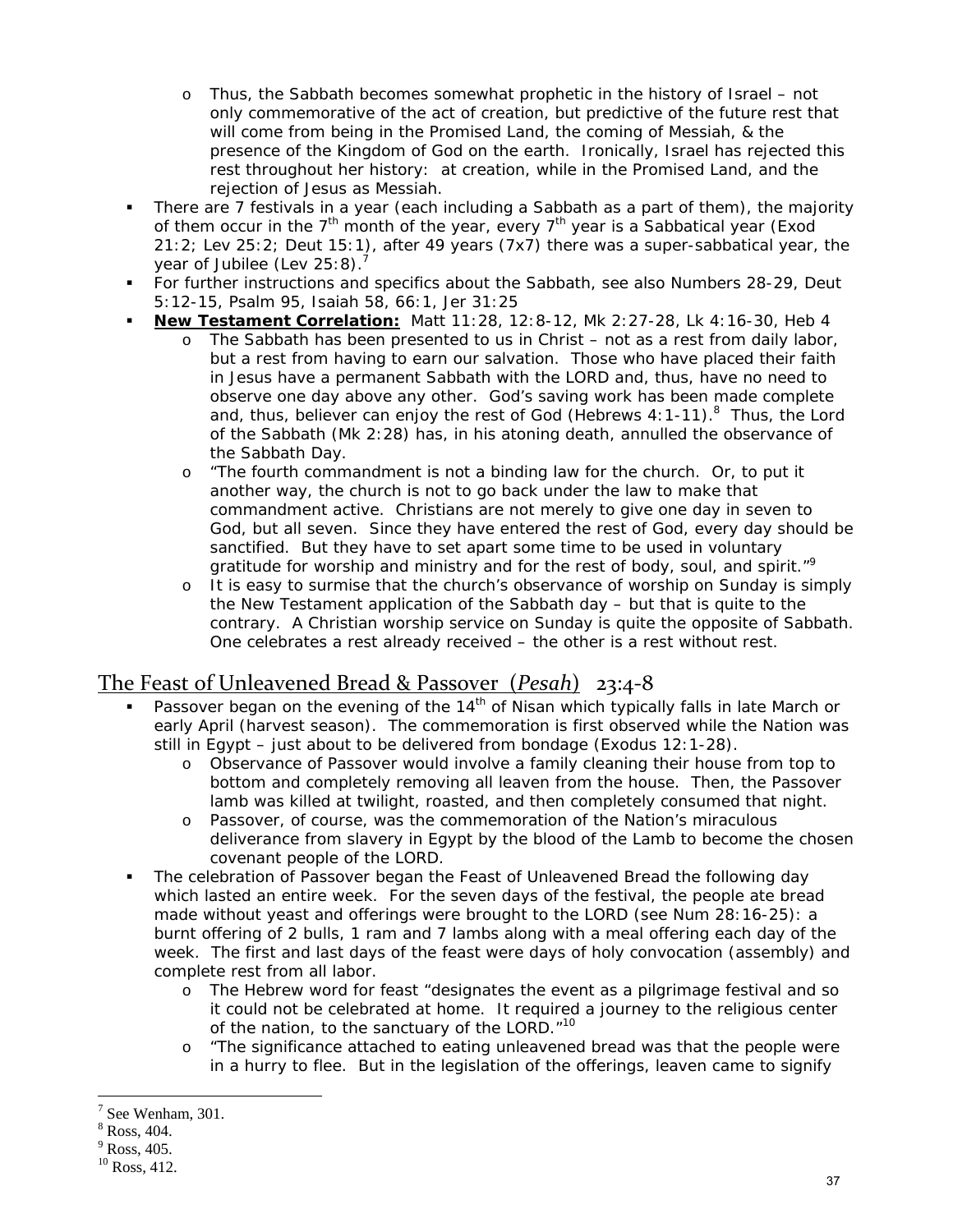corruption that was supposed to be excluded from the meal offering and purged from the houses."11

- **New Testament Correlation:** John 1:29-36; 1 Cor. 5:6-8; 1 Peter 1:18-19; Rev 5:12
	- o Paul's words in Romans 6:2 present a good (yet unrelated) summary of the significance of these two festivals: "How shall we who died to sin still live in it?" The Passover commemorated the Nation's salvation from slavery in Egypt and the Feast of Unleavened Bread emphasized the pursuit of holiness that should result from no longer being enslaved to Egypt (cf. Romans 6:15-19).
	- o Passover: Paul calls Jesus our 'Passover Lamb' in 1 Corinthians 5:7 who has died not for our emancipation from the Egyptians, but from our enslavement to sin. Once we were brought out of the darkness and into the light, we were united with Christ (just as Israel was united with the LORD in covenant) and now have right relationship with him through his provision of "a lamb unblemished and spotless" (1 Peter 1:19).
	- o Unleavened Bread: If we have been freed from sin, then why would we continue to serve it as our Lord and Master when the LORD has become our God and King? Paul's argument links the Passover and the Feast of Unleavened Bread in 1 Corinthians 5:8.
		- "For Christians, Passover foreshadowed redemption in Christ, and the Feast of Unleavened Bread looked to the life of holiness that should follow – not just for a week, or for a month, but forever. The point is that a life purged of corruption is evidence of a deliverance begun; if that was true in the old covenant, how much more is it true in the new. $12$

## Firstfruits  $23:9-14$

- "The Feast of Firstfruits included the presentation of firstfruits of the spring barley harvest in the Promised Land. The Israelites also offered a lamb, flour, and wine, all representative of God's provisions of spiritual and physical food and drink for His people (vv. 9-14). They presented this offering on the day after the Sabbath following Passover. The ancients regarded the firstfruits as a kind of down payment with more to follow."<sup>13</sup>
	- o "Is the Sabbath in question the ordinary Sabbath, i.e., the first Saturday after the beginning of the festival of unleavened bread? Or is the Sabbath the first day of unleavened bread when heavy work was forbidden? It seems slightly more natural to equate the Sabbath with Saturday than with the first day of the feast."14
- **New Testament Correlation:** 1 Cor. 15:20, Romans 8:23, James 1:18
	- o Jesus enters Jerusalem 4 days before Passover (Passover lamb selection day for every Jewish family). He then celebrated the Passover meal with his disciples and was that night arrested [15 Nisan], tried and crucified the following morning – at the time of the first sacrifice [16 Nisan]. By the time of the second sacrifice (3pm), Jesus had died. He rose from the dead on Sunday – *the first day after the Sabbath* (23:11) - "the day the first sheaf was offered as a dedication offering."<sup>15</sup>
	- o "The resurrection of Christ guarantees a future resurrection of all who die in the faith, just as the sheaf of firstfruits guaranteed a harvest to come. In fact, the entirety of 1 Cor. 15 draws upon that agricultural setting to make the point: a seed may be buried in the ground, but in due season it will shoot forth in a more glorious body."16

 $\overline{a}$  $^{11}$  Ross, 413.

 $12$  Ross, 414.

<sup>&</sup>lt;sup>13</sup> Constable, 85-86.

 $14$  Wenham, 304.

<sup>15</sup> Wenham, 306.

<sup>&</sup>lt;sup>16</sup> Ross, 419.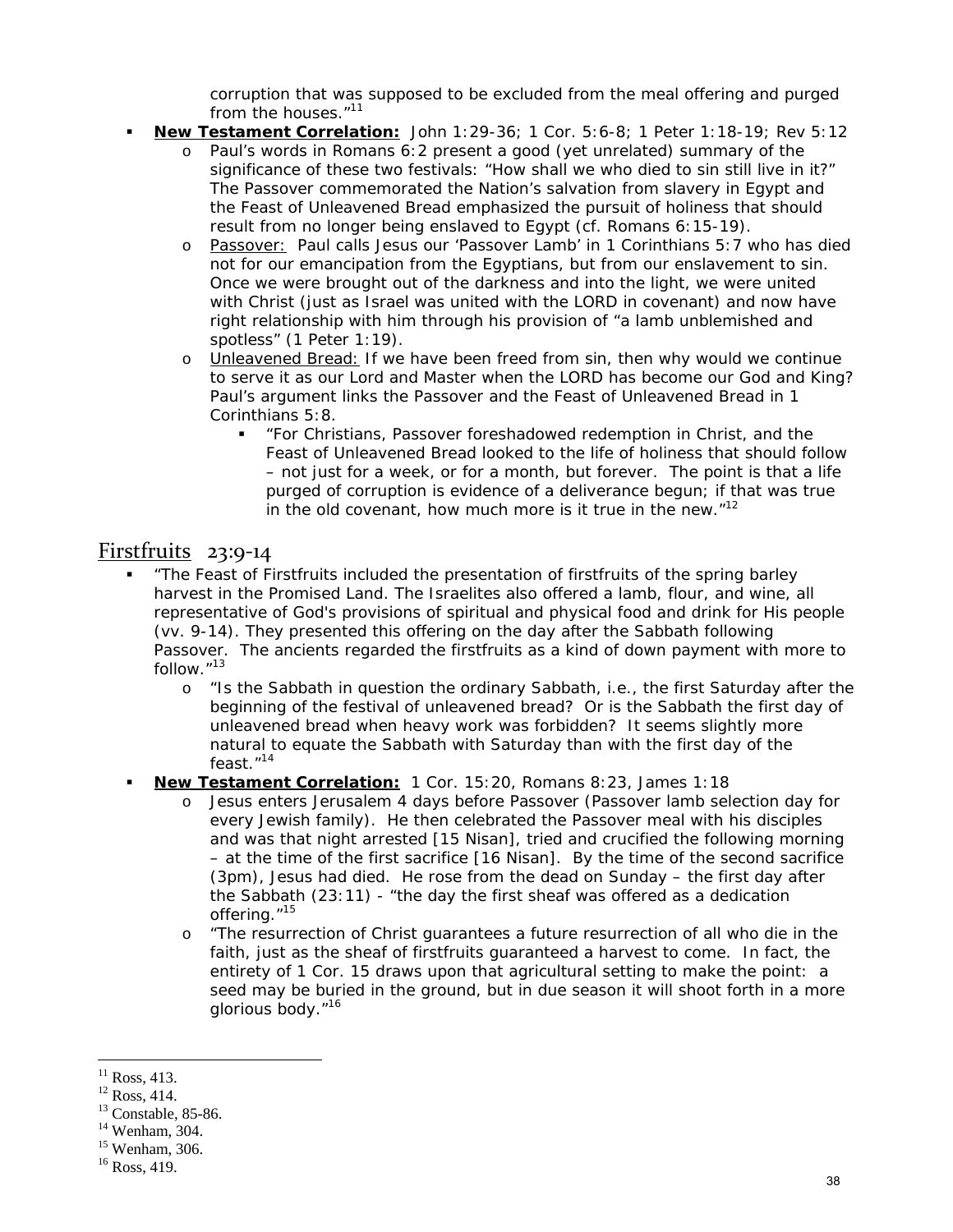# The Feast of Weeks (*Shavuot*) 23:15‐22

- This feast was held fifty days after the Sabbath of Firstfruits sometime around the end of the spring harvest of wheat, just before summer (June). Unlike the previous feast, it lasted only one day and was a festival of thanksgiving for all that God had provided for their needs (both physically and spiritually).
	- o This feast is also referred to by most Jews as Shavuot (Sha-voo-oat). Shavuot is the Hebrew word for weeks which is where the name comes from. The feast was held 50 days or 7 weeks after Firstfruits. In Jesus' day, the Feast was known by its Greek name, Pentecost (meaning 50 days).
- The feast itself revolved around another offering of firstfruits (loaves of wheat bread this time instead of barley), appropriate sacrifices (7 lambs & 1 male goat), giving to the poor (23:22), and a day of rest from all labor.
	- o Instead of bringing the grain for a sacrifice, the people were to bring loaves of bread with leaven in them – making this the only festival where leaven could be present in an offering (23:17, cf. 2:11, 7:13). "Thus, in two festivals, the Israelites commemorated the beginning and end of grain harvests: they celebrated at the first sign of God's provision, and they celebrated when they had the finished product," thus explaining why leaven was allowed in this sacrifice.<sup>17</sup>
	- o They were to bring 2 loaves of bread for sacrifices this came to symbolize and commemorate the giving of the Law at Sinai (which took place shortly after the Passover and Exodus from Egypt). Thus, as we shall see, the establishment of Israel and the Church happen with very similar circumstances.
- **New Testament Correlation:** Acts Chapter 2
	- o Jesus, as mentioned earlier, dies just after Passover and is resurrected on Firstfruits. Over a period of 40 days following his resurrection, Jesus appeared to his disciples, "speaking of the things concerning the kingdom of God" (Acts 1:3) and then ascends into heaven (Acts 1:3-11). On the  $50<sup>th</sup>$  day after his resurrection, the feast of Pentecost, the disciples experienced the indwelling of the Holy Spirit .
		- Compare Exodus 24:12-18 and 32:1, 25-29 with Acts 2
	- o "Just as the firstfruits were eventually turned into loaves of bread, Christ's death and resurrection produced the body of Christ – believers who were gathered into the church on this day of Pentecost. And just as Pentecost commemorated the giving of the law to Israel, the LORD chose this day to send his Spirit and unite the body of Christ. According to the new covenant (Jer 31:31-34, Ezek, 36:24- 32) the Spirit will write the law on the hearts of the believers. And just as the loaves of bread made with leaven were placed before the LORD, the believers, imperfect in many ways, were presented to the LORD. Here, then, is what the firstfruits of the resurrected Christ produces, and they in turn are the firstfruits of the new creation (see Eph 1:10). $^{\prime\prime}$ <sup>18</sup>

#### Tough Questions:

1. Do our religious festivals today help us remember the provision and promises of God and, thereby, lead us towards holiness? Why or why not?

<sup>&</sup>lt;sup>17</sup> Ross, 422.

<sup>18</sup> Ross, 424.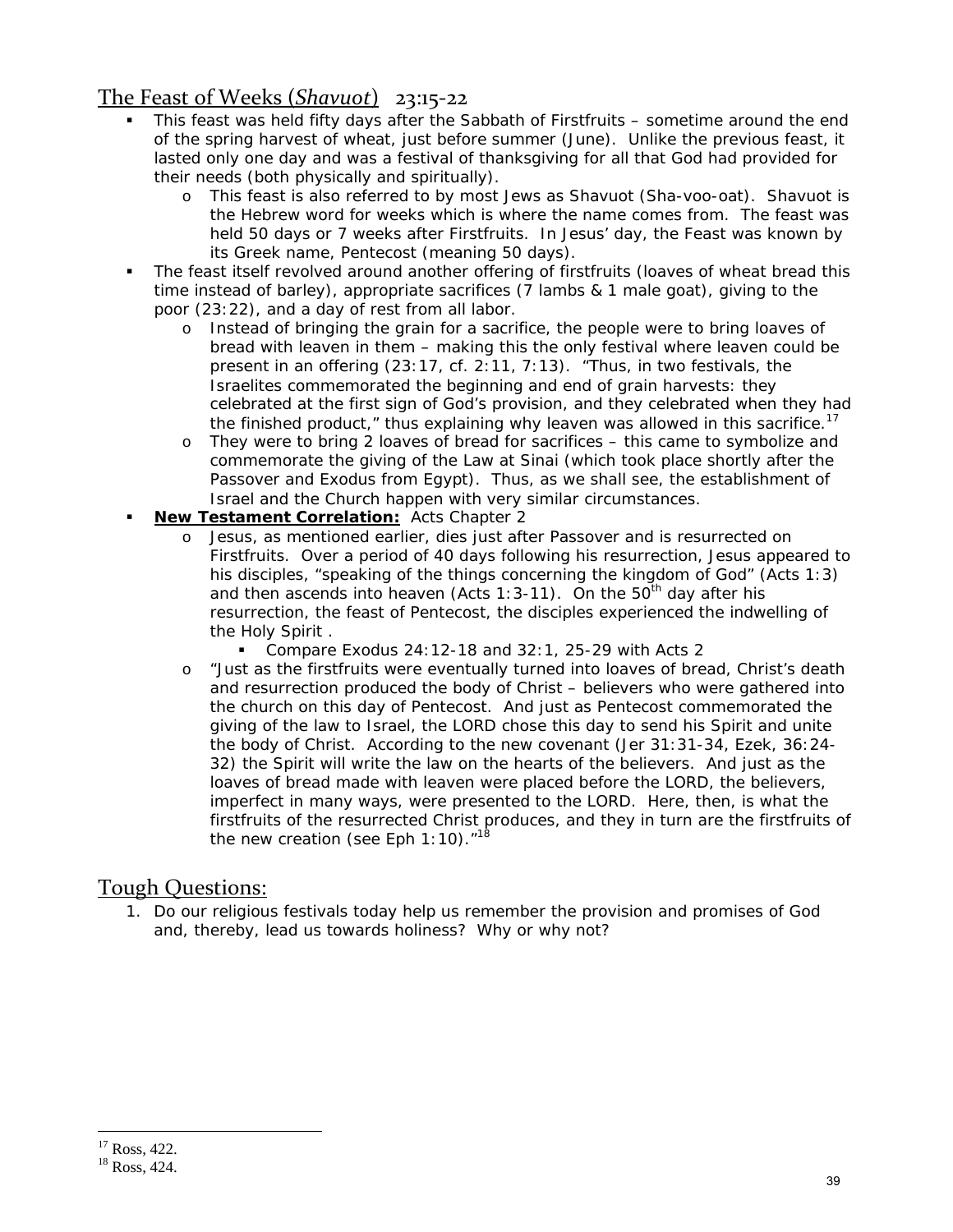# **Offerings**

*His People's Offering of Remembrance :: Chapter 23:22-44*

The fall festivals all occur during the seventh month (September – October). It represented the end of the agricultural year and culminated in the most important feast of the year: The Feast of Tabernacles. The seventh month has great significance in the Jewish calendar:

"During the seventh month of Israel's religious calendar three festivals took place. This reflects the importance that God attached to the number seven in the Mosaic economy. Not only was the seventh day special (v. 3) but so were the seventh week (vv. 15-22) and the seventh month."<sup>1</sup>

"In this month the dry hot summer draws to an end, the grapes and olives are picked, and the Israelite starts to look forward to the coming of the rains. In a good year these would begin in October and last until March. The seventh month, then, marked the end of the agricultural year and the beginning of a new one."<sup>2</sup>

"The seventh month of the year, like the seventh day of the week, was consecrated as a Sabbath or sabbatical month, by a holy convocation and the suspension of labour, which were to distinguish the first day of the seventh month from the beginning of the other months or the other new moon days throughout the year. For the whole month was sanctified in the first day, as the beginning or head of the month; and by the sabbatical observance of the commencement, the whole course of the month was raised to a Sabbath. This was enjoined, not merely because it was the seventh month, but because the seventh month was to secure to the congregation the complete atonement for all its sins, and the wiping away of all the uncleannesses which separated it from its God, viz., on the day of atonement, which fell within this month, and to bring it a foretaste of the blessedness of life in fellowship with the Lord, viz., in the feast of Tabernacles, which commenced five days afterwards."<sup>3</sup>

It should also be noted that the spring feasts seem to correlate directly with the earthy ministry of Messiah during his first advent and the fall feasts correlate with the aspects of Messiah's ministry that are still yet future.

The Feast of Trumpets (*Rosh Hashana*) 23:23‐25 (Numbers 10:1-10, 28:1-5)

- The first day of the seventh month was commemorated with a Sabbath rest, a blowing of trumpets, and a holy convocation. It was 9 days prior to the Day of Atonement – gathering all the people of Israel to begin the preparation for a month of remembering their sin, God's goodness to them, and the blessings they had through covenant with him.
- "The trumpet in the Old Testament represented the voice of God calling to his people (Num. 10). Exodus 19:19 is the first biblical mention of the trumpet. God himself appointed it as a sign by which people knew when to approach the mount. Thus, whenever the people heard the sacred trumpets, they recognized, as it were, the voice of God."4
- The trumpets that were used were most likely the shophars rams horns that produced a dull, far-reaching tone.<sup>5</sup> "Trumpets play a major role in God's dealings with His people

 $<sup>1</sup>$  Constable, 87.</sup>

 $<sup>2</sup>$  Wenham, 305.</sup>

<sup>3</sup> Keil & Delitzsch, *Commentary on the Old Testament.* <sup>4</sup>

Ross, 426.

<sup>5</sup> Keil & Delitzsch